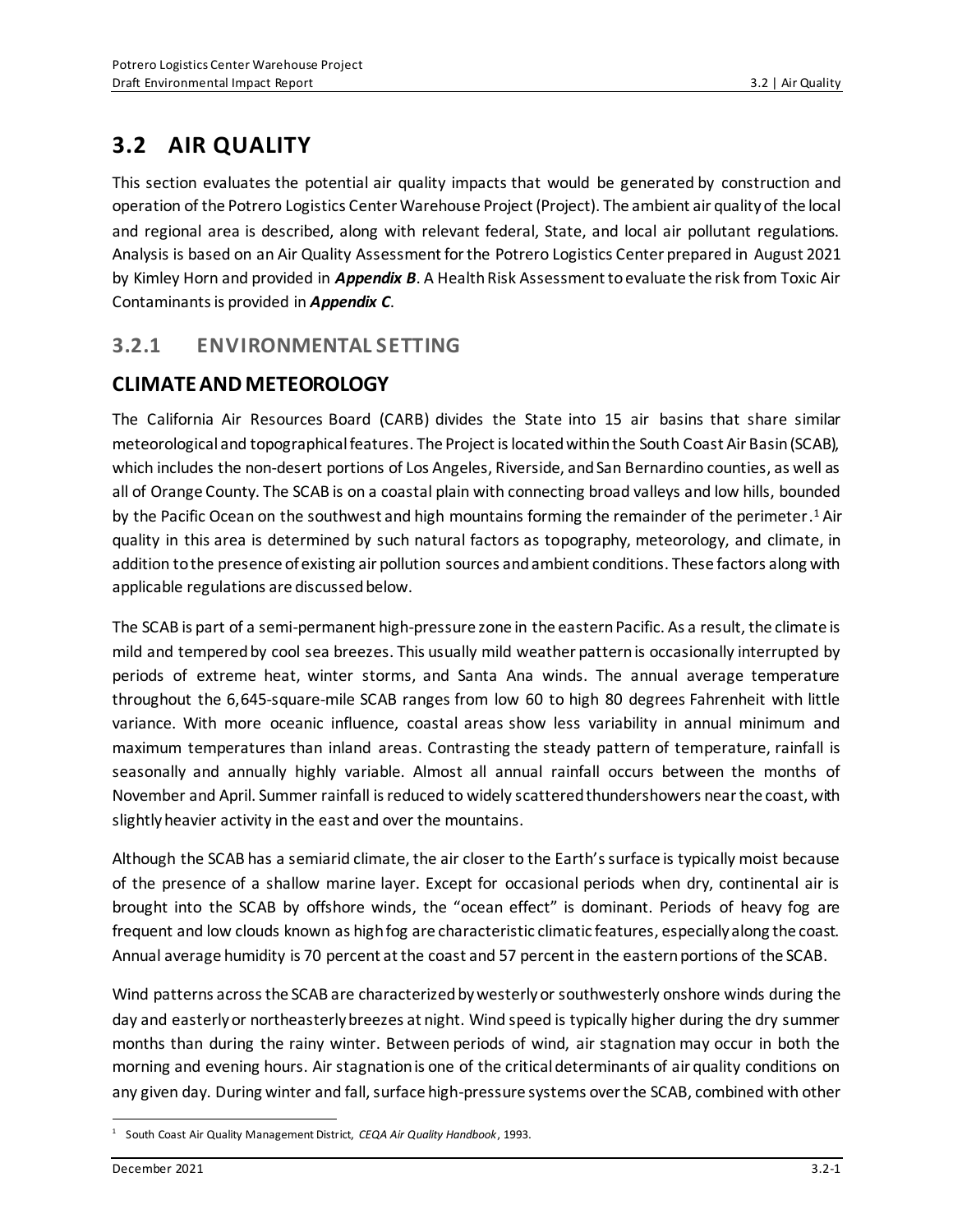meteorological conditions, result in very strong, downslope Santa Ana winds. These winds normally continue for a few days before predominant meteorological conditions are reestablished.

The mountain ranges to the east affect the diffusion of pollutants by inhibiting the eastward transport of pollutants. Air quality in the SCAB generally ranges from fair to poor and is similar to air quality in most of coastal southern California. The entire region experiences heavy concentrations of air pollutants during prolonged periods of stable atmospheric conditions.

In addition to the characteristic wind patterns that affect the rate and orientation of horizontal pollutant transport, two distinct types of temperature inversions control the vertical depth through which air pollutants are mixed. These inversions are the marine inversion and the radiation inversion. The height of the base of the inversion at any given time is called the "mixing height." The combination of winds and inversions is a critical determinant leading to highly degraded air quality for the SCAB in the summer and generally good air quality in the winter.

### **Air Pollutants of Concern**

The air pollutants emitted into the ambient air by stationary and mobile sources are regulated by state and federal laws. These regulated air pollutants are known as "criteria air pollutants" and are categorized into primary and secondary pollutants.

Primary air pollutants are emitted directly from sources. Carbon monoxide (CO), reactive organic gases (ROG), nitrogen oxide (NO<sub>x</sub>), sulfur dioxide (SO<sub>2</sub>), coarse particulate matter (PM<sub>10</sub>), fine particulate matter (PM<sub>2.5</sub>), and lead (Pb) are primary air pollutants. Of these, CO, NO<sub>x</sub>, SO<sub>2</sub>, PM<sub>10</sub>, and PM<sub>2.5</sub> are criteria pollutants. ROG and  $NO<sub>x</sub>$  are criteria pollutant precursors and form secondary criteria pollutants through chemical and photochemical reactions in the atmosphere. For example, the criteria pollutant ozone  $(0<sub>3</sub>)$ is formed by a chemical reaction between ROG and  $NO<sub>x</sub>$  in the presence of sunlight.  $O<sub>3</sub>$  and nitrogen dioxide  $(NO<sub>2</sub>)$  are the principal secondary pollutants. Sources and health effects commonly associated with criteria pollutants are summarized in *Table 3.2-1: Air Contaminants and Associated Public Health Concerns.*

### **Toxic Air Contaminants**

Toxic air contaminants (TACs) are airborne substances that can cause short-term (acute) or long-term (i.e., chronic, carcinogenic or cancer-causing) adverse human health effects (i.e., injury or illness). TACs include both organic and inorganic chemical substances. They may be emitted from a variety of common sources including gasoline stations, automobiles, dry cleaners, industrial operations, and painting operations. The current California list of TACs includes more than 200 compounds, including particulate emissions from diesel‐fueled engines.

CARB identified diesel particulate matter (DPM) as a toxic air contaminant. DPM differs from other TACs in that it is not a single substance but rather a complex mixture of hundreds of substances. Diesel exhaust is a complex mixture of particles and gases produced when an engine burns diesel fuel. DPM is a concern because it causes lung cancer; many compounds found in diesel exhaust are carcinogenic. DPM includes the particle-phase constituents in diesel exhaust. The chemical composition and particle sizes of DPM vary between different engine types (heavy-duty, light-duty), engine operating conditions (idle, accelerate,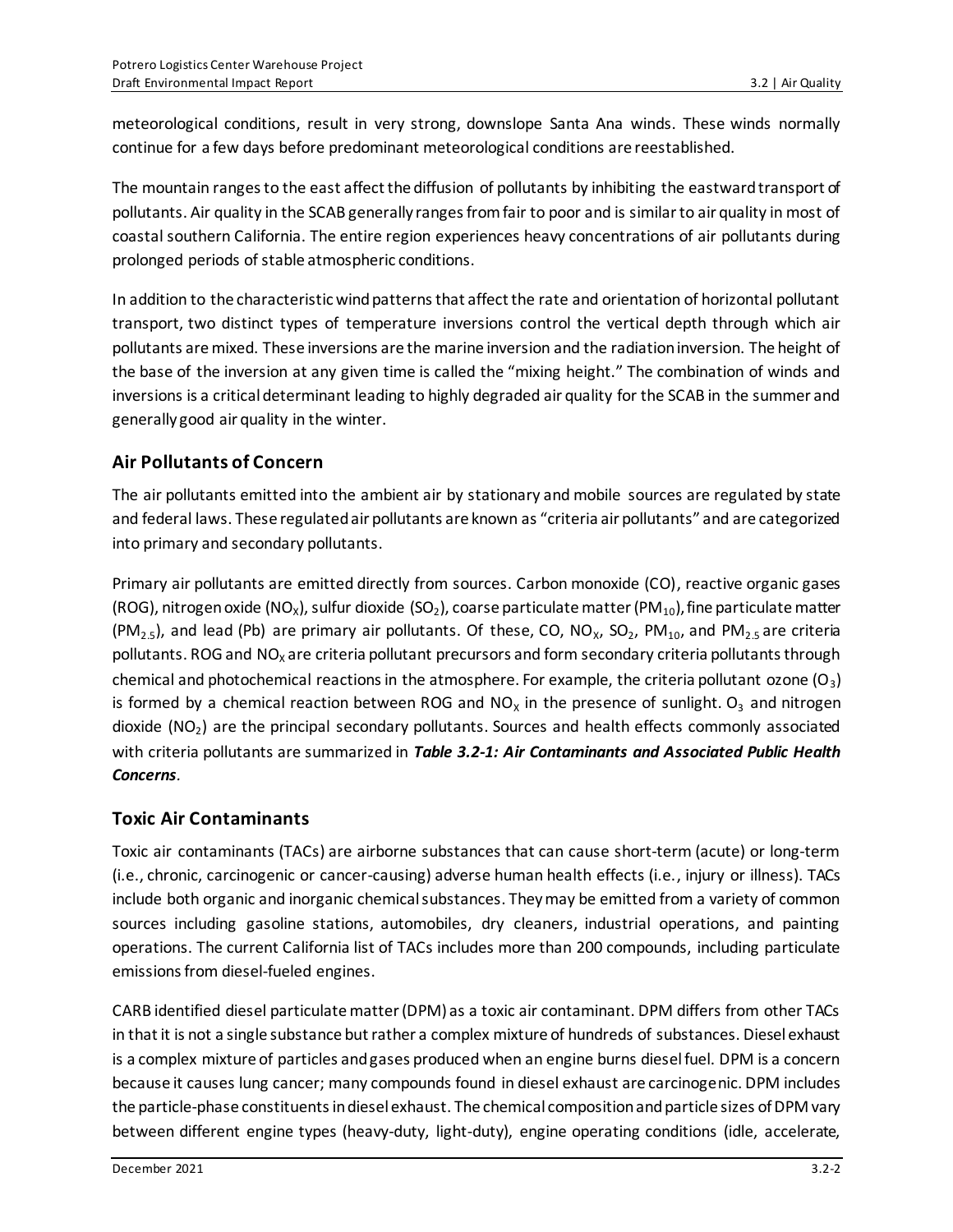decelerate), fuel formulations (high/low sulfur fuel), and the year of the engine. Some short-term (acute) effects of diesel exhaust include eye, nose, throat, and lung irritation, and diesel exhaust can cause coughs, headaches, light-headedness, and nausea. DPM poses the greatest health risk among the TACs. Almost all diesel exhaust particle mass is 10 microns or less in diameter. Due to their extremely small size, these particles can be inhaled and eventually trapped in the bronchial and alveolar regions of the lung.

| Pollutant                         | <b>Major Man-Made Sources</b>                                                                                                         | <b>Human Health Effects</b>                                                                                                              |
|-----------------------------------|---------------------------------------------------------------------------------------------------------------------------------------|------------------------------------------------------------------------------------------------------------------------------------------|
| Particulate Matter                | Power plants, steel mills, chemical plants,                                                                                           | Increased respiratory symptoms, such<br>as                                                                                               |
| $(PM_{10}$ and $PM_{2.5})$        | unpaved roads and parking lots, wood-burning                                                                                          | irritation of the airways, coughing, or difficulty                                                                                       |
|                                   | stoves and fireplaces, automobiles and others.                                                                                        | breathing; asthma; chronic bronchitis; irregular                                                                                         |
|                                   |                                                                                                                                       | nonfatal<br>heartbeat;<br>heart<br>attacks;<br>and                                                                                       |
|                                   |                                                                                                                                       | premature death in people with heart or lung                                                                                             |
|                                   |                                                                                                                                       | disease. Impairs visibility.                                                                                                             |
| Ozone $(O_3)$                     | Formed by a chemical reaction between                                                                                                 | Irritates and causes inflammation of the mucous                                                                                          |
|                                   | reactive organic<br>gases/volatile<br>organic                                                                                         | membranes and lung airways; causes wheezing,                                                                                             |
|                                   | compounds (ROG or VOC) <sup>1</sup> and nitrogen oxides                                                                               | coughing, and pain when inhaling deeply;                                                                                                 |
|                                   | $(NOX)$ in the presence of sunlight. Motor                                                                                            | decreases lung capacity; aggravates lung and                                                                                             |
|                                   | vehicle exhaust industrial emissions, gasoline                                                                                        | heart problems. Damages plants; reduces crop                                                                                             |
|                                   | storage and transport, solvents, paints, and                                                                                          | yield.                                                                                                                                   |
|                                   | landfills.                                                                                                                            |                                                                                                                                          |
| Sulfur Dioxide (SO <sub>2</sub> ) | A colorless gas formed when fuel containing                                                                                           | Respiratory irritant. Aggravates lung and heart                                                                                          |
|                                   | sulfur is burned and when gasoline is extracted                                                                                       | problems. In the presence of moisture and                                                                                                |
|                                   | from oil. Examples are petroleum refineries,                                                                                          | oxygen, sulfur dioxide converts to sulfuric acid                                                                                         |
|                                   | cement manufacturing, metal processing                                                                                                | which can damage marble, iron, and steel.                                                                                                |
|                                   | facilities, locomotives, and ships.                                                                                                   | Damages crops and natural vegetation. Impairs                                                                                            |
|                                   |                                                                                                                                       | visibility. Precursor to acid rain.                                                                                                      |
| Carbon Monoxide (CO)              | An odorless, colorless gas formed when                                                                                                | Reduces the ability of blood to deliver oxygen to                                                                                        |
|                                   | carbon in fuel is not burned completely; a                                                                                            | vital tissues, affecting the cardiovascular and                                                                                          |
|                                   | component of motor vehicle exhaust.                                                                                                   | nervous system. Impairs vision, causes dizziness,                                                                                        |
|                                   |                                                                                                                                       | and can lead to unconsciousness or death.                                                                                                |
| Nitrogen Dioxide (NO2)            | A reddish-brown gas formed during fuel                                                                                                | Respiratory irritant; aggravates lung and heart                                                                                          |
|                                   | combustion for motor vehicles and industrial                                                                                          | problems. Precursor to O <sub>3</sub> . Contributes to global                                                                            |
|                                   | sources. Sources include motor vehicles,                                                                                              | warming and nutrient overloading which                                                                                                   |
|                                   | electric utilities, and other sources that bum<br>fuel.                                                                               | deteriorates water quality. Causes brown                                                                                                 |
| Lead (Pb)                         | Lead is a metal found naturally in the                                                                                                | discoloration of the atmosphere.                                                                                                         |
|                                   | environment as well as in manufactured                                                                                                | Exposure to lead occurs mainly through<br>inhalation of air and ingestion of lead in food,                                               |
|                                   | products. The major sources of lead emissions                                                                                         | water, soil, or dust. It accumulates in the blood,                                                                                       |
|                                   | have historically been motor vehicles (such as                                                                                        | bones, and soft tissues and can adversely affect                                                                                         |
|                                   | cars and trucks) and industrial sources. Due to                                                                                       | the kidneys, liver, nervous system, and other                                                                                            |
|                                   | the phase out of leaded gasoline, metals                                                                                              | organs. Excessive exposure to lead may cause                                                                                             |
|                                   | processing is the major source of lead                                                                                                | neurological impairments such as seizures,                                                                                               |
|                                   | emissions to the air today. The highest levels                                                                                        | mental retardation, and behavioral disorders.                                                                                            |
|                                   | of lead in air are generally found near lead                                                                                          | Even at low doses, lead exposure is associated                                                                                           |
|                                   | smelters. Other stationary sources are waste                                                                                          | with damage to the nervous systems of fetuses                                                                                            |
|                                   | incinerators, utilities, and lead-acid battery                                                                                        | and young children, resulting in learning deficits                                                                                       |
|                                   | manufacturers.                                                                                                                        | and lowered IQ.                                                                                                                          |
|                                   |                                                                                                                                       | $1$ Volatile Organic Compounds (VOC)s or Reactive Organic Gases (ROG) are hydrocarbons/organic gases that are formed solely of hydrogen  |
|                                   |                                                                                                                                       | and carbon. There are several subsets of organic gases including ROGs and VOCs. Both ROGs and VOCs are emitted from the incomplete       |
|                                   |                                                                                                                                       | combustion of hydrocarbons or other carbon-based fuels. The major sources of hydrocarbons are combustion engine exhaust, oil refineries, |
|                                   |                                                                                                                                       |                                                                                                                                          |
|                                   | and oil-fueled power plants; other common sources are petroleum fuels, solvents, dry cleaning solutions, and paint (via evaporation). | Source: California Air Pollution Control Officers Association (CAPCOA), Health Effects, http://www.capcoa.org/health-effects/, Accessed  |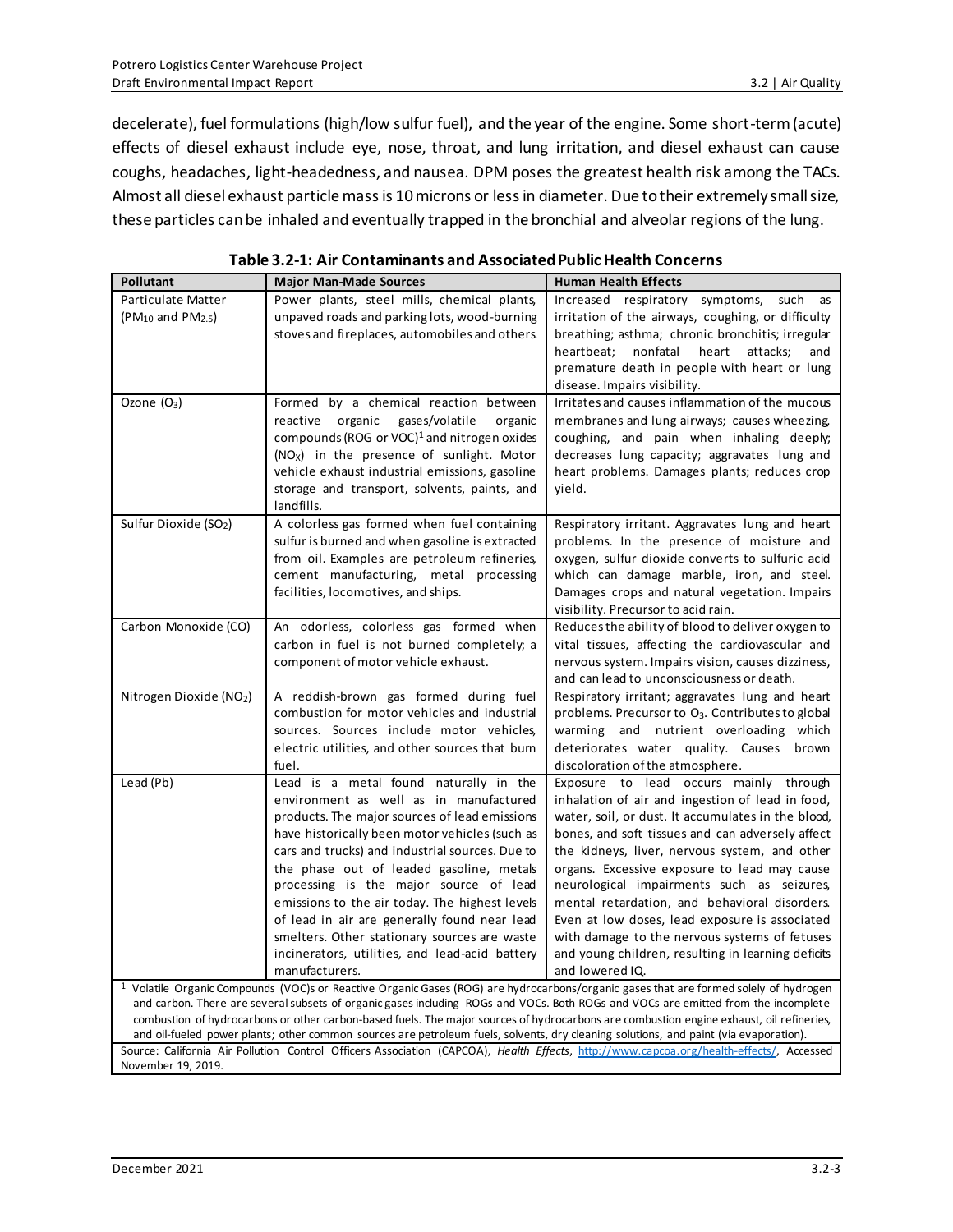### **Ambient Air Quality**

CARB monitors ambient air quality at approximately 250 air monitoring stations across the State. These stations usually measure pollutant concentrations ten feet above ground level; therefore, air quality is often referred to in terms of ground-level concentrations. Existing levels of ambient air quality, historical trends, and projections near the Project are documented by measurements made by the South Coast Air Quality Management District (SCAQMD), the air pollution regulatory agency in the SCAB that maintains air quality monitoring stations which process ambient air quality measurements.

Pollutants of concern in the SCAB include  $O_3$ , PM<sub>10</sub>, and PM<sub>2.5</sub>. The closest air monitoring station to the Project that monitors ambient concentrations of these pollutants is the Banning Airport Monitoring Station (located approximately nine miles to the east). Local air quality date from the 2015 to 2017 are provided in *Table 3.2-2: Ambient Air Quality Data*, which lists the monitored maximum concentrations and number of exceedances of state or federal air quality standards for each year.

| <b>Criteria Pollutant</b>                                                                                                                                                                                             | 2016        | 2017         | 2018                     |  |  |  |
|-----------------------------------------------------------------------------------------------------------------------------------------------------------------------------------------------------------------------|-------------|--------------|--------------------------|--|--|--|
| Ozone $(O_3)^1$                                                                                                                                                                                                       |             |              |                          |  |  |  |
| 1-hour Maximum Concentration (ppm)                                                                                                                                                                                    | 0.128       | 0.128        | 0.119                    |  |  |  |
| 8-hour Maximum Concentration (ppm)                                                                                                                                                                                    | 0.106       | 0.105        | 0.106                    |  |  |  |
| Number of Days Standard Exceeded                                                                                                                                                                                      |             |              |                          |  |  |  |
| CAAQS 1-hour (>0.09 ppm)                                                                                                                                                                                              | 26          | 50           | 33                       |  |  |  |
| NAAQS 8-hour (>0.070 ppm)                                                                                                                                                                                             | 52          | 82           | 69                       |  |  |  |
| Carbon Monoxide (CO) <sup>1</sup>                                                                                                                                                                                     |             |              |                          |  |  |  |
| 1-hour Maximum Concentration (ppm)                                                                                                                                                                                    | 3.05        | 2.43         | 1.28                     |  |  |  |
| Number of Days Standard Exceeded                                                                                                                                                                                      |             |              |                          |  |  |  |
| NAAQS 1-hour (>35 ppm)                                                                                                                                                                                                | $\mathbf 0$ | $\mathbf 0$  | 0                        |  |  |  |
| CAAQS 1-hour (>20 ppm)                                                                                                                                                                                                | 0           | 0            | 0                        |  |  |  |
| Nitrogen Dioxide ( $NO2$ ) <sup>1</sup>                                                                                                                                                                               |             |              |                          |  |  |  |
| 1-hour Maximum Concentration (ppm)                                                                                                                                                                                    | 0.0469      | 0.0563       | 0.0506                   |  |  |  |
| Number of Days Standard Exceeded                                                                                                                                                                                      |             |              |                          |  |  |  |
| NAAQS 1-hour (>100 ppm)                                                                                                                                                                                               | $\mathbf 0$ | $\mathbf 0$  | $\Omega$                 |  |  |  |
| CAAQS 1-hour (>0.18 ppm)                                                                                                                                                                                              | 0           | 0            | $\Omega$                 |  |  |  |
| Particulate Matter Less Than 10 Microns (PM $_{10}$ ) <sup>1</sup>                                                                                                                                                    |             |              |                          |  |  |  |
| National 24-hour Maximum Concentration                                                                                                                                                                                | 65.0        | 97.9         | 39.3                     |  |  |  |
| State 24-hour Maximum Concentration                                                                                                                                                                                   | 65.9        | 97.9         | 36.9                     |  |  |  |
| State Annual Average Concentration (CAAQS=20                                                                                                                                                                          |             |              |                          |  |  |  |
| $\mu$ g/m <sup>3</sup> )                                                                                                                                                                                              |             |              |                          |  |  |  |
| Number of Days Standard Exceeded                                                                                                                                                                                      |             |              |                          |  |  |  |
| NAAQS 24-hour (>150 $\mu$ g/m <sup>3</sup> )                                                                                                                                                                          | 0           | 0            | 0                        |  |  |  |
| CAAQS 24-hour (>50 $\mu$ g/m <sup>3</sup> )                                                                                                                                                                           | 3           | $\mathbf{1}$ | $\Omega$                 |  |  |  |
| Particulate Matter Less Than 2.5 Microns (PM <sub>2.5</sub> ) <sup>1</sup>                                                                                                                                            |             |              |                          |  |  |  |
| National 24-hour Maximum Concentration                                                                                                                                                                                |             |              |                          |  |  |  |
| <b>State 24-hour Maximum Concentration</b>                                                                                                                                                                            | 110.5       | 34.9         | 32.0                     |  |  |  |
| Number of Days Standard Exceeded                                                                                                                                                                                      |             |              |                          |  |  |  |
| NAAQS 24-hour (>35 µg/m <sup>3</sup> )                                                                                                                                                                                |             |              | $\overline{\phantom{0}}$ |  |  |  |
| NAAQS = National Ambient Air Quality Standards; CAAQS = California Ambient Air Quality Standards; ppm = parts per million;                                                                                            |             |              |                          |  |  |  |
| $\mu$ g/m <sup>3</sup> = micrograms per cubic meter; - = not measured<br><sup>1</sup> Measurements taken at the Banning Airport Monitoring Station at 200 S. Hathaway Street, Banning, California 92220 (CARB# 36164) |             |              |                          |  |  |  |
| Source: All pollutant measurements are from the CARB Aerometric Data Analysis and Management system database                                                                                                          |             |              |                          |  |  |  |
| (https://www.arb.ca.gov/adam) except for CO, which were retrieved from the CARB Air Quality and Meteorological Information System                                                                                     |             |              |                          |  |  |  |
| (https://www.arb.ca.gov/aqmis2/aqdselect.php).                                                                                                                                                                        |             |              |                          |  |  |  |

**Table 3.2-2: Ambient Air Quality Data**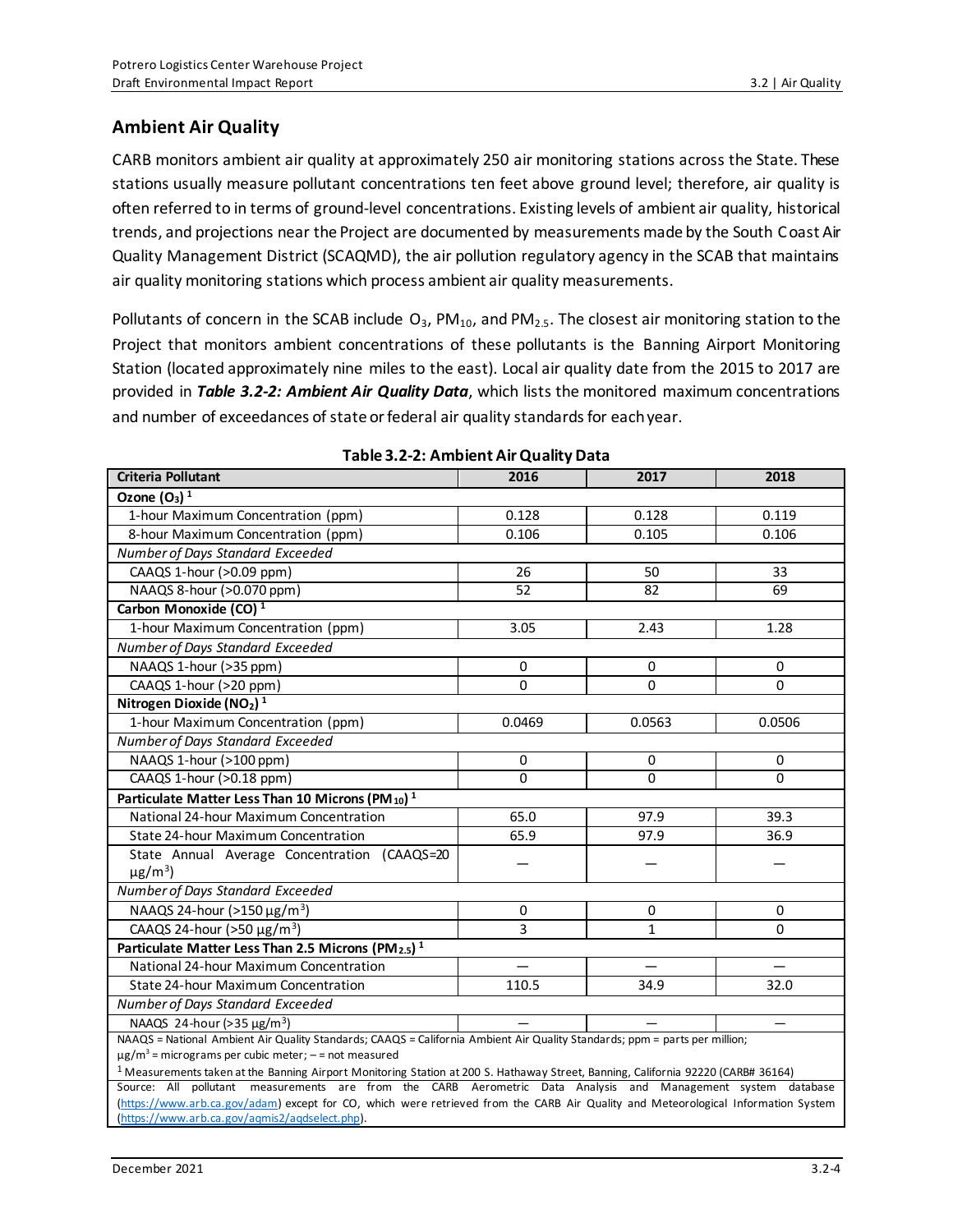### **Sensitive Receptors**

Sensitive populations are more susceptible to the effects of air pollution than is the general population. Sensitive receptors that are in proximity to localized sources of toxics are of particular concern. Land uses considered sensitive receptors include residences, schools, playgrounds, childcare centers, long‐term health care facilities, rehabilitation centers, convalescent centers, and retirement homes. North of the State Route 60 (SR-60) is a residential community currently under construction. Although the residential community to the north is not occupied, this would be the location of the nearest sensitive receptors in the near future. The nearest residential property is located on the north side of SR-60, approximately 550 feet north of the Warehouse Site and northerly Project Site boundary.

## **3.2.2 REGULATORY SETTING**

## **FEDERAL**

## **Federal Clean Air Act**

Air quality is federally protected by the Federal Clean Air Act (FCAA) and its amendments. Under the FCAA, the United States Environmental Protection Agency (U.S. EPA) developed the primary and secondary National Ambient Air Quality Standards (NAAQS) for the criteria air pollutants including  $O_3$ , NO<sub>2</sub>, CO, SO<sub>2</sub>, PM<sub>10</sub>, PM<sub>2.5</sub>, and lead. Proposed projects in or near nonattainment areas could be subject to more stringent air permitting requirements. The FCAA requires each state to prepare a State Implementation Plan to demonstrate how it will attain the NAAQS within the federally imposed deadlines.

The U.S. EPA can withhold certain transportation funds from states that fail to comply with the planning requirements of the FCAA. If a state fails to correct these planning deficiencies within two years of Federal notification, the U.S. EPA is required to develop a Federal implementation plan for the identified nonattainment area or areas. The provisions of 40 Code of Federal Regulations (CFR) Parts 51 and 93 apply in all nonattainment and maintenance areas for transportation-related criteria pollutants for which the area is designated nonattainment or has a maintenance plan. The U.S. EPA has designated enforcement of air pollution control regulations to the individual states. Applicable federal standards are summarized in **Table 3.2-3**: *State and Federal Ambient Air Quality Standards*.

## **STATE**

## **California Air Resources Board**

CARB administers the air quality policy in California. The California Ambient Air Quality Standards (CAAQS) were established in 1969 pursuant to the Mulford-Carrell Act. These standards, included with the NAAQS in *Table 3.2-3*, are generally more stringent and apply to more pollutants than the NAAQS. In addition to the criteria pollutants, CAAQS have been established for visibility reducing particulates, hydrogen sulfide, and sulfates.

The California Clean Air Act (CCAA), which was approved in 1988, requires that each local air district prepare and maintain an Air Quality Management Plan (AQMP) to achieve compliance with CAAQS. These AQMPs also serve as the basis for the preparation of the State Implementation Plan for meeting federal clean air standards for the State of California. Like the U.S. EPA, CARB also designates areas within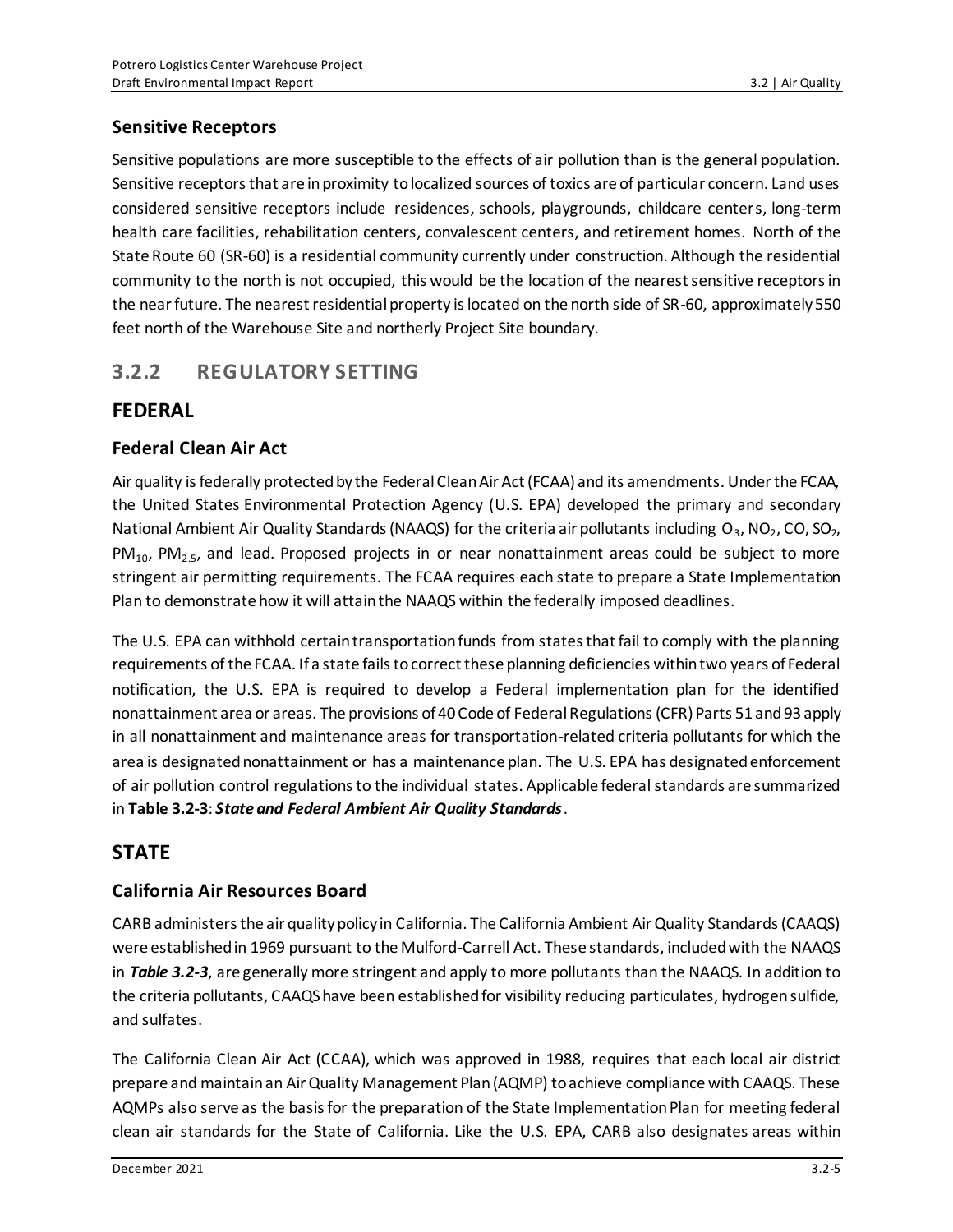California as either attainment or nonattainment for each criteria pollutant based on whether the CAAQS have been achieved. Under the CCAA, areas are designated as nonattainment for a pollutant if air quality data shows that a state standard for the pollutant was violated at least once during the previous three calendar years. Exceedances that are affected by highly irregular or infrequent events such as wildfires, volcanoes, etc. are not considered violations of a state standard, and are not used as a basis for designating areas as nonattainment. The applicable State standards are summarized in *Table 3.2-3*.

| <b>Pollutant</b>                                                               | <b>Averaging Time</b>                            | State Standards <sup>1</sup>            | Federal Standards <sup>2</sup>          |
|--------------------------------------------------------------------------------|--------------------------------------------------|-----------------------------------------|-----------------------------------------|
| Ozone $(O_3)$ 2, 5, 7                                                          | 8 Hour                                           | 0.070 ppm (137 $\mu$ g/m <sup>3</sup> ) | $0.070$ ppm                             |
|                                                                                | 1 Hour                                           | 0.09 ppm (180 $\mu$ g/m <sup>3</sup> )  | <b>NA</b>                               |
| Carbon Monoxide (CO)                                                           | 8 Hour                                           | 9.0 ppm $(10 \text{ mg/m}^3)$           | 9 ppm $(10 \text{ mg/m}^3)$             |
|                                                                                | 1 Hour                                           | 20 ppm (23 mg/m <sup>3</sup> )          | 35 ppm (40 mg/m <sup>3</sup> )          |
| Nitrogen Dioxide (NO2)                                                         | 1 Hour                                           | 0.18 ppm (339 $\mu$ g/m <sup>3</sup> )  | $0.10$ ppm $^{11}$                      |
|                                                                                | Annual Arithmetic Mean                           | 0.030 ppm (57 $\mu$ g/m <sup>3</sup> )  | 0.053 ppm (100 $\mu$ g/m <sup>3</sup> ) |
|                                                                                | 24 Hour                                          | 0.04 ppm (105 $\mu$ g/m <sup>3</sup> )  | 0.14 ppm (365 $\mu$ g/m <sup>3</sup> )  |
| Sulfur Dioxide $(SO2)$ <sup>8</sup>                                            | 0.25 ppm (655 $\mu$ g/m <sup>3</sup> )<br>1 Hour |                                         | 0.075 ppm (196 $\mu$ g/m <sup>3</sup> ) |
|                                                                                | Annual Arithmetic Mean                           | <b>NA</b>                               | 0.03 ppm (80 $\mu$ g/m <sup>3</sup> )   |
| Particulate Matter (PM $_{10}$ ) $^{1,3,6}$                                    | 24-Hour                                          | 50 $\mu$ g/m <sup>3</sup>               | 150 μg/m <sup>3</sup>                   |
|                                                                                | Annual Arithmetic Mean                           | $20 \mu g/m^3$                          | <b>NA</b>                               |
| Fine Particulate Matter (PM <sub>2.5</sub> ) <sup>3, 4, 6, 9</sup>             | 24-Hour<br><b>NA</b>                             |                                         | 35 $\mu$ g/m <sup>3</sup>               |
|                                                                                | Annual Arithmetic Mean                           | 12 $\mu$ g/m <sup>3</sup>               | 12 $\mu$ g/m <sup>3</sup>               |
| Sulfates $(SO4-2)$                                                             | 24 Hour                                          | $25 \mu g/m3$                           | <b>NA</b>                               |
|                                                                                | 30-Day Average                                   | 1.5 $\mu$ g/m <sup>3</sup>              | <b>NA</b>                               |
| Lead (Pb) 10, 11                                                               | Calendar Quarter                                 | <b>NA</b>                               | 1.5 $\mu$ g/m <sup>3</sup>              |
|                                                                                | Rolling 3-Month Average                          | <b>NA</b>                               | $0.15 \,\mathrm{\mu g/m^3}$             |
| Hydrogen Sulfide (H <sub>2</sub> S)                                            | 1 Hour                                           | 0.03 ppm $(0.15 \,\mu g/m^3)$           | <b>NA</b>                               |
| Vinyl Chloride (C <sub>2</sub> H <sub>3</sub> Cl) <sup>10</sup><br>$N = 1 - 1$ | 24 Hour                                          | 0.01 ppm (26 $\mu$ g/m <sup>3</sup> )   | <b>NA</b>                               |

Notes:

ppm = parts per million; µg/m<sup>3</sup>= micrograms per cubic meter; mg/m<sup>3</sup>= milligrams per cubic meter; -= no information available.

- $1$  California standards for O<sub>3</sub>, carbon monoxide (except Lake Tahoe), sulfur dioxide (1-hour and 24-hour), nitrogen dioxide, suspended particulate matter - PM<sub>10</sub>, and visibility reducing particles are values that are not to be exceeded. The standards for sulfates, Lake Tahoe carbon monoxide, lead, hydrogen sulfide, and vinyl chloride are not to be equaled or exceeded. If the standard is for a 1-hour, 8-hour or 24-hour average (i.e., all standards except for lead and the PM<sub>10</sub> annual standard), then some measurements may be excluded. Measurements are excluded that CARB determines would occur less than once per year on the average. The Lake Tahoe carbon monoxide standard is 6.0 ppm, a level one-half the national standard and two-thirds the State standard.
- <sup>2</sup> National standards shown are the "primary standards" designed to protect public health. National standards other than for O<sub>3</sub>, particulates and those based on annual averages are not to be exceeded more than once a year. The 1-hour  $O<sub>3</sub>$  standard is attained if, during the most recent three-year period, the average number of days per year with maximum hourly concentrations above the standard is equal to or less than one. The 8-hour O<sub>3</sub> standard is attained when the 3-year average of the 4<sup>th</sup> highest daily concentrations is 0.070 ppm or less. The 24-hour PM<sub>10</sub> standard is attained when the 3-year average of the 99<sup>th</sup> percentile of monitored concentrations is less than 150  $\mu$ g/m<sub>3</sub>. The 24-hour PM<sub>2.5</sub> standard is attained when the 3-year average of 98<sup>th</sup> percentiles is less than 35  $\mu$ g/m<sup>3</sup>.
- $3$  Except for the national particulate standards, annual standards are met if the annual average falls below the standard at every site. The national annual particulate standard for PM<sub>10</sub> is met if the 3-year average falls below the standard at every site. The annual PM<sub>2.5</sub> standard is met if the 3-year average of annual averages spatially-averaged across officially designed clusters of sites falls below the standard. NAAQS are set by the U.S. EPA at levels determined to be protective of public health with an adequate margin of safety.
- <sup>4</sup> On October 1, 2015, the national 8-hour O<sub>3</sub> primary and secondary standards were lowered from 0.075 to 0.070 ppm. An area will meet the standard if the fourth-highest maximum daily 8-hour  $O<sub>3</sub>$  concentration per year, averaged over three years, is equal to or less than 0.070 ppm. U.S. EPA will make recommendations on attainment designations by October 1, 2016, and issue final designations October 1, 2017. Nonattainment areas will have until 2020 to late 2037 to meet the health standard, with attainment dates varying based on the O<sub>3</sub> level in the area.
- <sup>5</sup> The national 1-hour  $O_3$  standard was revoked by the U.S. EPA on June 15, 2005.
- <sup>6</sup> In June 2002, CARB established new annual standards for PM<sub>2.5</sub> and PM<sub>10</sub>.
- 7 The 8-hour California O<sub>3</sub> standard was approved by the CARB on April 28, 2005 and became effective on May 17, 2006.<br>8 On lune 2, 2010, the EBA established a new 1 hour SQ, standard, effective August 22, 2010, which is
- On June 2, 2010, the EPA established a new 1-hour SO<sub>2</sub> standard, effective August 23, 2010, which is based on the 3-year average of the annual 99<sup>th</sup> percentile of 1-hour daily maximum concentrations. The existing 0.030 ppm annual and 0.14 ppm 24-hour SO<sub>2</sub> NAAQS however must continue to be used until one year following U.S. EPA initial designations of the new 1-hour SO<sub>2</sub> NAAQS.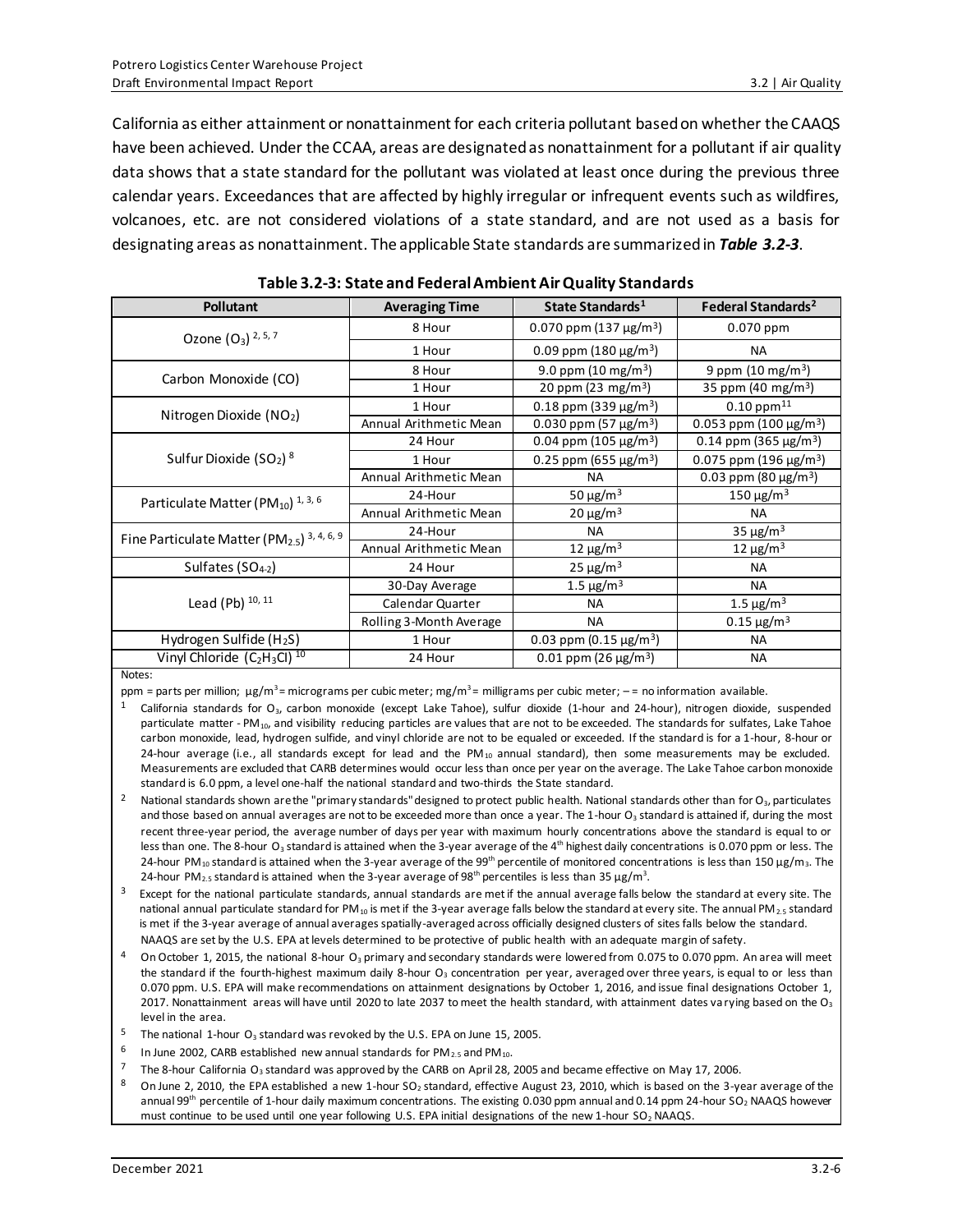|    | <b>Pollutant</b>                                                                                                                                                                                                                                                               | <b>Averaging Time</b> | State Standards <sup>1</sup> | Federal Standards <sup>2</sup> |
|----|--------------------------------------------------------------------------------------------------------------------------------------------------------------------------------------------------------------------------------------------------------------------------------|-----------------------|------------------------------|--------------------------------|
| 9  | In December 2012, U.S. EPA strengthened the annual PM <sub>2.5</sub> NAAQS from 15.0 to 12.0 $\mu$ g/m <sup>3</sup> . In December 2014, the U.S. EPA issued final                                                                                                              |                       |                              |                                |
|    | area designations for the 2012 primary annual PM <sub>2.5</sub> NAAQS. Areas designated "unclassifiable/attainment" must continue to take steps to<br>prevent their air quality from deteriorating to unhealthy levels. The effective date of this standard is April 15, 2015. |                       |                              |                                |
| 10 | CARB has identified lead and vinyl chloride as 'toxic air contaminants' with no threshold level of exposure below which there are no<br>adverse health effects determined.                                                                                                     |                       |                              |                                |
| 11 | National lead standard, rolling 3-month average: final rule signed October 15, 2008. Final designations effective December 31, 2011.                                                                                                                                           |                       |                              |                                |

Source: South Coast Air Quality Management District, *Air Quality Management Plan*, 2016; California Air Resources Board, *Ambient Air Quality Standards*, May 6, 2016.

## **REGIONAL**

### **South Coast Air Quality Management District**

The SCAQMD is the air pollution control agency for Orange County and the urban portions of Los Angeles, Riverside, and San Bernardino counties. The agency's primary responsibility is ensuring that state and federal ambient air quality standards are attained and maintained in the SCAB. The SCAQMD is also responsible for adopting and enforcing rules and regulations concerning air pollutant sources, issuing permits for stationary sources of air pollutants, inspecting stationary sources of air pollutants, responding to citizen complaints, monitoring ambient air quality and meteorological conditions, awarding grants to reduce motor vehicle emissions, conducting public education campaigns, and many other activities. All projects are subject to SCAQMD rules and regulations in effect at the time of construction.

The SCAQMD is also the lead agency in charge of developing the AQMP, with input from the Southern California Association of Governments (SCAG) and CARB. The AQMP is a comprehensive plan that includes control strategies for stationary and area sources, as well as for on-road and off-road mobile sources. SCAG has the primary responsibility for providing future growth projections and the development and implementation of transportation control measures. CARB, in coordination with federal agencies, provides the control element for mobile sources.

The 2016 AQMP was adopted by the SCAQMD Governing Board on March 3, 2017. The purpose of the AQMP is to set forth a comprehensive and integrated program that would lead the SCAB into compliance with the federal 24-hour  $PM_{2.5}$  air quality standard, and to provide an update to the SCAQMD's commitments towards meeting the federal 8-hour  $O<sub>3</sub>$  standards. The AQMP incorporates the latest scientific and technological information and planning assumptions, including the 2016 Regional Transportation Plan/Sustainable Communities Strategy (RTP/SCS) and updated emission inventory methodologies for various source categories.

The SCAQMD has published the *CEQA Air Quality Handbook* (approved by the SCAQMD Governing Board in 1993 and augmented with guidance for Local Significance Thresholds [LST] in 2008). The SCAQMD guidance helps local government agencies and consultantsto develop environmental documents required by California Environmental Quality Act (CEQA) and provides identification of suggested thresholds of significance for criteria pollutants for both construction and operation (see discussion of thresholds below). With the help of the *CEQA Air Quality Handbook* and associated guidance, local land use planners and consultants are able to analyze and document how proposed and existing projects affect air quality in order to meet the requirements of the CEQA review process. The SCAQMD periodically provides supplemental guidance and updates to the handbook on their website.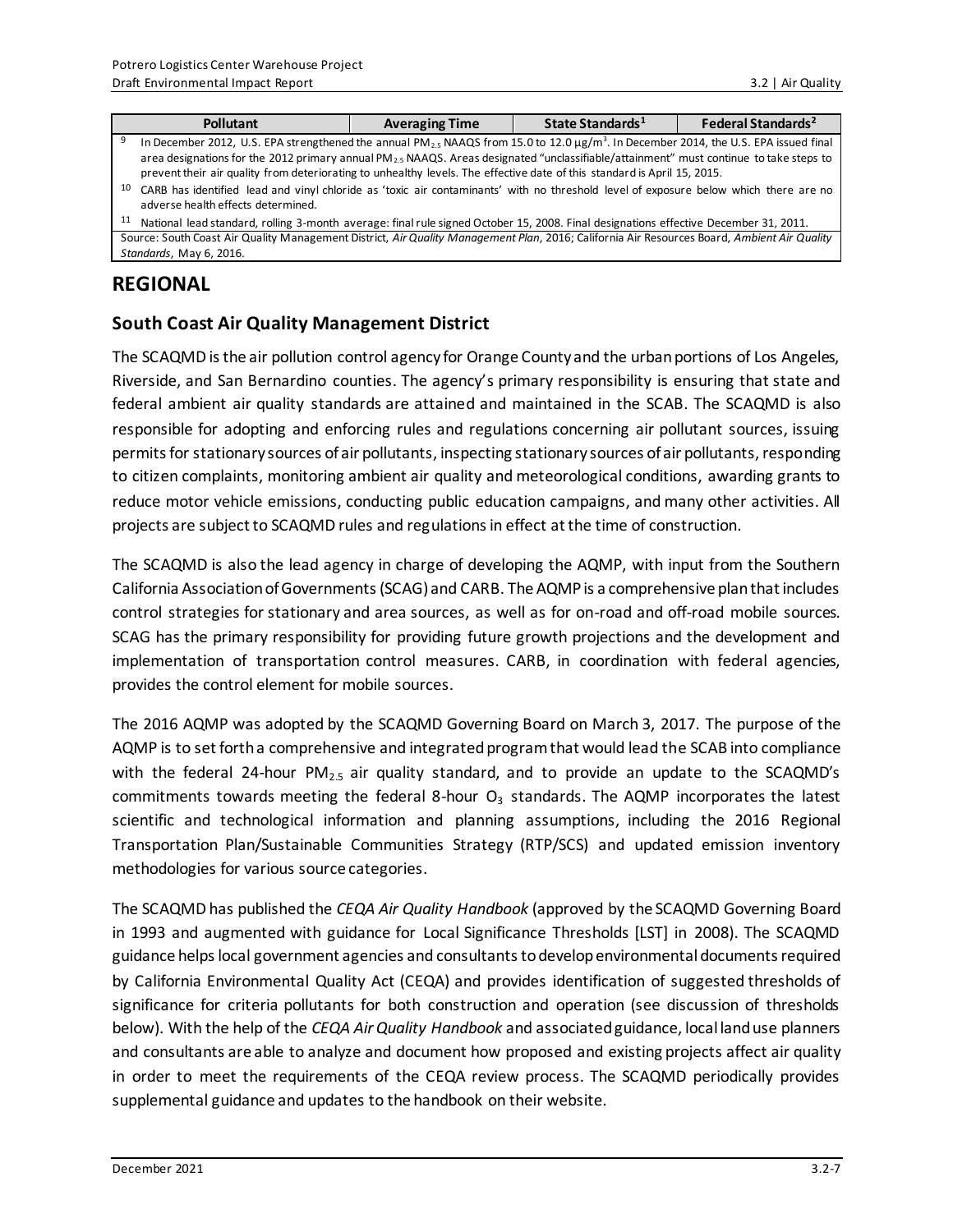The SCAG is the regional planning agency for Los Angeles, Orange, Ventura, Riverside, San Bernardino, and Imperial counties and serves as a forum for regional issues relating to transportation, the economy, community development, and the environment. Under federal law, SCAG is designated as a Metropolitan Planning Organization and under State law as a Regional Transportation Planning Agency and a Council of Governments.

The state and federal attainment status designations for the SCAB are summarized in **Table 3.2-4**: *South Coast Air Basin Attainment Status*. The SCAB is currently designated as a nonattainment area with respect to the State O<sub>3</sub>, PM<sub>10</sub>, and PM<sub>2.5</sub> standards, as well as the national 8-hour O<sub>3</sub> and PM<sub>2.5</sub> standards. The SCAB is designated as attainment or unclassified for the remaining state and federal standards.

| <b>Pollutant</b>                                                | <b>State</b>                                                                                                                           | Federal                   |
|-----------------------------------------------------------------|----------------------------------------------------------------------------------------------------------------------------------------|---------------------------|
| Ozone $(O_3)$<br>(1 Hour Standard)                              | Non-Attainment                                                                                                                         | Non-Attainment (Extreme)  |
| Ozone $(O_3)$<br>(8 Hour Standard)                              | Non-Attainment                                                                                                                         | Non-Attainment (Extreme)  |
| Particulate Matter (PM <sub>2.5</sub> )<br>(24 Hour Standard)   |                                                                                                                                        | Non-Attainment (Serious)  |
| Particulate Matter (PM <sub>2.5</sub> )<br>(Annual Standard)    | Non-Attainment                                                                                                                         | Non-Attainment (Moderate) |
| Particulate Matter (PM10)<br>(24 Hour Standard)                 | Non-Attainment                                                                                                                         | Attainment (Maintenance)  |
| Particulate Matter (PM <sub>10</sub> )<br>(Annual Standard)     | Non-Attainment                                                                                                                         |                           |
| Carbon Monoxide (CO)<br>(1 Hour Standard)                       | Attainment                                                                                                                             | Attainment (Maintenance)  |
| Carbon Monoxide (CO)<br>(8 Hour Standard)                       | Attainment                                                                                                                             | Attainment (Maintenance)  |
| Nitrogen Dioxide (NO2)<br>(1 Hour Standard)                     | Attainment                                                                                                                             | Unclassifiable/Attainment |
| Nitrogen Dioxide (NO2)<br>(Annual Standard)                     | Attainment                                                                                                                             | Attainment (Maintenance)  |
| Sulfur Dioxide (SO <sub>2</sub> )<br>(1 Hour Standard)          | Attainment                                                                                                                             | Unclassifiable/Attainment |
| Sulfur Dioxide (SO <sub>2</sub> )<br>(24 Hour Standard)         | Attainment                                                                                                                             |                           |
| Lead (Pb)<br>(30 Day Standard)                                  |                                                                                                                                        | Unclassifiable/Attainment |
| Lead (Pb)<br>(3 Month Standard)                                 | Attainment                                                                                                                             |                           |
| Sulfates (SO <sub>4-2</sub> )<br>(24 Hour Standard)             | Attainment                                                                                                                             |                           |
| Hydrogen Sulfide (H <sub>2</sub> S)<br>(1 Hour Standard)        | Unclassified                                                                                                                           |                           |
| Nonattainment Areas for Criteria Pollutants (Green Book), 2018. | Source: South Coast Air Quality Management District, Air Quality Management Plan, 2016; United States Environmental Protection Agency, |                           |

**Table 3.2-4: South Coast Air Basin Attainment Status**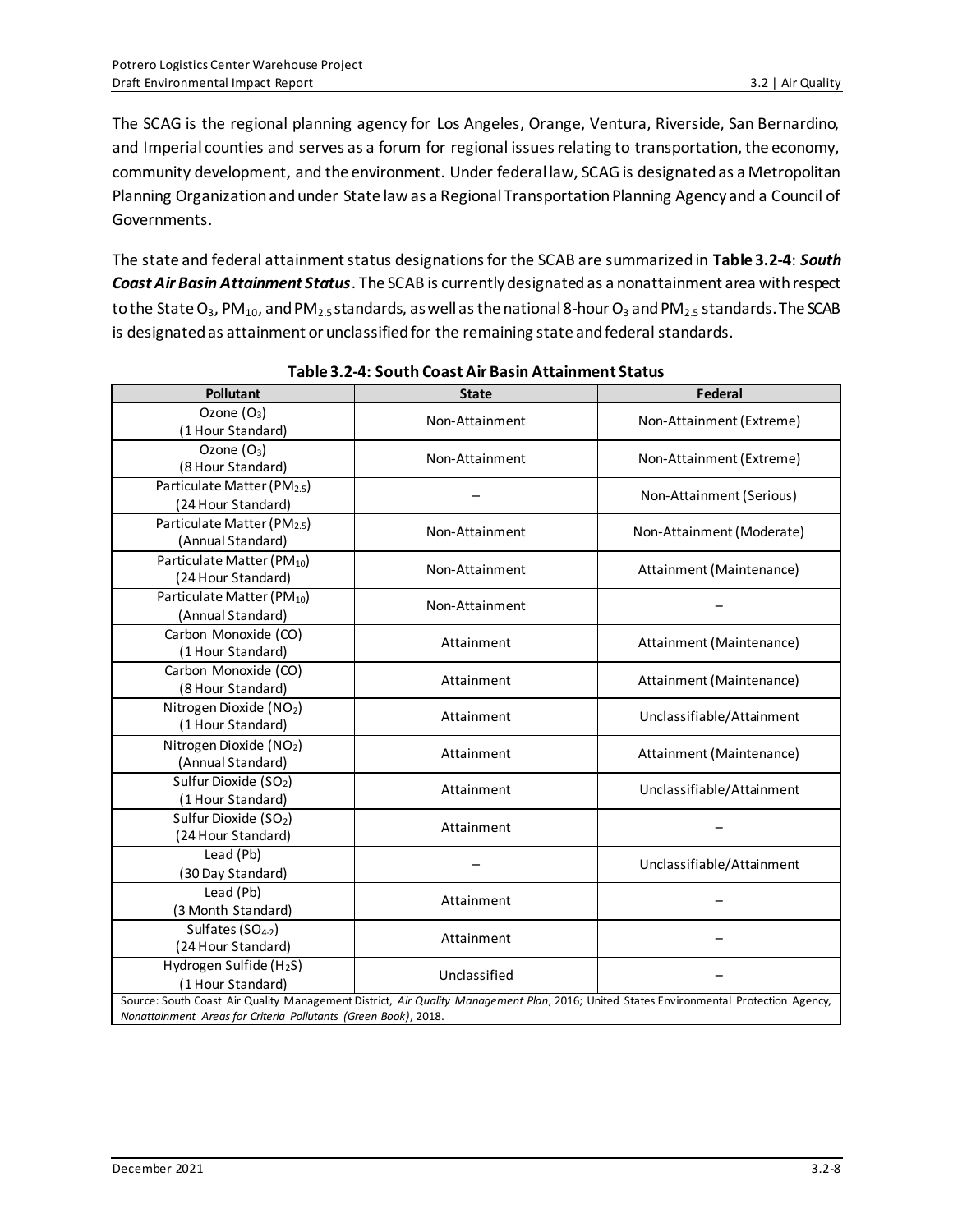The following is a list of SCAQMD rules that are required of construction activities associated with the Project:

- **Rule 402 (Nuisance)** This rule prohibits the discharge from any source whatsoever such quantities of air contaminants or other material which cause injury, detriment, nuisance, or annoyance to any considerable number of persons or to the public, or which endanger the comfort, repose, health, or safety of any such persons or the public, or which cause, or have a natural tendency to cause, injury or damage to business or property. This rule does not apply to odors emanating from agricultural operations necessary for the growing of crops or the raising of fowl or animals.
- **Rule 403 (Fugitive Dust)** This rule requires fugitive dust sources to implement best available control measures for all sources, and all forms of visible particulate matter are prohibited from crossing any property line. This rule is intended to reduce  $PM_{10}$  emissions from any transportation, handling, construction, or storage activity that has the potential to generate fugitive dust.  $PM_{10}$ suppression techniques are summarized below.
	- a) Portions of a construction site to remain inactive longer than a period of three months will be seeded and watered until grass cover is grown or otherwise stabilized.
	- b) All on-site roads will be paved as soon as feasible or watered periodically or chemically stabilized.
	- c) All material transported off-site will be either sufficiently watered or securely covered to prevent excessive amounts of dust.
	- d) The area disturbed by clearing, grading, earthmoving, or excavation operations will be minimized at all times.
	- e) Where vehicles leave a construction site and enter adjacent public streets, the streets will be swept daily or washed down at the end of the workday to remove soil tracked onto the paved surface.
- **Rule 1113 (Architectural Coatings)**  This rule requires manufacturers, distributors, and end users of architectural and industrial maintenance coatings to reduce ROG emissions from the use of these coatings, primarily by placing limits on the ROG content of various coating categories.
- **Rule 2305 (Warehouse Indirect Source Rule)**-Rule 2305 was adopted by the SCAQMD Governing Board on May 7, 2021 to reduce  $NO<sub>x</sub>$  and particulate matter emissions associated with warehouses and mobile sources attracted to warehouses. This rule applies to all existing and proposed warehouses over 100,000 square feet located in the SCAQMD. Rule 2305 requires warehouse operators to track annual vehicle miles traveled associated with truck trips to and from the warehouse. These trip miles are used to calculate the warehouses WAIRE (Warehouse Actions and Investments to Reduce Emissions) Points Compliance Obligation. WAIRE Points are earned based on emission reduction measures and warehouse operators are required to submit an annual WAIRE Report which includes truck trip data and emission reduction measures. Reduction strategies listed in the WAIRE menu include acquire zero emission (ZE) or near zero emission (NZE) trucks; require ZE/NZE truck visits; require ZE yard trucks; install on-site ZE charging/fueling infrastructure; install onsite energy systems; and install filtration systems in residences, schools, and other buildings in the adjacent community. Warehouse operators that do not earn a sufficient number of WAIRE points to satisfy the WAIRE Points Compliance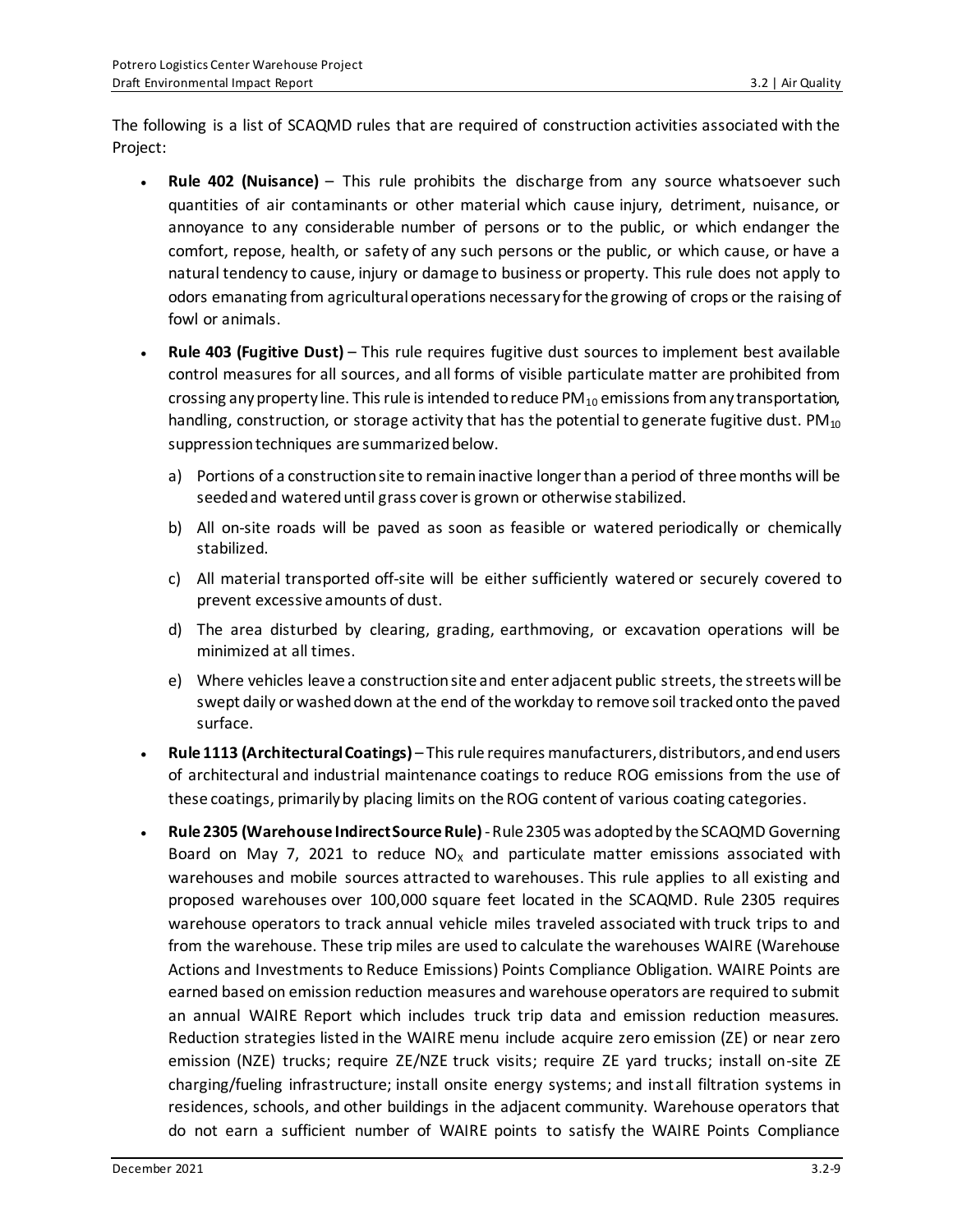Obligation would be required to pay a mitigation fee. Funds from the mitigation fee will be used to incentivize the purchase of cleaner trucks and charging/fueling infrastructure in communities nearby.

## **LOCAL**

### **City of Beaumont General Plan**

#### *Conservation and Open Space Element*

The Conservation and Open Space Element establishes goals and policies to protect, maintain, and enhance natural resources in the City. This Element complies with the State requirements for a Conservation Element and an Open Space Element. The Project's consistency with these goals and policies is discussed in *Table 3.10-3, Beaumont General Plan Consistency Analysis* of this EIR. The following goals and policies are applicable to air quality:

#### **Goal 8.4: A City that improves awareness and mitigation of negative air quality impacts.**

- Policy 8.4.2: Participate in air quality planning efforts with local, regional, and State agencies that improve local air quality to protect human health, minimize the disproportionate impacts on sensitive population groups, and ensure that City concerns are resolved early in the process.
- Policy 8.4.3 Avoid the siting of new projects and land uses that would produce localized air pollution (e.g., Interstate 10, SR-60, high traffic roads, certain industrial facilities) in a way that would adversely impact existing air quality-sensitive receptors including schools, childcare centers, senior housing, and subsidized affordable housing. The recommended minimum distance separating these uses should be 500 feet.

#### *Beaumont Municipal Code*

The Beaumont Municipal Code (MC) establishes the following air quality provisions relative to the Project.

#### **Section 17.04.050 Air Quality**

The CARB and the SCAQMD are the agencies responsible for the implementation of the Clean Air Act at the local level. In order to protect the health and welfare of those persons living, working, or visiting the City of Beaumont, the following performance standards with respect to air quality are outlined in this Section.

- A. *Smoke and Particulates.* No smoke of any type shall be emitted from a source in excess of SCAQMD standards. No elements of dust, fly ash, vapors, fumes, gases or other forms of air pollution shall be permitted in excess of the standards set by the SCAQMD or that can cause damage to human health, animals, vegetation, or that can cause excessive soiling at any location.
- B. *Permits*. Before a building or occupancy permit is issued by the City, the applicant shall be required to show proof that he has secured the necessary permits from the SCAQMD or that the project is exempt from SCAQMD regulations as of the date of filing of the City application.
- C. *Enforcement and Standards.* In enforcing these regulations, the City shall use the same point of measurement as utilized by the SCAQMD.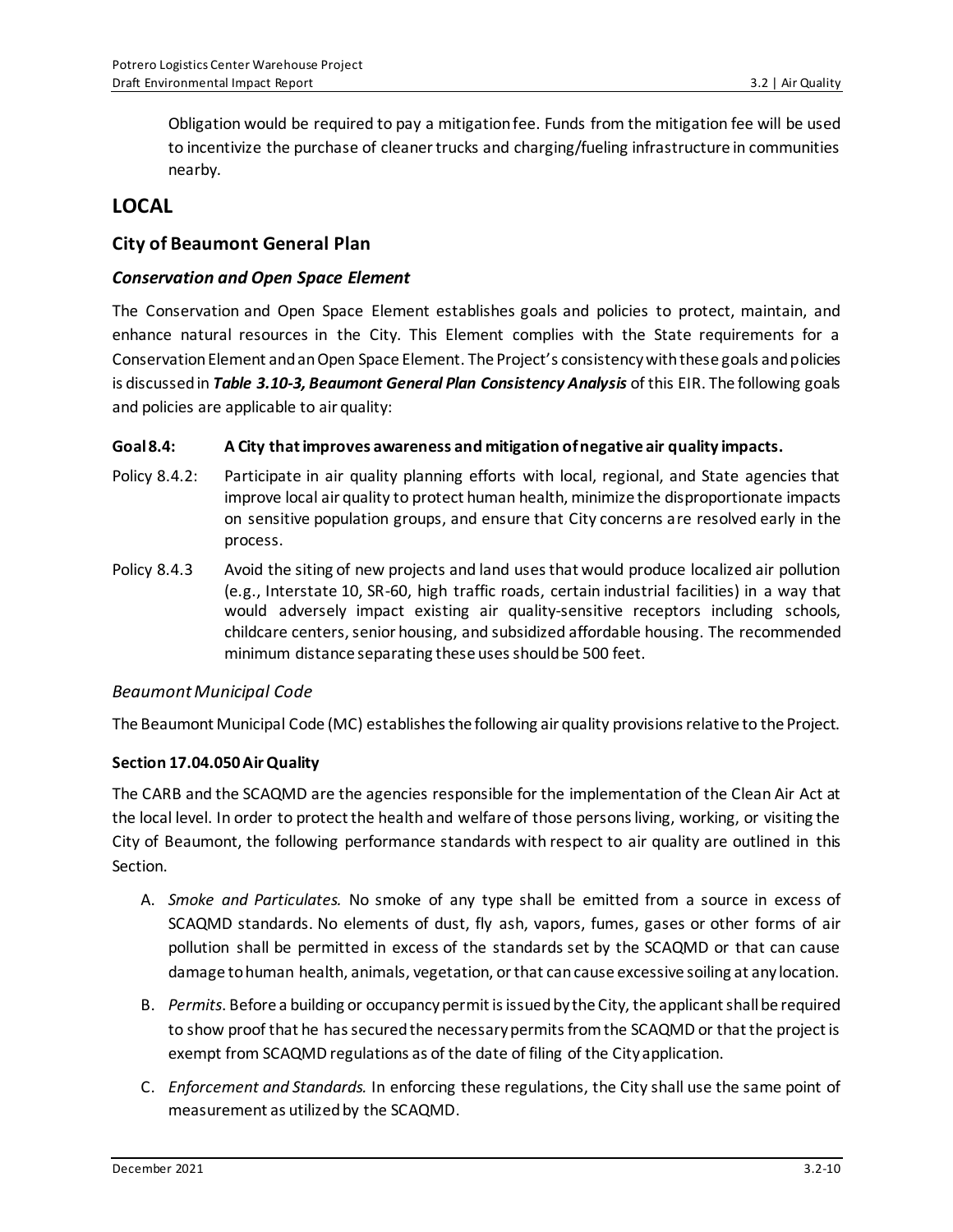#### **Section 17.04.060 Odors**

In order to protect the wellbeing of the community and to eliminate the blighting influences of odors, the following performance standards with respect to the generation of odors are outlined in this Section.

- A. Odor Generating Activities. Any process that creates or emits any odors, gases, or other odorous matter shall comply with the standards set by the SCAQMD.
- B. Quantified Standard. No odors, gases, and odorous matter shall be emitted in quantities to be detectable when diluted in a ratio of one volume diluted air to four volumes clean air at the point of greatest concentration.

## **3.2.3 STANDARDS OF SIGNIFICANCE**

## **AIR QUALITY THRESHOLDS**

State CEQA Guidelines Appendix G contains the Environmental Checklist Form, which includes questions concerning air quality. The questions presented in the Environmental Checklist Form have been utilized as significance criteria in this section:

- a) Conflict with or obstruct implementation of the applicable air quality plan.
- b) Result in a cumulatively considerable net increase of any criteria pollutant for which the project region is in nonattainment under an applicable state or federal ambient air quality standard.
- c) Expose sensitive receptors to substantial pollutant concentrations.
- d) Result in other emissions (such as those leading to odors) adversely affecting a substantial number of people.

## **SCAQMD THRESHOLDS**

The significance criteria established by SCAQMD may be relied upon to make the above determinations. According to the SCAQMD, an air quality impact is considered significant if the project would violate any ambient air quality standard, contribute substantially to an existing or projected air quality violation, or expose sensitive receptors to substantial pollutant concentrations. The SCAQMD has established thresholds of significance for air quality during construction and operational activities of land use development projects, as shown in **Table 3.2-5:** *South Coast Air Quality Management District Daily Emissions Thresholds.*

| <b>Criteria Air Pollutants and</b><br><b>Precursors</b>                                                                | <b>Construction-Related</b><br>(lbs/day) | <b>Operational-Related</b><br>(lbs/day) |  |  |  |  |
|------------------------------------------------------------------------------------------------------------------------|------------------------------------------|-----------------------------------------|--|--|--|--|
| Reactive Organic Gases (ROG)                                                                                           | 75                                       | 55                                      |  |  |  |  |
| Carbon Monoxide (CO)                                                                                                   | 550                                      | 550                                     |  |  |  |  |
| Nitrogen Oxides ( $NOx$ )                                                                                              | 100                                      | 55                                      |  |  |  |  |
| Sulfur Oxides (SO <sub>x</sub> )                                                                                       | 150                                      | 150                                     |  |  |  |  |
| Coarse Particulates (PM10)                                                                                             | 150                                      | 150                                     |  |  |  |  |
| Fine Particulates ( $PM_{2.5}$ )                                                                                       | 55                                       | 55                                      |  |  |  |  |
| Source: South Coast Air Quality Management District, South Coast AQMD Air Quality Significance Thresholds, April 2019. |                                          |                                         |  |  |  |  |

**Table 3.2-5: South Coast Air Quality Management District Daily Emissions Thresholds**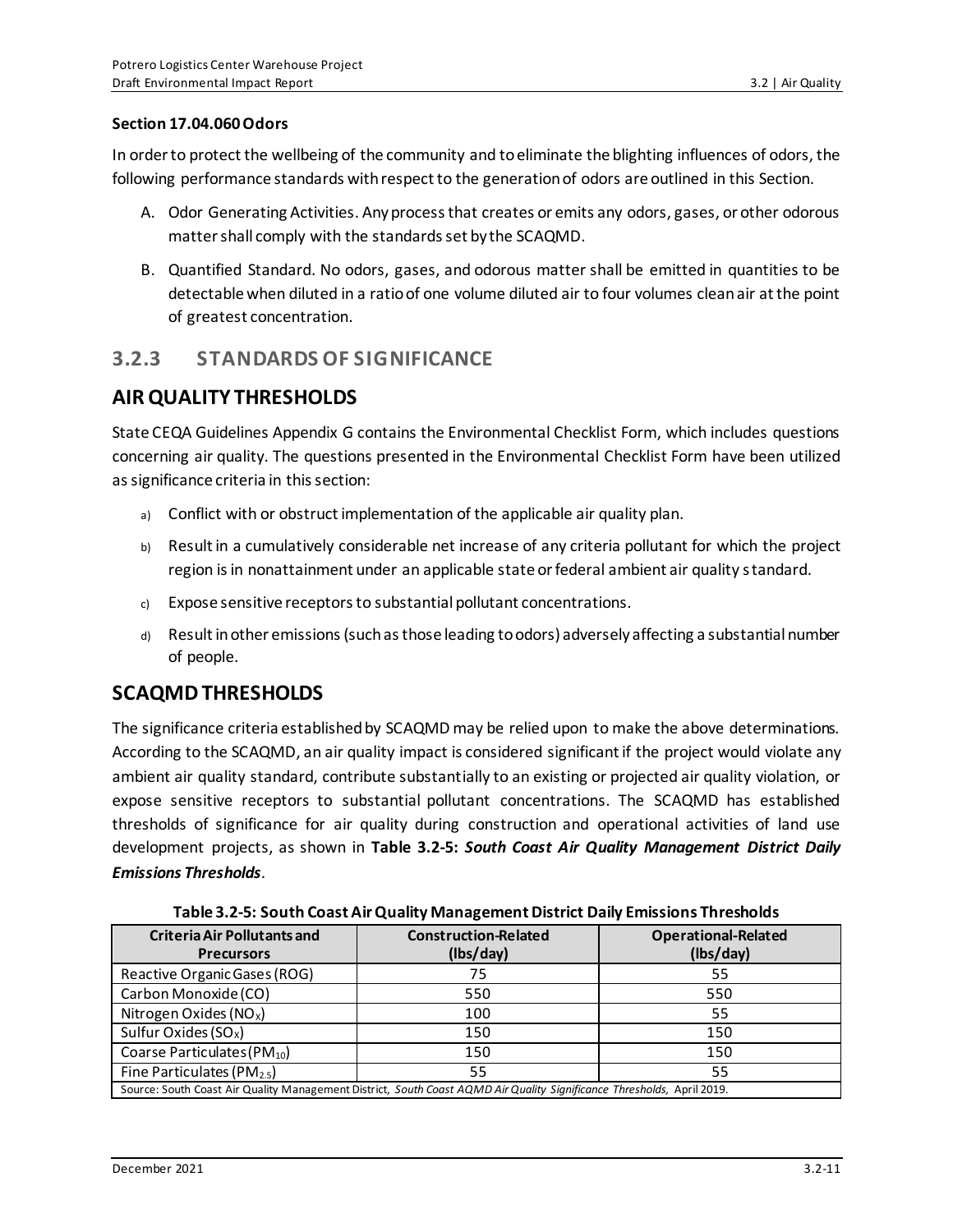## **Localized Carbon Monoxide**

In addition to the daily thresholds listed above, development associated with the Project would also be subject to the ambient air quality standards. These are addressed through an analysis of localized CO impacts. The significance of localized impacts depends on whether ambient CO levels near the Project are above state and federal CO standards (the more stringent California standards are 20 ppm for 1-hour and 9 ppm for 8-hour). The SCAB has been designated as attainment under the 1-hour and 8-hour standards.

### **Localized Significance Thresholds**

In addition to the CO hotspot analysis, the SCAQMD developed LSTs for emissions of  $NO<sub>2</sub>$ , CO, PM<sub>10</sub>, and  $PM<sub>2.5</sub>$  generated at new development sites (off-site mobile source emissions are not included in the LST analysis). LSTs represent the maximum emissions that can be generated at a project without expecting to cause or substantially contribute to an exceedance of the most stringent state or federal ambient air quality standards. LSTs are based on the ambient concentrations of that pollutant within the Project source receptor area (SRA), as demarcated by the SCAQMD, and the distance to the nearest sensitive receptor. LST analysis for construction is applicable for all projects that disturb five acres or less on a single day. The City of Beaumont is located within SCAQMD SRA 29. *Table 3.2-6: Local Significance Thresholds for Construction/Operations (lbs/day),* shows the LSTs for a 1-acre, 2-acre, and 5-acre project in SRA 29. Because the nearest sensitive receptors would be located 550 feet from the Warehouse Site the threshold with the furthest distance, 100 meters (328 feet), was used to analyze the localized impacts of the Project. This presents a highly conservative analysis, given that these sensitive receptors: (1) have yet to be constructed; and (2) are located on the northerly side of SR-60, and (3) the freeway is the source of substantially greater emissions from vehicles than the Project would be during either construction or operation.

| <b>Project Size</b> | <b>Carbon Monoxide</b><br>Nitrogen Oxide<br>(NO <sub>x</sub> )                                                |             | <b>Coarse Particulates</b><br>$(PM_{10})$ | <b>Fine Particulates</b><br>$(PM_{2.5})$ |  |  |  |
|---------------------|---------------------------------------------------------------------------------------------------------------|-------------|-------------------------------------------|------------------------------------------|--|--|--|
| 1 Acre              | 189/189                                                                                                       | 2,623/2,623 | 55/14                                     | 14/4                                     |  |  |  |
| 2 Acres             | 234/234                                                                                                       | 3,458/3,458 | 73/18                                     | 17/5                                     |  |  |  |
| 5 Acres             | 333/333                                                                                                       | 5,534/5,534 | 104/25                                    | 25/6                                     |  |  |  |
|                     | Source: South Coast Air Quality Management District, Localized Significance Threshold Methodology, July 2008. |             |                                           |                                          |  |  |  |

**Table 3.2-6: Local Significance Thresholds for Construction/Operations(lbs/day)**

## **METHODOLOGY**

This air quality impact analysis considers construction and operational impacts associated with the Project. Where criteria air pollutant quantification was required, emissions were modeled using the California Emissions Estimator Model (CalEEMod). CalEEMod is a Statewide land use emissions computer model designed to quantify potential criteria pollutant emissions associated with both construction and operations from a variety of land use projects. Air quality impacts were assessed according to methodologies recommended by CARB and the SCAQMD.

Construction equipment, trucks, worker vehicles, and ground-disturbing activities associated with Project construction would generate emissions of criteria air pollutants and precursors. Daily regional construction emissions are estimated by assuming construction occurs at the earliest feasible date (i.e., a conservative estimate of construction activities) and applying off-road, fugitive dust, and on-road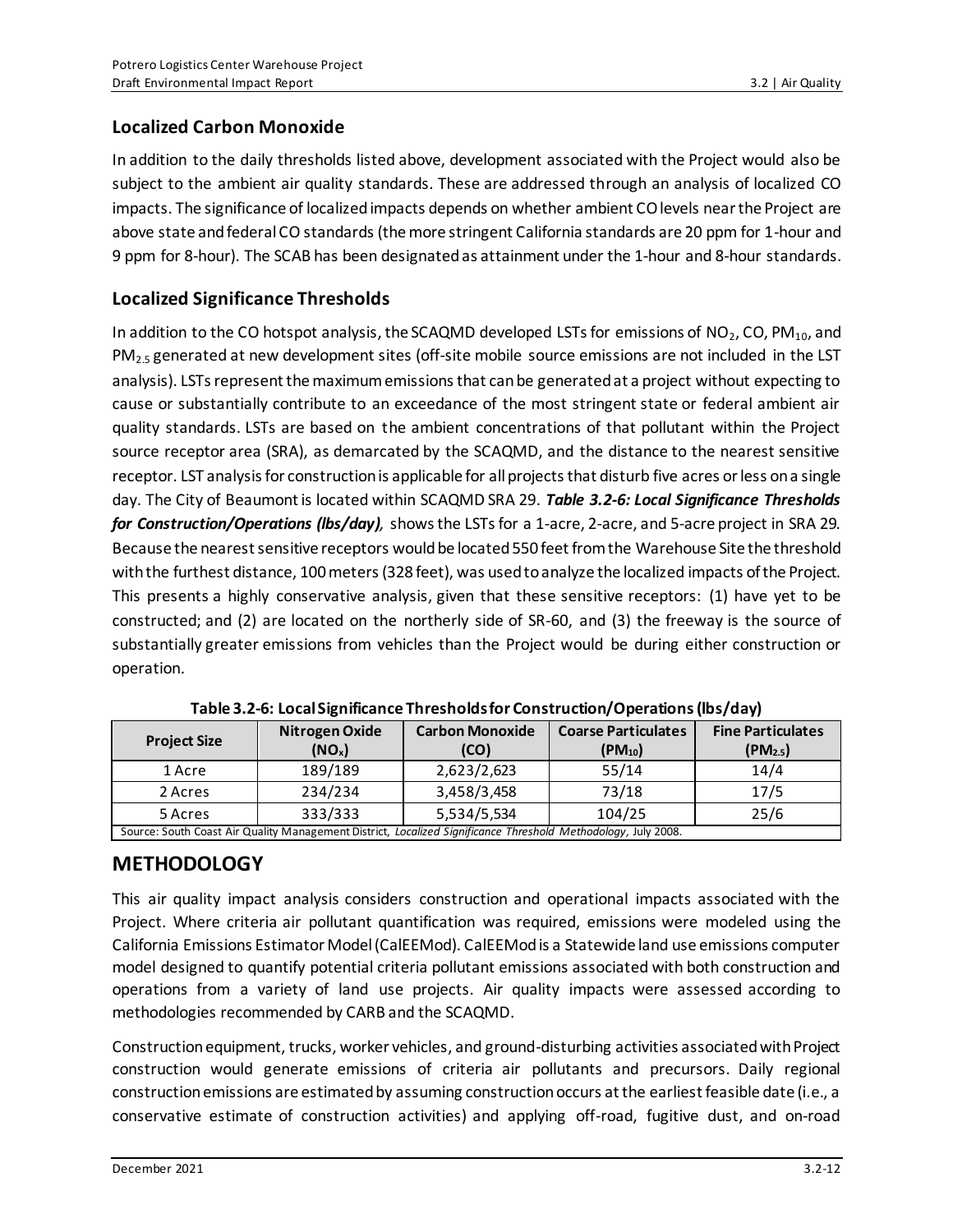emissions factors in CalEEMod. Construction is assumed to occur from mid-2022 to late 2022. This provides a conservative analysis, as a later construction start date would not result in greater emissions, but could possibly result in fewer emissions, given that cleaner equipment may be more available in the future and because cleaner and more efficient fuels may be available. In addition, the Project includes a Project Design Feature (PDF) incorporated into the Project to reduce emissions. PDF SC-1 is as follows:

Prior to the issuance of grading permits, the City Engineer shall confirm that the Grading Plan, Building Plans and Specifications require all construction contractors to comply with South Coast Air Quality Management District's (SCAQMD's) Rules 402 and 403 to minimize construction emissions of dust and particulates. The measures include, but are not limited to, the following:

- **•** Portions of a construction site to remain inactive longer than a period of three months will be seeded and watered until grass cover is grown or otherwise stabilized.
- All on-site roads will be paved as soon as feasible or watered periodically or chemically stabilized.
- All material transported off-site will be either sufficiently watered or securely covered to prevent excessive amounts of dust.
- **•** The area disturbed by clearing, grading, earthmoving, or excavation operations will be minimized at all times.
- Where vehicles leave a construction site and enter adjacent public streets, the streets will be swept daily or washed down at the end of the workday to remove soil tracked onto the paved surface.

In addition, PDF's to reduce energy consumption have also been included to the Project. All of these PDF's are listed in *Section 3.6, Energy*. One of the PDFs, however, is listed below as it directly relates to air emissions and would reduce the production of Volatile Organic Compounds (VOCs) and ROGs.

• Use low volatile organic compound paints and wallpapers

Project operations assume an opening year of 2022 and would result in emissions of area sources (consumer products), energy sources (natural gas usage and offsite electricity generation), and mobile sources (motor vehicles from Project generated vehicle trips). Project-generated increases in operational emissions would be predominantly associated with motor vehicle use. The Project vehicle trip generation was obtained from the Project's Transportation Impact Study prepared by Kimley-Horn (July 2020), which includes 971 total daily vehicle trips and 476 daily truck trips. Emissions rates in CalEEMod have been updated with CARB SAFE Rule adjustment factors and EMFAC2017 emission rates consistent with the methodology described in Section 5.2 Methodology for Converting EMFAC2014 Emission Rates into CalEEMod Vehicle Emission Factors of Appendix A: Calculation Details for CalEEMod in the CalEEMod User Guide. Other operational emissions from area, energy, and stationary sources were quantified in CalEEMod based on land use activity data. As a maximum of 50 percent of the warehouse square footage could be used for cold storage, emissions from transport refrigeration units (TRU) were assumed for 50 percent of the trucks generated by the Project (i.e., 238 truck round trips generated by 119 trucks would have TRUs). TRU emissions are based on rates from CARB's OFFROAD2017 model. TRU operational time per truck is based on a total of 2,584,684 operational hours per year and a total population of 5,823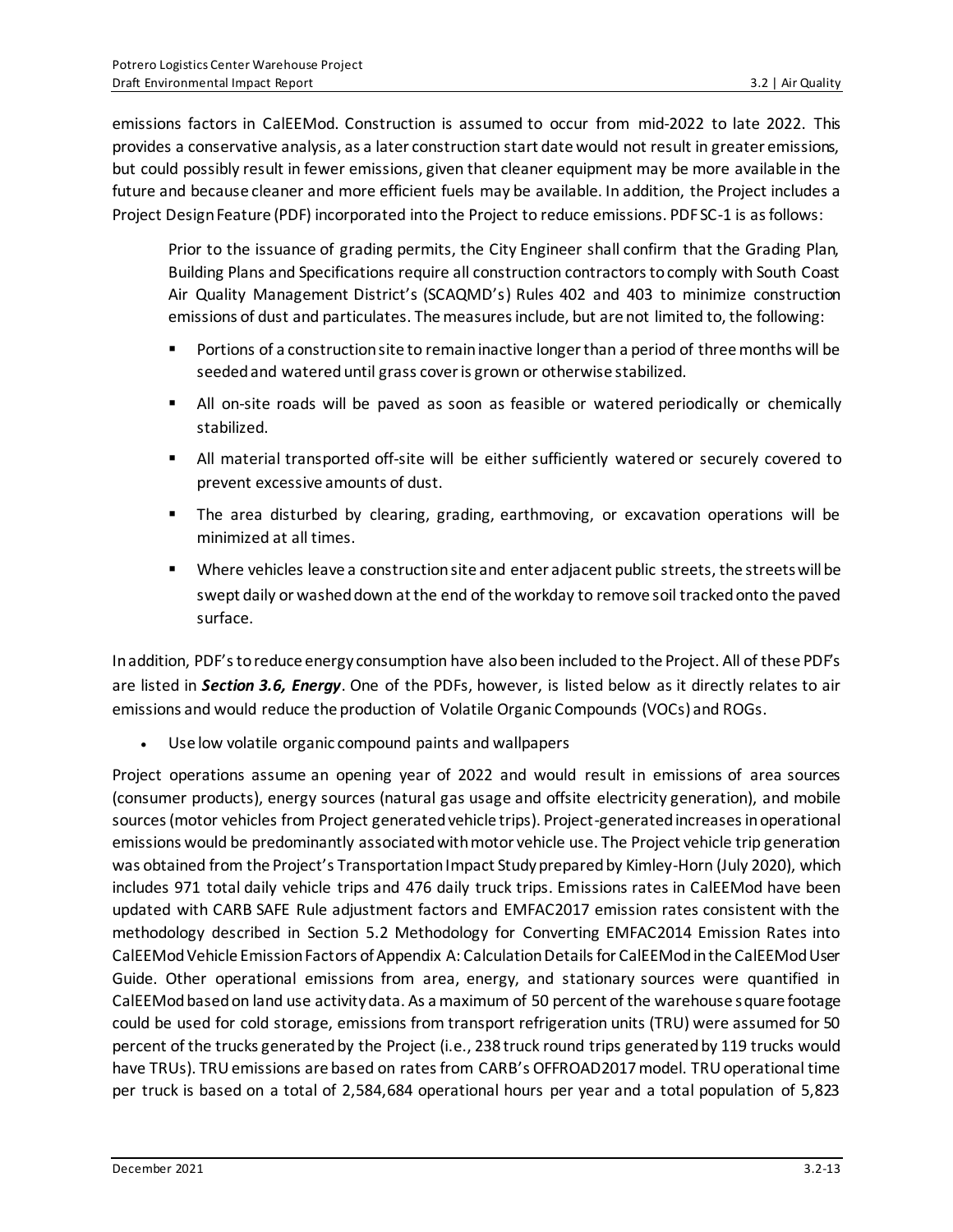(1.22 hours per day per truck) for CARB's OFFROAD2017 model for the South Coast portion of Riverside County.

As discussed above, the SCAQMD provides significance thresholds for emissions associated with Project construction and operations. The Project's construction and operational emissions are compared to the daily criteria pollutant emissions significance thresholds in order to determine the significance of a Project's impact on regional air quality.

The localized effects from the Project's on-site emissions were evaluated in accordance with the SCAQMD's LST Methodology, which uses on-site mass emissions rate look-up tables and Project-specific modeling. LSTs represent the maximum emissions from a project that are not expected to cause or contribute to an exceedance of the most stringent applicable federal or state ambient air quality standards and are developed based on the ambient concentrations of that pollutant for each source receptor area and distance to the nearest sensitive receptor.<sup>2</sup>

## **3.2.4 PROJECT IMPACTS AND MITIGATION MEASURES**

### *Impact 3.2-1: Would the Project conflict with or obstruct implementation of the applicable air quality plan?*

#### **Level of Significance: Significant and Unavoidable Impact**

State CEQA Guidelines, § 15125 requires an analysis of project consistency with applicable governmental plans and policies.

As part of its enforcement responsibilities, the U.S. EPA requires each state with nonattainment areas to prepare and submit a State Implementation Plan that demonstrates the means to attain the federal standards. The State Implementation Plan must integrate federal, state, and local plan components and regulations to identify specific measuresto reduce pollution in nonattainment areas, using a combination of performance standards and market-based programs. Similarly, under State law, the CCAA requires an air quality attainment plan to be prepared for areas designated as nonattainment regarding the state and federal ambient air quality standards. Air quality attainment plans outline emissions limits and control measures to achieve and maintain these standards by the earliest practical date.

The Project is located within the SCAB, which is under the jurisdiction of the SCAQMD. The SCAQMD is required, pursuant to the FCAA, to reduce emissions of criteria pollutants for which the SCAB is in nonattainment. To reduce such emissions, the SCAQMD drafted the 2016 AQMP. The 2016 AQMP establishes a program of rules and regulations directed at reducing air pollutant emissions and achieving state (California) and national air quality standards. The 2016 AQMP is a regional and multi-agency effort including the SCAQMD, the CARB, the SCAG, and the U.S. EPA. The AQMP's pollutant control strategies are based on the latest scientific and technical information and planning assumptions, including SCAG's 2016 RTP/SCS, updated emission inventory methodologies for various source categories, and SCAG's latest growth forecasts. SCAG's latest growth forecasts were defined in consultation with local governments and with reference to local general plans. The Project is subject to the SCAQMD's AQMP.

<sup>&</sup>lt;sup>2</sup> South Coast Air Quality Management District, SCAQMD Modeling Guidance for AERMOD, [http://www.aqmd.gov/home/air](http://www.aqmd.gov/home/air-quality/meteorological-data/modeling-guidance)[quality/meteorological-data/modeling-guidance](http://www.aqmd.gov/home/air-quality/meteorological-data/modeling-guidance) (accessed February 21, 2020).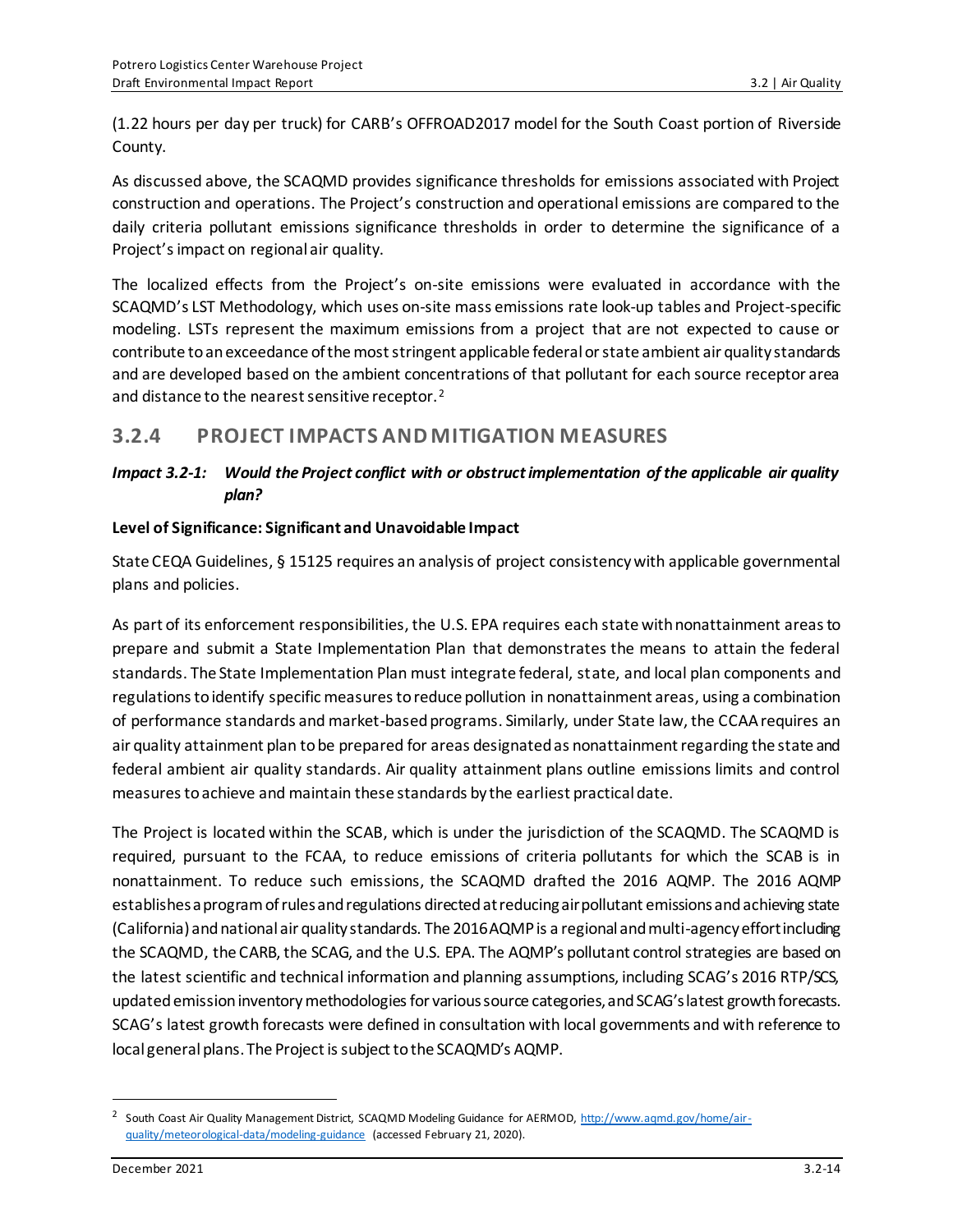Criteria for determining consistency with the AQMP are defined by the following indicators (it should be noted that both criteria must be met to determine impacts would be less than significant or no impacts would occur):

- **Consistency Criterion No. 1**: The Project will not result in an increase in the frequency or severity of existing air quality violations, or cause or contribute to new violations, or delay the timely attainment of air quality standards or the interim emissions reductions specified in the AQMP.
- **Consistency Criterion No. 2**: The Project will not exceed the assumptions in the AQMP or increments based on the years of the Project build-out phase.

According to the SCAQMD's *CEQA Air Quality Handbook*, the purpose of the consistency finding is to determine if a project is inconsistent with the assumptions and objectives of the regional air quality plans, and thus if it would interfere with the region's ability to comply with CAAQS and NAAQS. Therefore, the Project's potential impacts with respect to these criteria are discussed to assess the consistency with the SCAQMD 2016 AQMP.

Regarding Consistency Criterion No. 1, a significant impact may occur if a project would make a cumulatively considerable contribution toa pollutant in federal or state non-attainment. As shown above in **Table 3.2-4**, the SCAB is currently in non-attainment for ozone, PM<sub>10</sub>, and PM<sub>2.5</sub>. SCAQMD recommends that significance thresholds be used to determine the potential cumulative impacts to regional air quality along with a project's consistency with the current AQMP. As discussed in Impact 3.2.2 below, the Project would not exceed construction emission standards for ozone,  $PM_{10}$ , or  $PM_{2.5}$ ; however, as shown in **Table 3.2-8**, below, Project operational emissions would exceed the operational standard for NO<sub>x</sub>. Mitigation Measures (MM) AQ-1 through AQ-6 are included to reduce construction and operational air emissions (including NO<sub>x</sub>) to the greatest amount feasible, through preparation and approval of a Transportation Demand Management program detailing strategies to reduce the use of single-occupant vehicles, the provision of electrical hookups including at loading bays, limitations on truck idling, education about funding opportunities for newer construction equipment, lease agreements that require heavy duty diesel trucks to meet more stringent emissions standards, and the provision of electric vehicle charging stations and infrastructure. These measures would reduce the operational levels of  $NO<sub>x</sub>$  emissions associated with truck trips and idling. However, as shown in *Table 3.2-9*, below, even with the implementation of these measures,  $NO<sub>x</sub>$  emissions remain significant and would be above the SCAQMD's significance threshold, primarily as a result of the Project's mobile emissions. Because the purpose of the Project is to provide a distribution warehouse facility, reduction of truck trips (and thus mobile emissions) is not feasible. Therefore, the Project would potentially contribute to an existing air quality violation and the Project is not consistent with the first criterion.

Concerning Consistency Criterion No. 2, the AQMP contains air pollutant reduction strategies based on SCAG's latest growth forecasts, and SCAG's growth forecasts were defined in consultation with local governments and with reference to local general plans. Determining whether or not a project exceeds the assumptions reflected in the AQMP involves the evaluation of consistency with applicable population, housing, and employment growth projections and appropriate incorporation of AQMP control measures. The Project is currently located within two jurisdictions, the northern portion being located in the City of Beaumont and the southern portion being located in unincorporated Riverside County. The City portion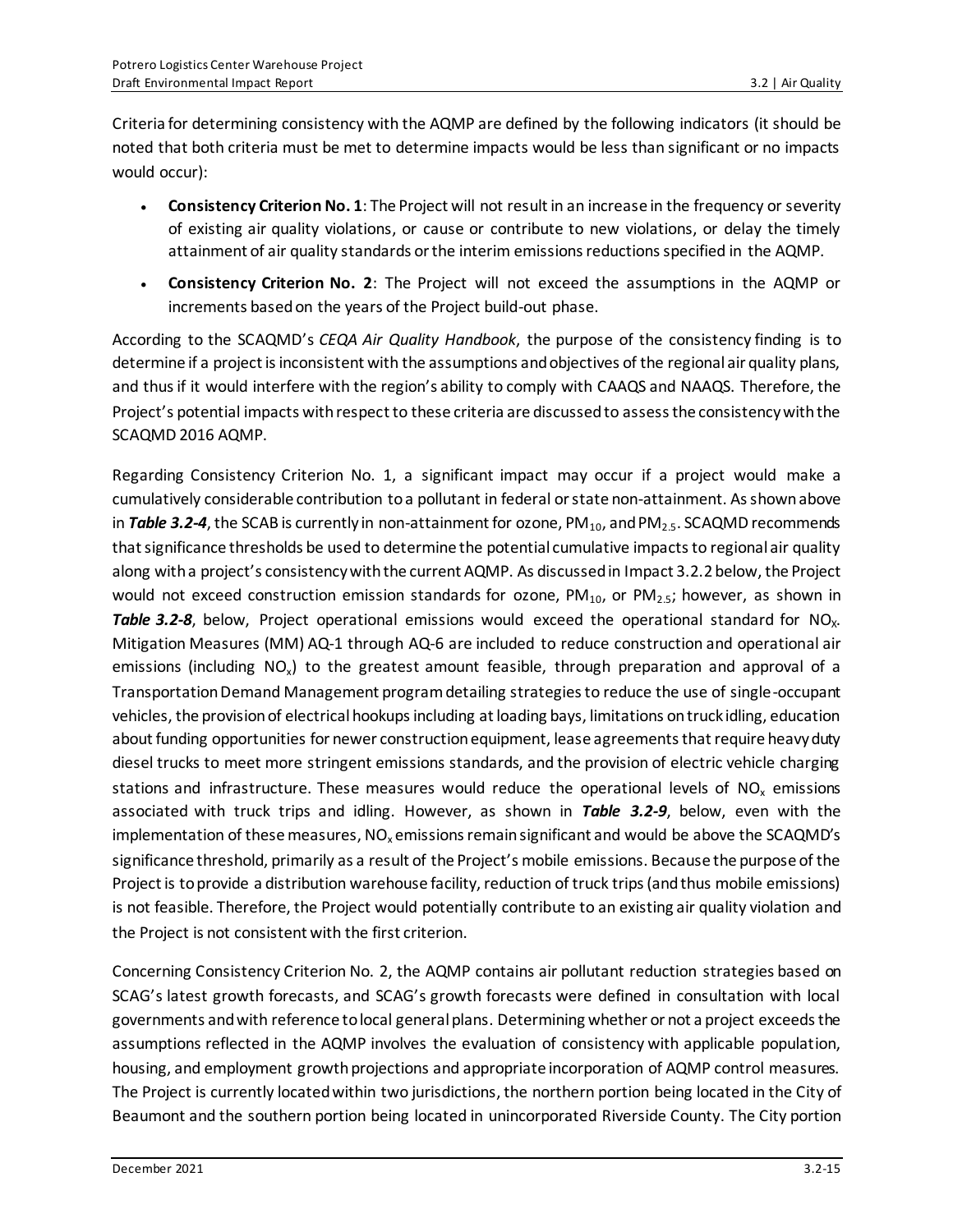of the Project Site has been designated as Industrial (I) in the general plans and the two county parcels are designated for rural residential uses. Therefore, although the Annexation Area would be annexed into the City as part of the Project, the land use designation and development density would not exceed the population or job growth projections used by the SCAQMD to develop the AQMP. Thus, the Project is consistent with the second criterion.

Although the Project would be consistent with Consistency Criterion No. 2, it would nonetheless potentially contribute to an existing air quality violation, and therefore is not consistent with Consistency Criterion No. 1. Therefore, impacts are potentially significant, and the Project incorporates reasonable mitigation to reduce impacts to the extent feasible as required.

#### *Mitigation Measures*

Mitigation Measures AQ-1 through AQ-6 (refer to Impact Threshold 3.2-2, below).

**Level of Significance: Significant and Unavoidable Impact.** As discussed above, even with the implementation of all feasible mitigation measures,  $NO<sub>x</sub>$  emissions remain above the SCAQMD's significance threshold, primarily as a result of the Project's mobile emissions. Because the purpose of the Project is to provide a distribution warehouse facility, reduction of truck trips (and thus mobile emissions) is not feasible. No additional feasible mitigation measures are available that can reduce impacts to less than significant.

### *Impact 3.2-2: Would the Project result in a cumulatively considerable net increase of any criteria pollutant for which the Project region is non-attainment under an applicable state or federal ambient air quality standard?*

**Level of Significance: Significant Unavoidable Impact.**

## **CONSTRUCTION EMISSIONS**

Construction equipment, trucks, worker vehicles, and ground‐disturbing activities associated with Project construction would generate emissions of criteria air pollutants and precursors from short-term emissions of criteria air pollutants. The criteria pollutants of primary concern within the Project area include  $O_{3}$ precursor pollutants (i.e., ROG and  $NO_x$ ) and  $PM_{10}$  and  $PM_{2.5}$ . Construction-generated emissions are short term and of temporary duration, lasting only as long as construction activities occur, but would be considered a significant air quality impact if the volume of pollutants generated exceeds the SCAQMD's thresholds of significance.

Construction results in the temporary generation of emissions resulting from site grading, road paving, motor vehicle exhaust associated with construction equipment and worker trips, and the movement of construction equipment, especially on unpaved surfaces. Emissions of airborne particulate matter are largely dependent on the amount of ground disturbance associated with site preparation activities as well as weather conditions and the appropriate application of water.

Construction activities associated with the Project are estimated to be completed within one year. Construction-generated emissions associated the Project were calculated using the CARB-approved CalEEMod computer program, which is designed to model emissions for land use development projects, based on typical construction requirements. See *Appendix B, Air Quality Assessment* for more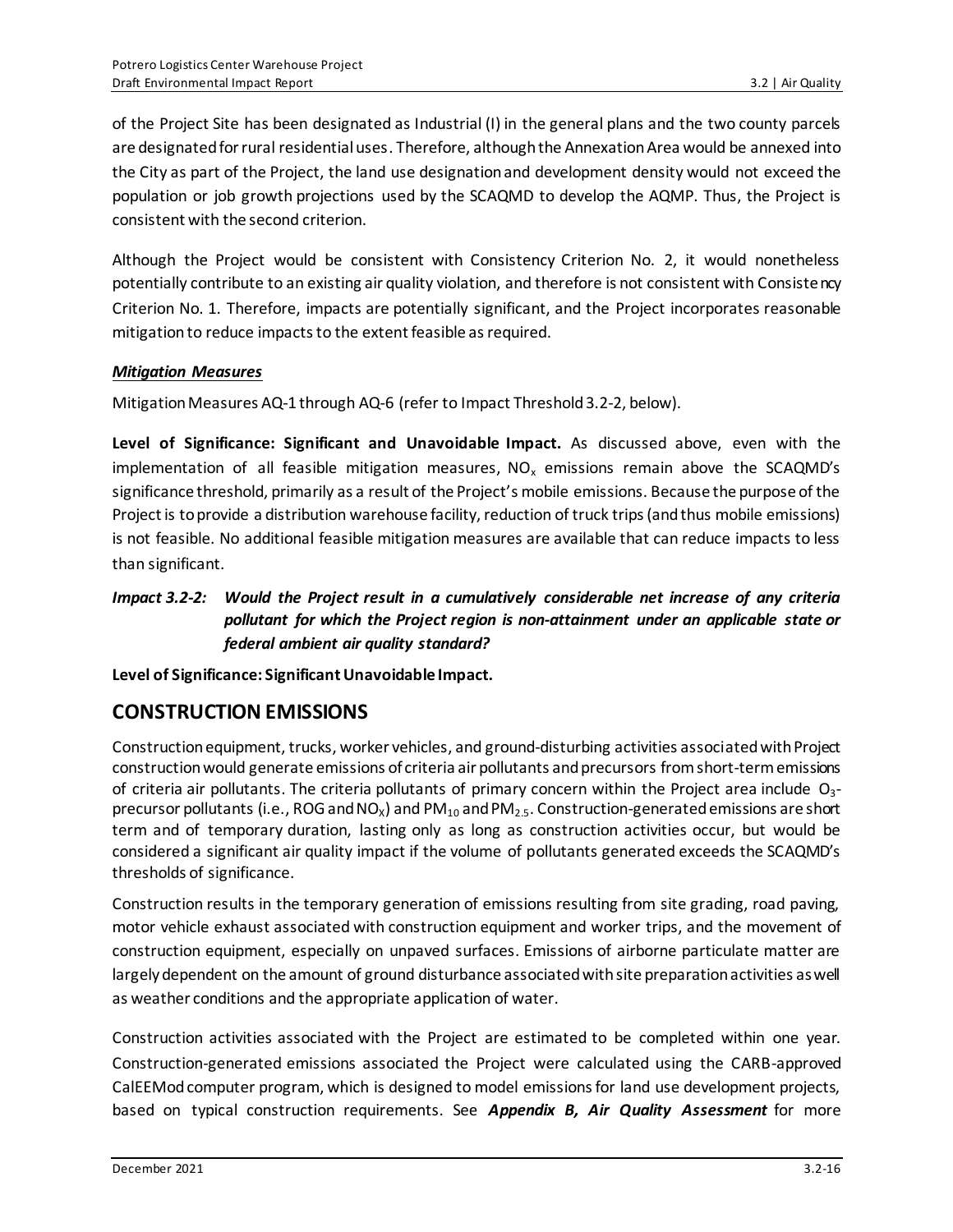equipment. Refer to *Appendix B* for Model Data Outputs.

information regarding the construction assumptions used in this analysis. Predicted maximum daily construction-generated emissions for the Project are summarized in **Table 3.2-7,** *Construction-Related Emissions(Maximum Pounds per Day).*

| <b>Construction Year</b>                                                                                                                                                                                                                                             | <b>Reactive</b><br><b>Organic</b><br>Gases<br>(ROG) | <b>Nitrogen</b><br>Oxide<br>(NO <sub>x</sub> ) | Carbon<br><b>Monoxide</b><br>(CO) | Sulfur<br><b>Dioxide</b><br>(SO <sub>2</sub> ) | <b>Fine</b><br><b>Particulate</b><br><b>Matter</b><br>(PM <sub>2.5</sub> ) | Coarse<br><b>Particulate</b><br><b>Matter</b><br>$(PM_{10})$ |
|----------------------------------------------------------------------------------------------------------------------------------------------------------------------------------------------------------------------------------------------------------------------|-----------------------------------------------------|------------------------------------------------|-----------------------------------|------------------------------------------------|----------------------------------------------------------------------------|--------------------------------------------------------------|
| Year 1 (2021)                                                                                                                                                                                                                                                        | 33.81                                               | 55.00                                          | 63.3                              | 0.19                                           | 10.35                                                                      | 6.4                                                          |
| <b>SCAOMD Threshold</b>                                                                                                                                                                                                                                              | 75                                                  | 100                                            | 550                               | 150                                            | 55                                                                         | 150                                                          |
| <b>Exceed SCAQMD</b><br>Threshold?                                                                                                                                                                                                                                   | No                                                  | No.                                            | <b>No</b>                         | No                                             | No                                                                         | No                                                           |
| Notes: SCAQMD Rule 403 Fugitive Dust applied. The Rule 403 reduction/credits include the following: properly maintain mobile and other                                                                                                                               |                                                     |                                                |                                   |                                                |                                                                            |                                                              |
| construction equipment; water exposed surfaces three times daily; and limit speeds on unpaved roads to 15 miles per hour. Reductions<br>percentages from the SCAQMD CEQA Handbook (Tables XI-A through XI-E) were applied. No mitigation was applied to construction |                                                     |                                                |                                   |                                                |                                                                            |                                                              |

**Table 3.2-7: Construction-Related Emissions(Maximum Pounds per Day)**

Source: CalEEMod version 2016.3.2. Refer to *Appendix B* for model outputs. Fugitive dust emissions may have a substantial, temporary impact on local air quality. In addition, fugitive dust may be a nuisance to those living and working in the Project vicinity. Uncontrolled dust from construction can become a nuisance and potential health hazard to those living and working nearby. SCAQMD Rules 402 and 403 (prohibition of nuisances, watering of inactive and perimeter areas, track out requirements, etc.), are applicable to the Project and were applied in CalEEMod to minimize fugitive dust emissions. Project Design Feature/Standard Condition SC-1 requires the implementation of Rule 402 and 403 dust control techniques to minimize  $PM_{10}$  and  $PM_{2.5}$  concentrations and PDFs for energy would reduce VOC and ROG emissions and overall energy use thereby reducing air emissions. In addition, the recommended mitigation measures would be required to comply with SCAQMD Rules and Regulations,

Rule 1113 provides specifications on painting practices and regulates the ROG content of paint. As required by law, all architectural coatings for the Project structures would comply with SCAQMD Rule 1113. *Table 3.2-7* shows that Project construction would not exceed ROG thresholds without mitigation and *Table 3.2-8* shows that with the PDFs for energy, ROG emissions would be further reduced below SCAQMD thresholds.

which would be verified and enforced through the City's development review process.

As shown in *Table 3.2-7*, all criteria pollutant emissions would remain below their respective thresholds. While impacts would be considered less than significant, the Project would be subject to SCAQMD Rules 402, 403, and 1113, described in the Regulatory Framework subsection above. In addition, implementation of SC-1 and MMs AQ-1 and AQ-6 would further reduce criteria pollutant emissions below thresholds.

## **OPERATIONAL EMISSIONS**

Project operations would result in emissions of area sources (consumer products), energy sources (natural gas usage and offsite electrify generation), and mobile sources (motor vehicles from Project generated vehicle trips). Project-generated emissions would be primarily associated with motor vehicle use and area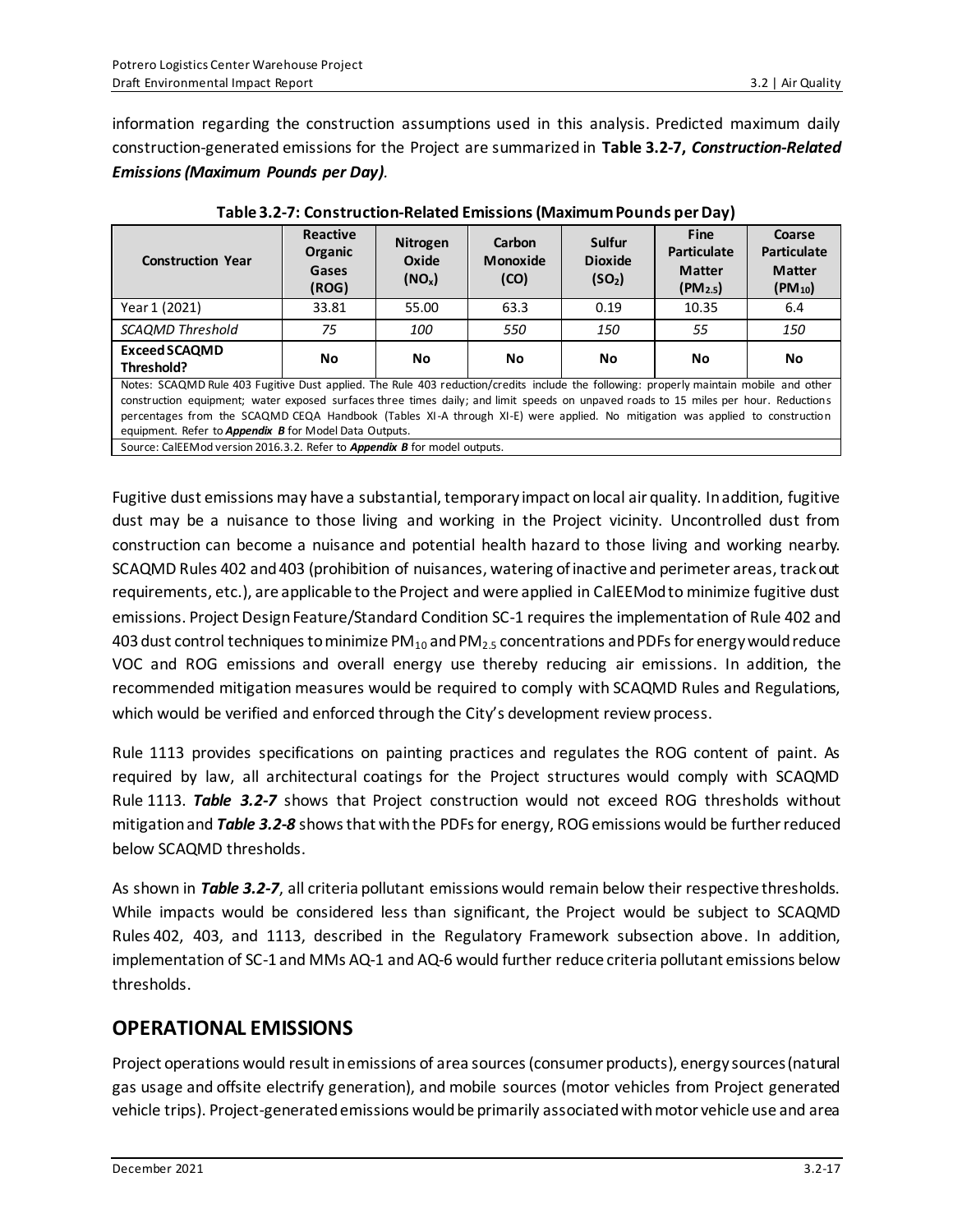sources such as the use of landscape maintenance equipment and architectural coatings. Long-term operational emissions attributable to the Project are summarized in **Table 3.2-8***: Unmitigated Operational Emissions*. As shown in *Table 3.2-8*, the Project's operational emissions would exceed SCAQMD thresholds for  $NO<sub>X</sub>$ . Therefore, regional operations emissions would result in a potentially significant long-term regional air quality impact.

| Source                                                                           | <b>Reactive</b><br>Organic<br>Gases<br>(ROG) | <b>Nitrogen</b><br>Oxide<br>(NO <sub>x</sub> ) | Carbon<br>Monoxide<br>(CO) | <b>Sulfur</b><br><b>Dioxide</b><br>(SO <sub>2</sub> ) | <b>Fine</b><br><b>Particulate</b><br><b>Matter</b><br>(PM <sub>2.5</sub> ) | Coarse<br><b>Particulate</b><br><b>Matter</b><br>$(PM_{10})$ |  |
|----------------------------------------------------------------------------------|----------------------------------------------|------------------------------------------------|----------------------------|-------------------------------------------------------|----------------------------------------------------------------------------|--------------------------------------------------------------|--|
| Area Source Emissions                                                            | 12.41                                        | < 0.01                                         | 0.11                       | < 0.01                                                | < 0.01                                                                     | < 0.01                                                       |  |
| <b>Energy Emissions</b>                                                          | 0.43                                         | 3.93                                           | 3.30                       | 0.02                                                  | 0.30                                                                       | 0.30                                                         |  |
| Mobile Emissions                                                                 | 3.07                                         | 105.40                                         | 31.58                      | 0.49                                                  | 21.10                                                                      | 6.51                                                         |  |
| Transport<br><b>Refrigeration Units</b>                                          | 2.08                                         | 18.04                                          | 24.19                      | 0.00                                                  | 0.38                                                                       | 0.35                                                         |  |
| Off-Road Emissions                                                               | 1.52                                         | 12.29                                          | 11.37                      | 0.03                                                  | 0.57                                                                       | 0.53                                                         |  |
| <b>Total Emissions</b>                                                           | 19.51                                        | 139.66                                         | 70.55                      | 0.54                                                  | 22.35                                                                      | 7.69                                                         |  |
| <b>SCAQMD Threshold</b>                                                          | 55                                           | 55                                             | 550                        | 150                                                   | 150                                                                        | 55                                                           |  |
| <b>Exceeds Threshold?</b>                                                        | No                                           | Yes                                            | No                         | No                                                    | No                                                                         | No                                                           |  |
| Source: CalEEMod version 2016.3.2. Refer to <b>Appendix B</b> for model outputs. |                                              |                                                |                            |                                                       |                                                                            |                                                              |  |

**Table 3.2-8***:* **Unmitigated Operational Emissions**

Source: CalEEMod version 2016.3.2. Refer to *Appendix B* for model outputs.

### **Area Source Emissions**

Area source emissions would be generated due to on-site equipment, architectural coating, and landscaping that were previously not present on the site.

### **Energy Source Emissions**

Energy source emissions would be generated due to electricity and natural gas usage associated with the Project. Primary uses of electricity and natural gas by the Project would be for miscellaneous warehouse equipment, space heating and cooling, water heating, ventilation, lighting, appliances, and electronics.

### **Mobile Source Emissions**

Mobile sources are emissions from motor vehicles, including tailpipe and evaporative emissions. Depending upon the pollutant being discussed, the potential air quality impact may be of either regional or local concern. For example, ROG, NO<sub>x</sub>, PM<sub>10</sub>, and PM<sub>2.5</sub> are all pollutants of regional concern. NO<sub>x</sub> and ROG react with sunlight to form  $O_3$ , known as photochemical smog. Additionally, wind currents readily transport  $PM_{10}$  and  $PM_{2.5}$ . However, CO tends to be a localized pollutant, dispersing rapidly at the source.

Project-generated vehicle emissions have been estimated using the applicable Institute of Transportation Engineers trip generation rate within CalEEMod as recommended by the SCAQMD. Trip generation rates associated with the Project were basedon the standard rates for warehousing. Based on these rates, the Project would generate 971 daily trips (49 percent trucks). As shown in *Table 3.2-8*, the anticipated mobile source emissions would exceed SCAQMD thresholds for  $NO<sub>x</sub>$ . Therefore, air quality impacts associated with mobile source emissions from the Project would be potentially significant. In order to reduce  $NO<sub>X</sub>$ emissions from mobile sources the Project shall require MMS AQ-1 through AQ-6.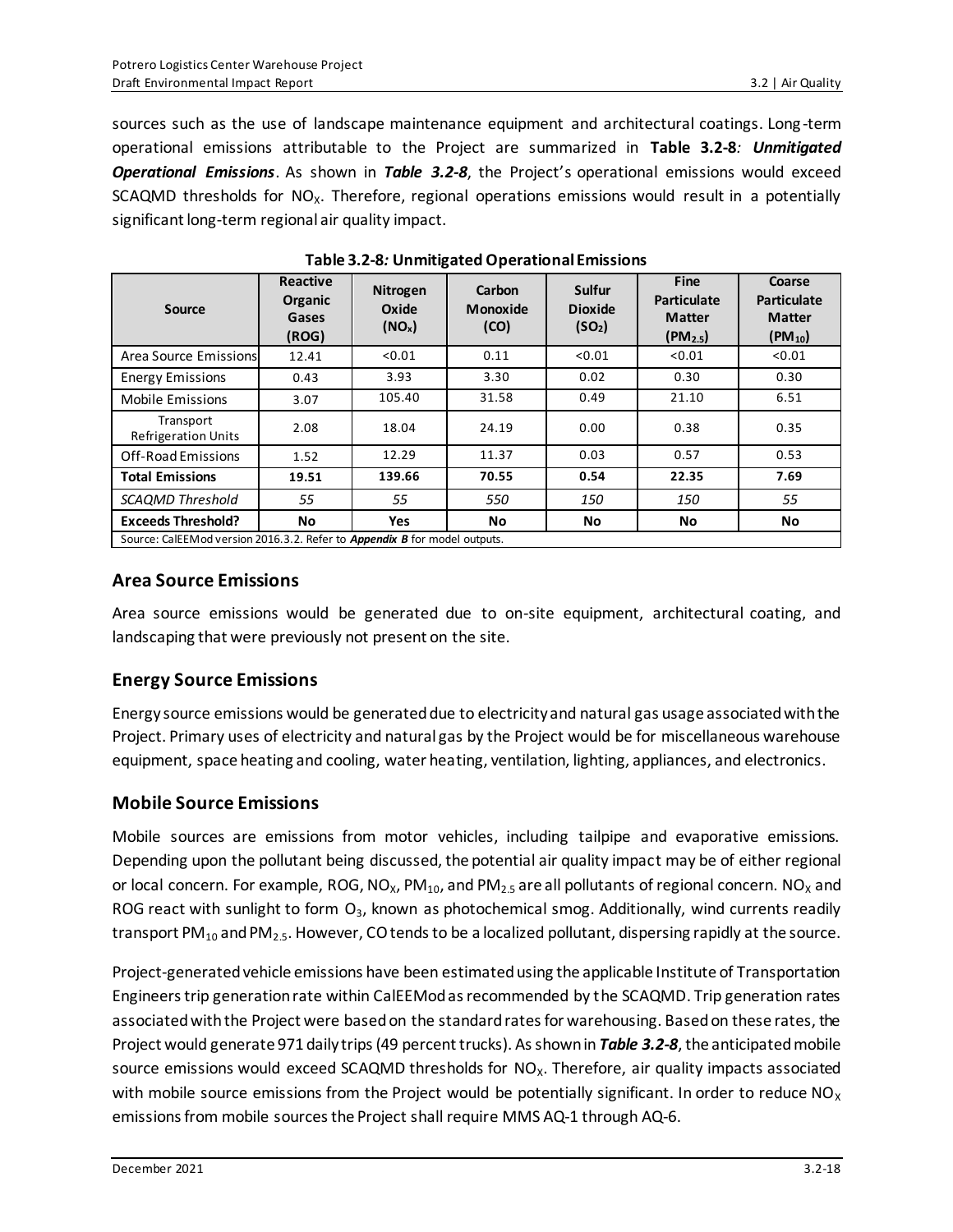## **Transport Refrigeration Units (TRU) Emissions**

TRU are refrigeration systems powered by diesel internal combustion engines designed to refrigerate or heat perishable products that are transported in various containers, including semi-trailers and truck vans.

### **Off-Road Emissions**

Operational off-road emissions would be generated by off-road equipment used during operational activities. For this project it was assumed that warehouse would employ four electric forklifts for loading and unloading goods and two yard trucks.

As noted above, *Table 3.2-8* shows that unmitigated Project operational emission would exceed the SCAQMD thresholds for NO<sub>x</sub>. The majority of NO<sub>x</sub> emissions are from area and mobile sources. Mitigation measures would be required to reduce emissions to the maximum extent feasible; however, emissions of motor vehicles are controlled by State and Federal standards and the Project has no control over these standards. MMs AQ-1 through AQ-6 have been identified to reduce mobile source emissions and thereby reduce  $NO<sub>x</sub>$  emissions from Project related mobile sources. MM AQ-1 requires the implementation of a Transportation Demand Management (TDM) program to reduce single-occupant vehicle trips and encourage transit. MM AQ-2 requires electrical hookups at all loading bays and MM AQ-3 prohibits idling when engines are not in use. Additionally, MM AQ-4 promotes the use of alternative fuels and clean fleets and MM AQ-5 requires the use of model year 2010 trucks or newer. MM AQ-6 requires electric vehicle charging stations and/or infrastructure to support the future installation of truck charging stations. *Table 3.2-9: Mitigated Operational Emissions,*shows that with the implementation of MMs AQ-1 through AQ-6, NO<sub>x</sub> emissions would remain above the SCAQMD's thresholds, primarily as a result of the Project's mobile emissions. Because the purpose of the Project is to provide a distribution warehouse facility, reduction of truck trips (and thus mobile emissions) is not feasible, and operational  $NO<sub>x</sub>$  emissions impacts would be significant and unavoidable. As noted above, however, the Project does include numerous measures that would reduce engine use and reduce  $NO<sub>x</sub>$  emissions to the extent feasible.

| Source                                                                    | <b>Reactive</b><br>Organic<br>Gases<br>(ROG) | Nitrogen<br>Oxide<br>(NO <sub>x</sub> ) | Carbon<br>Monoxide<br>(CO) | Sulfur<br><b>Dioxide</b><br>(SO <sub>2</sub> ) | Fine<br><b>Particulate</b><br><b>Matter</b><br>(PM <sub>2.5</sub> ) | Coarse<br><b>Particulate</b><br><b>Matter</b><br>$(PM_{10})$ |  |
|---------------------------------------------------------------------------|----------------------------------------------|-----------------------------------------|----------------------------|------------------------------------------------|---------------------------------------------------------------------|--------------------------------------------------------------|--|
| Area Source Emissions                                                     | 12.41                                        | < 0.01                                  | 0.11                       | < 0.01                                         | < 0.01                                                              | < 0.01                                                       |  |
| <b>Energy Emissions</b>                                                   | 0.43                                         | 3.93                                    | 3.30                       | 0.02                                           | 0.30                                                                | 0.30                                                         |  |
| <b>Mobile Emissions</b>                                                   | 2.34                                         | 83.16                                   | 30.16                      | 0.48                                           | 20.89                                                               | 6.32                                                         |  |
| Transport<br><b>Refrigeration Units</b>                                   | 2.08                                         | 18.04                                   | 24.19                      | 0.00                                           | 0.38                                                                | 0.35                                                         |  |
| Off-Road Emissions                                                        | 1.52                                         | 12.29                                   | 11.37                      | 0.03                                           | 0.57                                                                | 0.53                                                         |  |
| <b>Total Emissions</b>                                                    | 18.79                                        | 117.42                                  | 69.13                      | 0.53                                           | 22.14                                                               | 7.50                                                         |  |
| <b>SCAOMD Threshold</b>                                                   | 55                                           | 55                                      | 550                        | 150                                            | 150                                                                 | 55                                                           |  |
| <b>Exceeds Threshold?</b>                                                 | <b>No</b>                                    | <b>Yes</b>                              | <b>No</b>                  | No                                             | No                                                                  | No                                                           |  |
| Source: CalEEMod version 2016.3.2. Refer to Appendix B for model outputs. |                                              |                                         |                            |                                                |                                                                     |                                                              |  |

|  | Table 3.2-9: Mitigated Operational Emissions |
|--|----------------------------------------------|
|--|----------------------------------------------|

It should be noted that SCAQMD Rule 2305 requires the Project operator to directly reduce  $NO<sub>x</sub>$  and particulate matter emissions or to otherwise facilitate emission and exposure reductions of these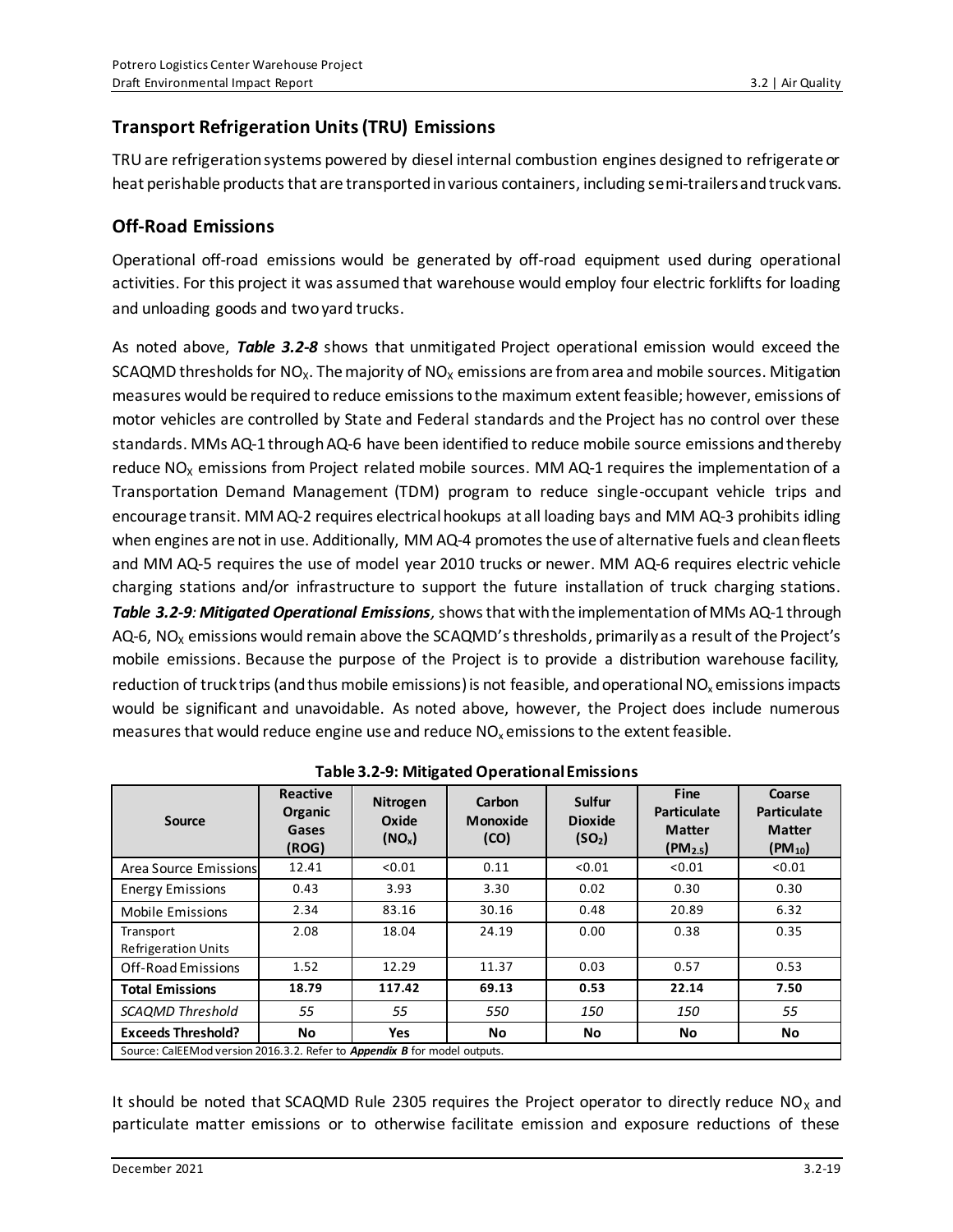pollutants in nearby communities. Alternatively, warehouse operators can choose to pay a mitigation fee. Funds from the mitigation fee will be used to incentivize the purchase of cleaner trucks and charging/fueling infrastructure in communities nearby.

Warehouse owners and operators are required to earn WAIRE Points each year. WAIRE points are a menubased system earned by emission reduction measures. Warehouse operators are required to submit an annual WAIRE Report which includes truck trip data and emission reduction measures. WAIRE points can be earned by completing actions from a menu that can include acquiring and using natural gas, Near-Zero Emissions and/or Zero-Emissions on-road trucks, zero-emission cargo handling equipment, solar panels or zero-emission charging and fueling infrastructure, or other options. Therefore, the Project operator would be required to implement additional emission reduction strategies. Conservatively, this analysis does not take credit for these potential reductions. Compliance with Rule 2305 would reduce emissions below what is currently analyzed.

## **CUMULATIVE SHORT-TERM EMISSIONS**

The SCAB is designated nonattainment for  $O_3$ , PM<sub>10</sub>, and PM<sub>2.5</sub> for State standards and nonattainment for  $O_3$  and PM<sub>2.5</sub> for Federal standards. Appendix D of the SCAQMD White Paper on Potential Control Strategies to Address Cumulative Impacts from Air Pollution (2003) notes that projects that result in emissions that do not exceed the project-specific SCAQMD regional thresholds of significance should result in a less than significant impact on a cumulative basis unless there is other pertinent information to the contrary. Therefore, typically if a project is estimated to result in emissions that do not exceed the thresholds, the project's contribution to the cumulative impact on air quality in the SCAB would not be cumulatively considerable. As shown in *Table 3.2-7* above, Project construction-related emissions by themselves would not exceed the SCAQMD significance thresholds for criteria pollutants. Therefore, the Project would not generate a cumulatively considerable contribution to air pollutant emissions during construction.

The SCAQMD has developed strategies to reduce criteria pollutant emissions outlined in the AQMP pursuant to the FCAA mandates. The analysis assumed fugitive dust controls would be utilized during construction, including frequent water applications. SCAQMD rules, mandates, and compliance with adopted AQMP emissions control measures would also be imposed on construction projects throughout the SCAB, which would include related projects. Compliance with SCAQMD rules and regulations would further reduce the Project construction-related impacts. Therefore, Project-related construction emissions, combined with those from other projects in the area, would not substantially deteriorate local air quality. Construction emissions associated with the Project would not result in a cumulatively considerable contribution to significant cumulative air quality impacts.

## **CUMULATIVE LONG-TERM IMPACTS**

The SCAQMD has not established separate significance thresholds for cumulative operational emissions. The nature of air emissions is largely a cumulative impact. As a result, no single project is sufficient in size to, by itself, result in nonattainment of ambient air quality standards. Instead, individual project emissions contribute to existing cumulatively significant adverse air quality impacts. The SCAQMD developed the operational thresholds of significance based on the level above which individual project emissions would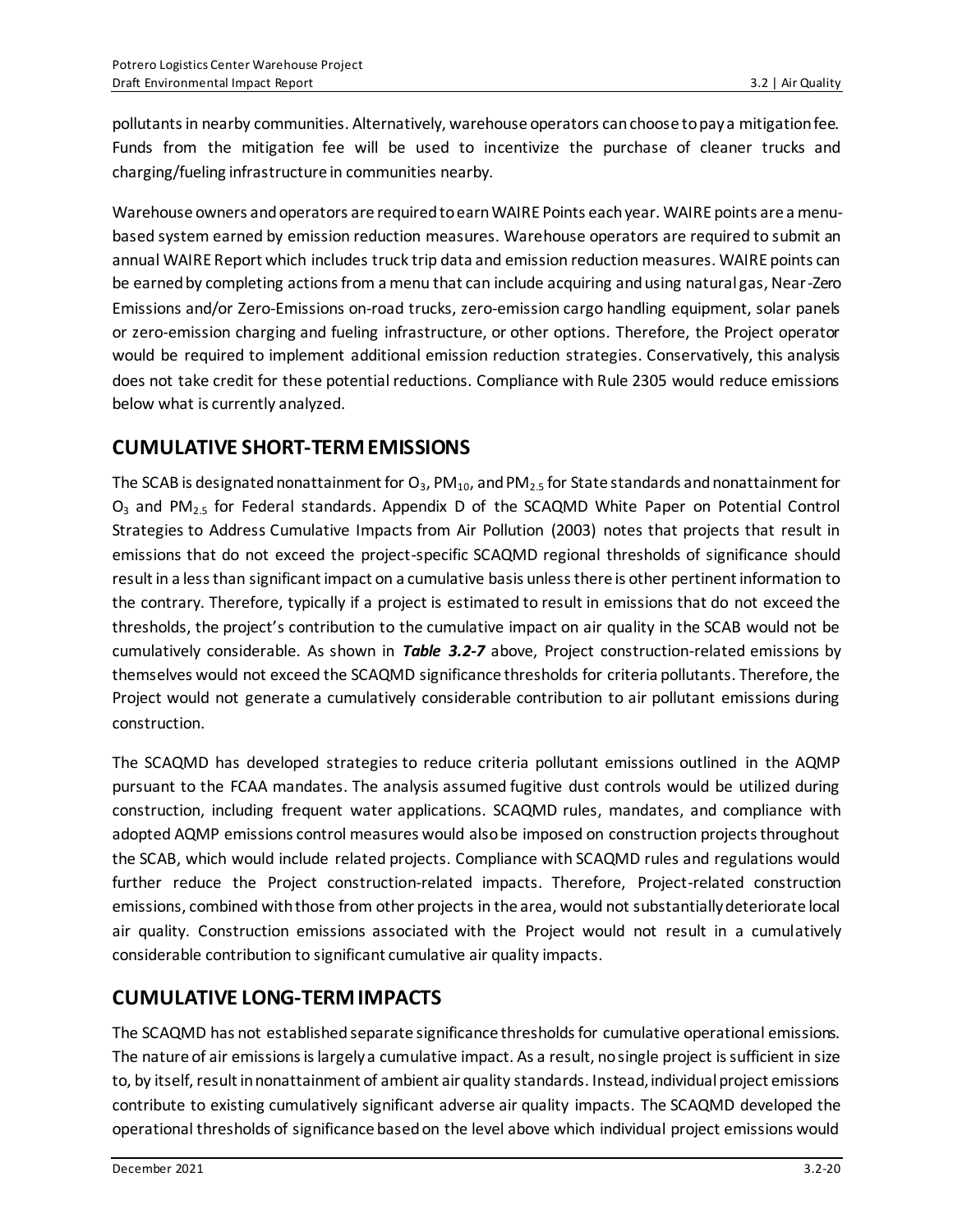result in a cumulatively considerable contribution to the SCAB's existing air quality conditions. Therefore, a project that exceeds the SCAQMD operational thresholds would also be a cumulatively considerable contribution to a significant cumulative impact.

As shown in *Table 3.2-9*, the Project operational emissions from mobile sources alone would exceed the SCAQMD threshold for  $NO<sub>x</sub>$  despite the implementation of all feasible mitigation. As a result, operational emissions associated with the Project would result in a cumulatively considerable contribution to significant cumulative air quality impacts. Emissions of motor vehicles are controlled by State and Federal standards and the Project has no control over these standards. However, implementation of operational MMs AQ-1 through AQ-6 would reduce NOx emissions by reducing the number of employee vehicles onsite, reducing the amount of time trucks spend idling, and replacing older trucks with newer models. However, while the Project has some control over  $NO<sub>x</sub>$  emissions, the majority of emissions are beyond the Project's control. Therefore, no additional feasible MMs beyond AQ-1 through AQ-6 are available to further reduce emissions, and cumulative operational NO<sub>x</sub> impacts would remain significant and unavoidable.

As noted above, compliance with SCAQMD Rule 2305 (Warehouse Indirect Source Rule) is required for all existing and proposed warehouses greater than 100,000 square feet. Warehouse operators are required to implement additional emission reduction strategies or pay mitigation fee to reduce emissions. Compliance with Rule 2305 would reduce project emissions below what is currently analyzed and also reduce cumulative emissions.

#### *Standard Conditions and Requirements*

- SC-1 Prior to the issuance of grading permits, the City Engineer shall confirm that the Grading Plan, Building Plans and Specifications require all construction contractors to comply with South Coast Air Quality Management District's (SCAQMD's) Rules 402 and 403 to minimize construction emissions of dust and particulates. The measures include, but are not limited to, the following:
	- Portions of a construction site to remain inactive longer than a period of three months will be seeded and watered until grass cover is grown or otherwise stabilized.
	- All on-site roads will be paved as soon as feasible or watered periodically or chemically stabilized.
	- All material transported off-site will be either sufficiently watered or securely covered to prevent excessive amounts of dust.
	- The area disturbed by clearing, grading, earthmoving, or excavation operations will be minimized at all times.
	- Where vehicles leave a construction site and enter adjacent public streets, the streets will be swept daily or washed down at the end of the workday to remove soil tracked onto the paved surface.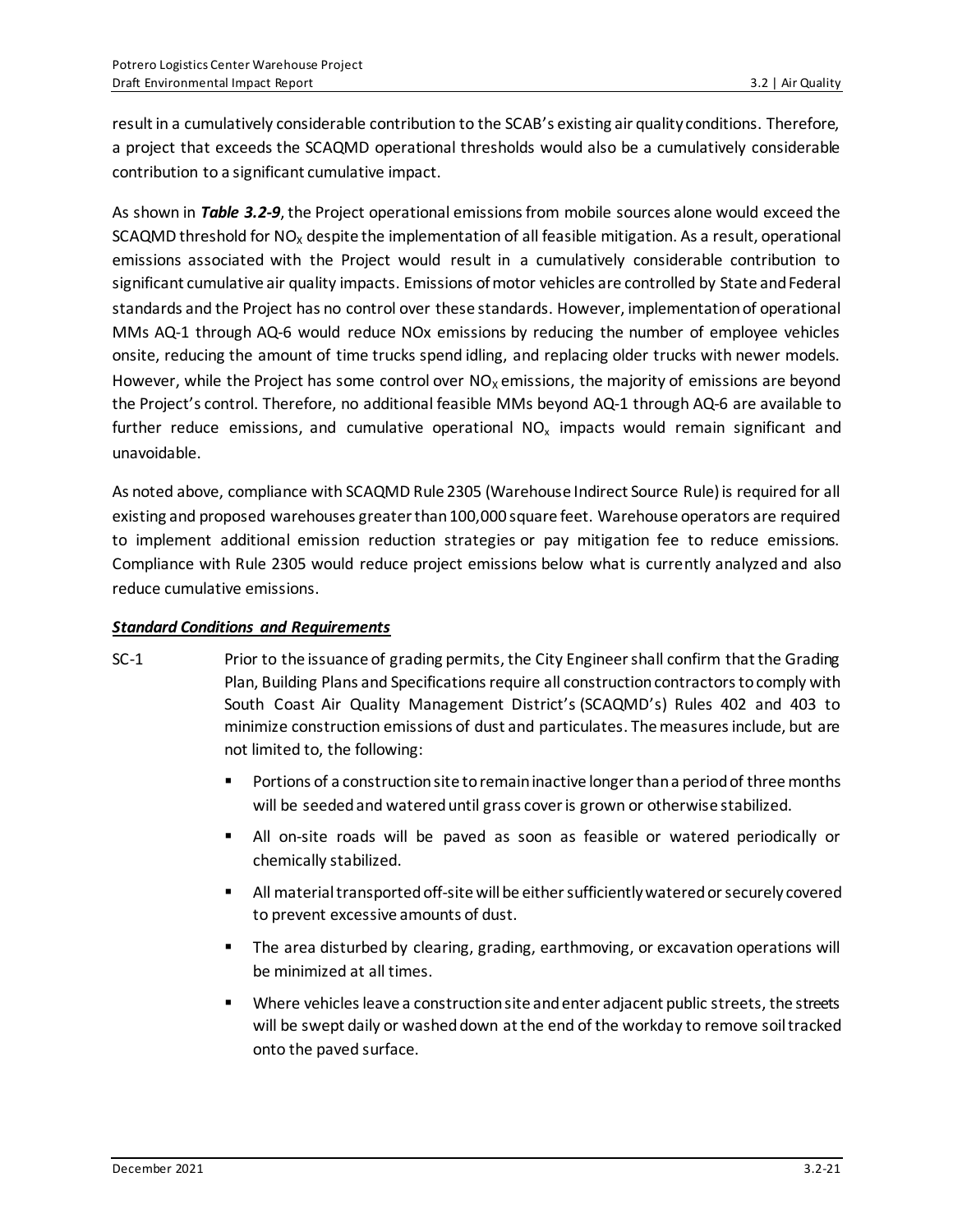#### *Mitigation Measures:*

- **MM AQ-1** Prior to issuance of occupancy permits, the Project operator shall prepare and submit a Transportation Demand Management (TDM) program detailing strategies that would reduce the use of single-occupant vehicles by employees by increasing the number of trips by walking, bicycle, carpool, vanpool and transit. The TDM shall include, but is not limited to the following:
	- Provide a transportation information center and on-site TDM coordinator to educate residents, employers, employees, and visitors of surrounding transportation options;
	- Promote bicycling and walking through design features such as showers for employees, self-service bicycle repair area, etc. around the Warehouse Site.
	- Provide on-site car share amenities for employees who make only occasional use of a vehicle, as well as others who would like occasional access to a vehicle of a different type than they use day-to-day;
	- Promote and support carpool/vanpool/rideshare use through parking incentives and administrative support, such as ride-matching service; and
	- Incorporate incentives for using alternative travel modes, such as preferential load/unload areas or convenient designated parking spaces for carpool/vanpool users.
- **MM AQ-2** Electrical hookups shall be provided as part of the tenant improvements for any tenant that requires cold storage. The electric hookups shall be provided at loading bays for truckers to plug in any onboard auxiliary equipment and power refrigeration units while their truck is stopped.
- **MM AQ-3** All truck access gates and loading docks within the Warehouse Site shall have a sign posted that states:
	- Truck drivers shall turn off engines when not in use.
	- **Truck drivers shall shut down the engine after five minutes of continuous idling** operation once the vehicle is stopped, the transmission is set to "neutral" or "park," and the parking brake is engaged.
	- Telephone numbers of the building facilities manager and CARB to report Violations.
- **MM AQ-4** The Project Applicant shall make its tenants aware of the funding opportunities to aid in the availability of new and more efficient construction equipment, such as the Carl Moyer Memorial Air Quality Standards Attainment Program (Moyer Program), and other similar funding opportunities, by providing applicable literature available from the California Air Resources Board (CARB). The Moyer Program On-Road Heavy-Duty Vehicles Voucher Incentive Program (VIP) provides funding to individuals seeking to purchase new or used vehicles with 2013 or later model year engines to replace an existing vehicle that is to be scrapped.
- **MM AQ-5** Prior to the issuance of occupancy permits, the Project Applicant shall provide applicable portions of the lease agreements to the Planning Department verifying that the provisions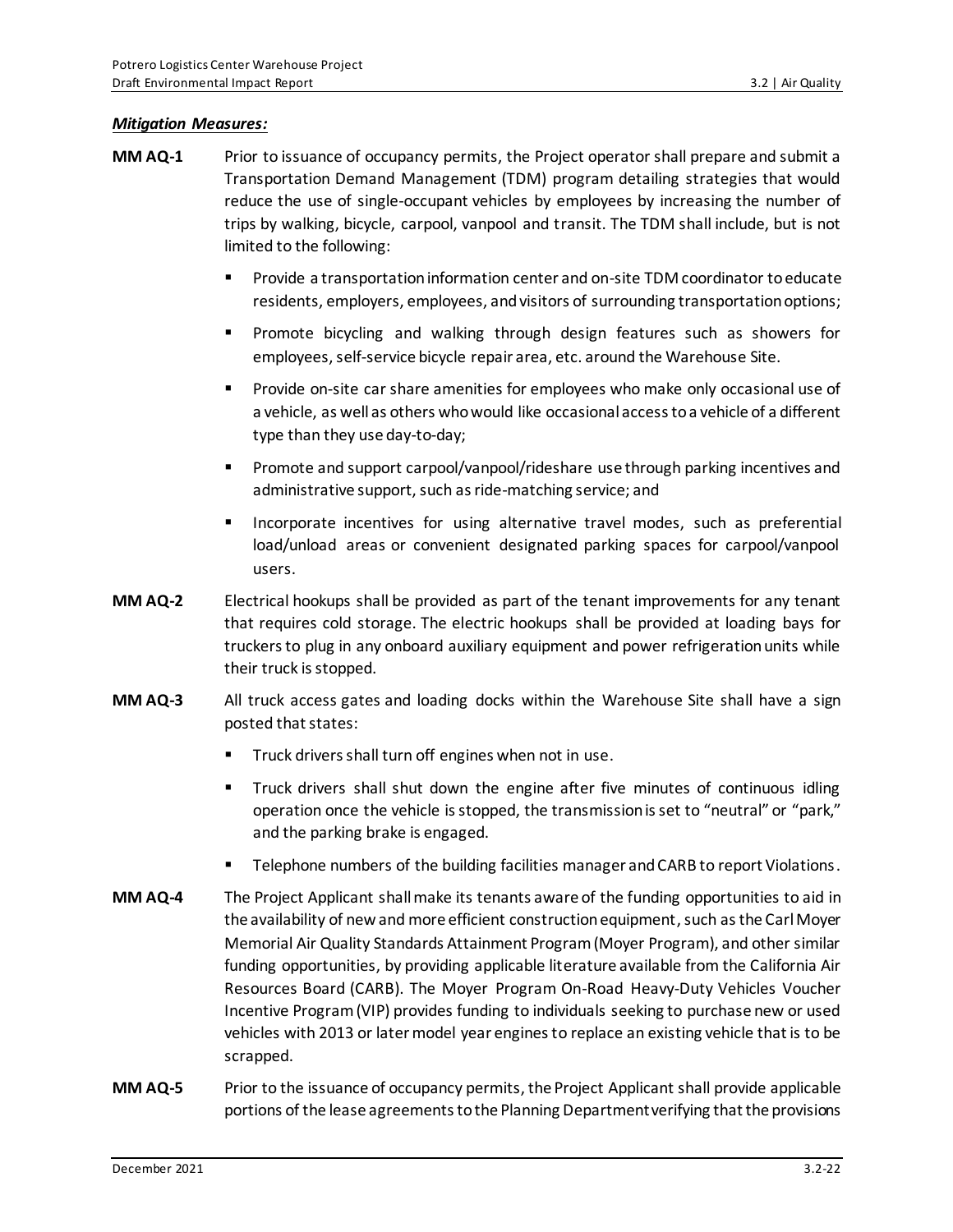are included in the building lease agreements that heavy duty diesel trucks (Class 4 through 8) at a minimum meet the emissions standards of the 2010 vehicle model, and as trucks are replaced they are replaced with the newest available model.

**MM AQ-6** Prior to the issuance of building permits, the City of Beaumont Planning Department shall verify that applicable building plans and specifications include electric vehicle charging stations and/or infrastructure to support the future installation of vehicle charging stations.

**Level of Significance: Significant and Unavoidable Impact.** No additional feasible mitigation measures are available that can reduce impacts to less than significant.

#### *Impact 3.2-3: Would the Project expose sensitive receptors to substantial pollutant concentrations?*

**Level of Significance: Less Than Significant Impact**

### **LOCALIZED CONSTRUCTION SIGNIFICANCE ANALYSIS**

The nearest sensitive receptor is a residential community located 550 feet (167 meters) to the north of the Project and separated by the SR-60 freeway from the Project Site. To identify impacts to sensitive receptors, the SCAQMD recommends addressing LSTs for construction. LSTs were developed in response to SCAQMD Governing Boards' Environmental Justice Enhancement Initiative (I-4). The SCAQMD provided the *Final Localized Significance Threshold Methodology* (dated June 2003 [revised 2008]) for guidance. The LST methodology assists lead agencies in analyzing localized impacts associated with project-specific emissions.

Since CalEEMod calculates construction emissions based on the number of equipment hours and the maximum daily soil disturbance activity possible for each piece of equipment, **Table 3.2-10:** *Equipment-Specific Grading Rates*, is used to determine the maximum daily disturbed acreage for comparison to LSTs. The appropriate SRA for the localized significance thresholds is the Banning Pass Area (SRA 29) since this area includes the Project. LSTs apply to CO,  $NO_2$ ,  $PM_{10}$ , and  $PM_{2.5}$ . The SCAQMD produced look-up tables for projects that disturb areas less than or equal to five acres in size. Project construction is anticipated to disturb a maximum of four acres in a single day. As the LST guidance provides thresholds for projects disturbing 1-, 2-, and 5-acres in size and the thresholds increase with size of the site, the LSTs for a four-acre threshold were interpolated and utilized for this analysis.

| Table 3.2-10: Equipment-Specific Grading Rates |  |
|------------------------------------------------|--|
|------------------------------------------------|--|

| <b>Construction</b><br><b>Phase</b> | Equipment<br><b>Type</b>                                                  | Equipment<br>Quantity | <b>Acres Graded</b><br>per 8-Hour<br>Day | <b>Operating</b><br><b>Hours</b><br>per Day | <b>Acres Graded</b><br>per Day |
|-------------------------------------|---------------------------------------------------------------------------|-----------------------|------------------------------------------|---------------------------------------------|--------------------------------|
| Grading                             | Tractors                                                                  |                       | 0.5                                      | 8                                           | 0.5                            |
|                                     | Graders                                                                   |                       | 0.5                                      | 8                                           | 0.5                            |
|                                     | <b>Dozers</b>                                                             |                       | 0.5                                      | 8                                           | 1.5                            |
|                                     | Scrapers                                                                  |                       |                                          | ጸ                                           |                                |
| <b>Total Acres Graded per Day</b>   |                                                                           |                       |                                          | 4.0                                         |                                |
|                                     | Source: CalEEMod version 2016.3.2. Refer to Appendix B for model outputs. |                       |                                          |                                             |                                |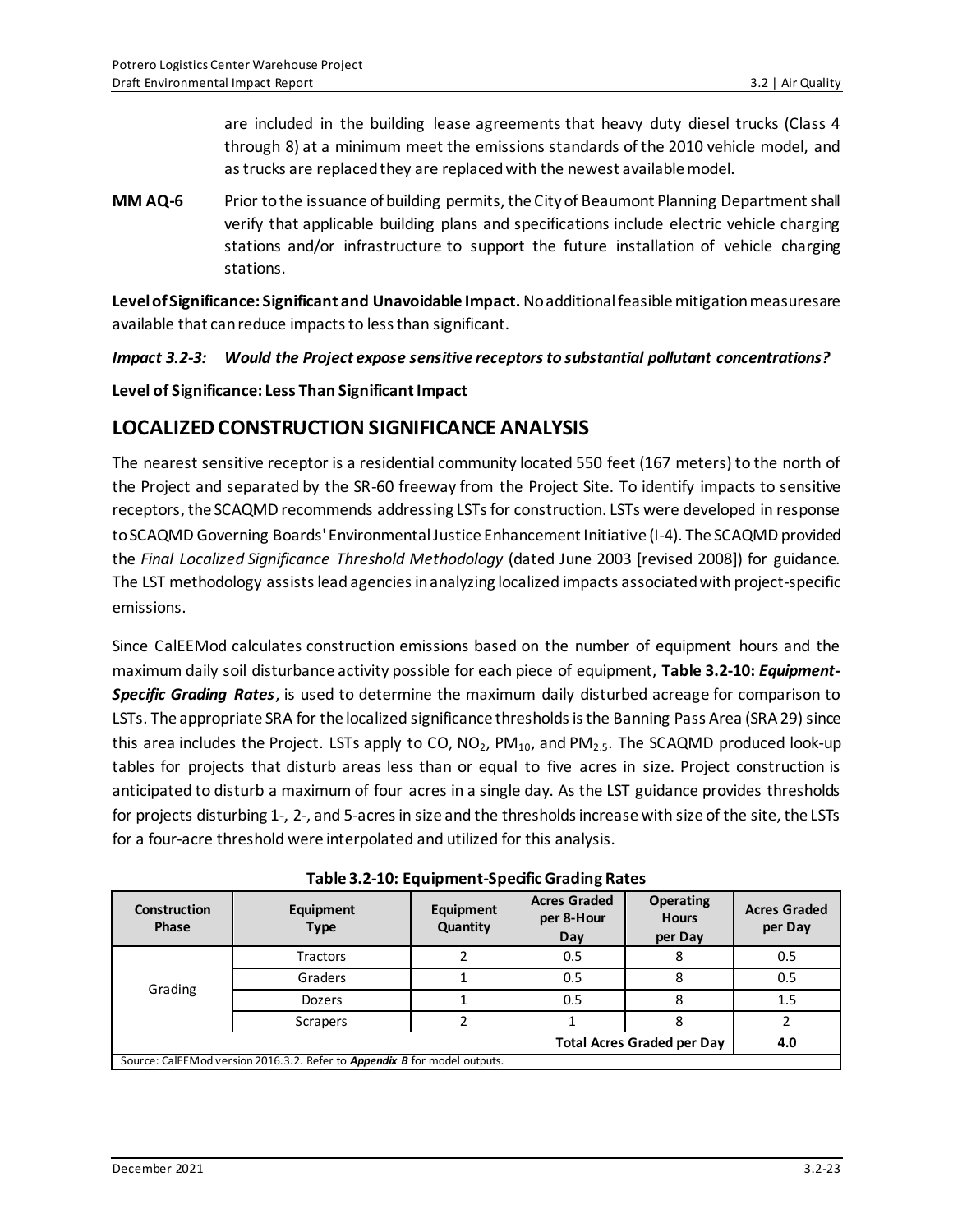The SCAQMD's methodology states that "off-site mobile emissions from the Project should not be included in the emissions compared to LSTs." Therefore, only emissions included in the CalEEMod "onsite" emissions outputs were considered. The nearest sensitive receptors are the single-family residences proposed and approved for construction, to be located 550 feet (167 meters) north of the Project. This presents a highly conservative analysis, given that these sensitive receptors: (1) have yet to be constructed; and (2) are located on the far side of SR-60, which generates substantially greater emissions than the Project would during either construction or operation.

LST thresholds are provided for distances to sensitive receptors of 25, 50, 100, 200, and 500 meters. Therefore, LSTs for receptors located at 167 meters were interpolated and utilized in this analysis. **Table 3.2-11:** *Localized Significance of Construction Emissions*, presents the results of localized emissions during each construction phase. In addition, construction, paving, and architectural coating emissions were also combined since these phases of construction are anticipated to overlap. *Table 3.2-11* shows that emissions of these pollutants on the peak day of construction would not result in significant concentrations of pollutants at nearby sensitive receptors. Significant impacts would not occur concerning LSTs during construction.

| <b>Construction Activity</b>                                                   | <b>Nitrogen</b><br>Oxide<br>(NO <sub>x</sub> ) | Carbon<br><b>Monoxide</b><br>(CO) | Coarse<br><b>Particulate</b><br><b>Matter</b><br>$(PM_{10})$ | Fine<br><b>Particulate</b><br><b>Matter</b><br>(PM <sub>2.5</sub> ) |
|--------------------------------------------------------------------------------|------------------------------------------------|-----------------------------------|--------------------------------------------------------------|---------------------------------------------------------------------|
| Site Preparation                                                               | 40.50                                          | 21.15                             | 10.17                                                        | 6.35                                                                |
| Grading                                                                        | 46.40                                          | 30.88                             | 5.89                                                         | 3.45                                                                |
| <b>Building Construction</b>                                                   | 17.43                                          | 16.57                             | 0.95                                                         | 0.90                                                                |
| Paving                                                                         | 12.91                                          | 14.65                             | 0.67                                                         | 0.62                                                                |
| <b>Architectural Coating</b>                                                   | 1.52                                           | 1.81                              | 0.09                                                         | 0.09                                                                |
| Combined Building Construction,<br>Paving, and Architectural Coating           | 31.86                                          | 33.03                             | 1.71                                                         | 1.61                                                                |
| SCAQMD Localized Screening Threshold<br>(adjusted for 4.0 acres at 167 meters) | 300                                            | 4,842                             | 94                                                           | 22                                                                  |
| <b>Exceed SCAQMD Threshold?</b>                                                | <b>No</b>                                      | No                                | No                                                           | No                                                                  |
| Source: CalEEMod version 2016.3.2. Refer to Appendix B for model outputs.      |                                                |                                   |                                                              |                                                                     |

**Table 3.2-11: Localized Significance of Construction Emissions**

**LOCALIZED OPERATIONAL SIGNIFICANCE ANALYSIS**

According to the SCAQMD LST methodology, LSTs would apply to the operational phase of a project only if it includes stationary sources or attracts mobile sources that may spend long periods queuing and idling at the site (e.g., warehouse or transfer facilities). Since the Project is a warehouse, the operational phase LST protocol is conservatively applied to both the area source and all the mobile source emissions. LSTs thresholds for receptors located at 100 meters in SRA 29 were conservatively utilized in this analysis because the closest receptors would be located 167 meters away. Although the warehouse would occupy approximately 31.26 acres, the five-acre LST threshold was applied to the Project.

The LST analysis only includes on-site sources. However, the CalEEMod model outputs do not separate on- and off-site emissions for mobile sources. For a worst-case scenario assessment, the emissions shown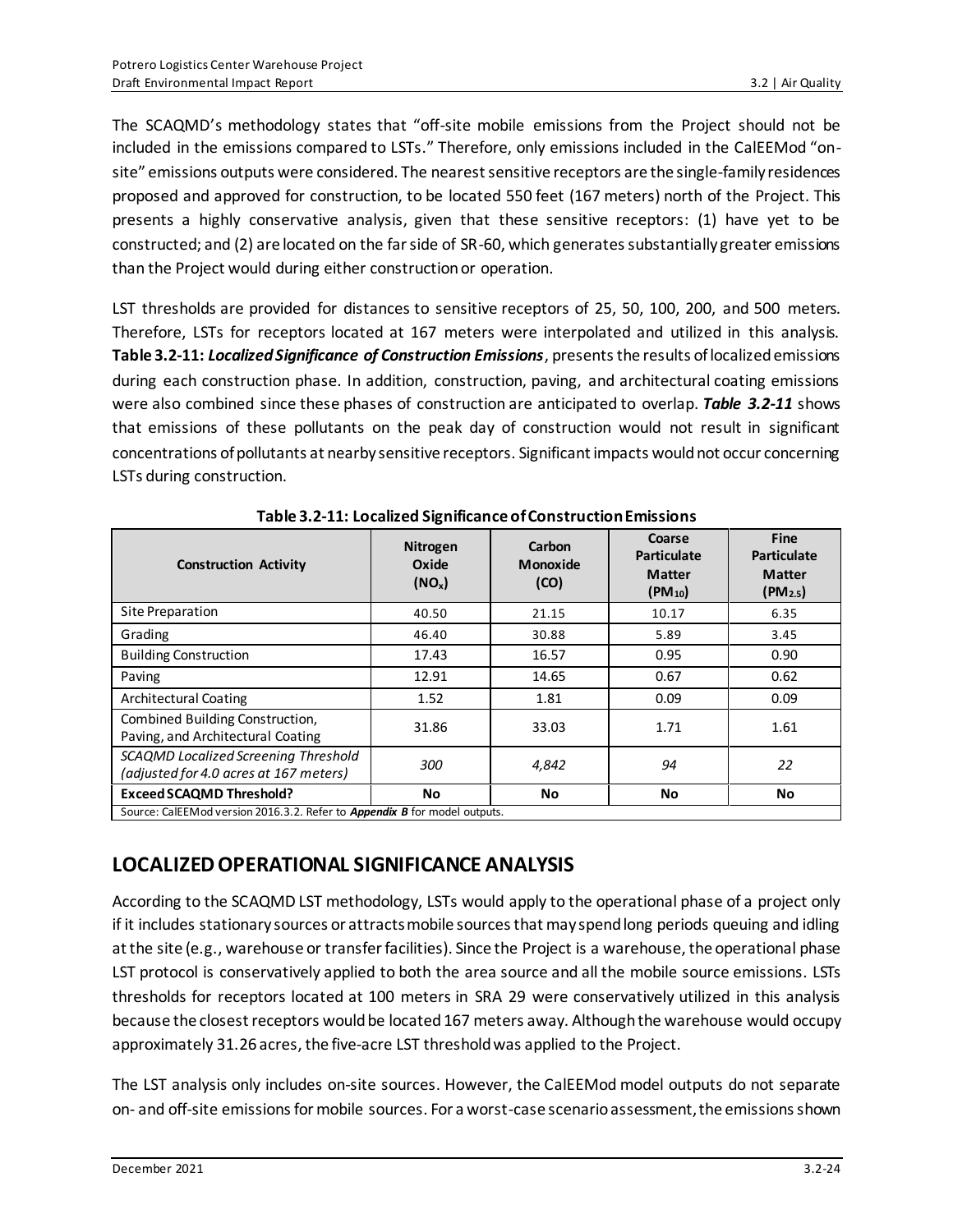in *Table 3.2-12: Localized Significance of Operational Emissions*, conservatively include all on-site Projectrelated stationary sources and 100 percent of the Project-related new mobile sources, since a portion of mobile sources could include trucks idling on-site. *Table 3.2-12* shows that the maximum daily emissions of these pollutants during operations would not result in significant concentrations of pollutants at nearby sensitive receptors. Therefore, significant impacts would not occur concerning LSTs during operational activities.

| <b>Activity</b>                                                              | <b>Nitrogen</b><br>Oxide<br>$(NO_x)$ | Carbon<br><b>Monoxide</b><br>(CO) | Coarse<br>Particulate<br><b>Matter</b><br>$(PM_{10})$ | <b>Fine</b><br>Particulate<br><b>Matter</b><br>(PM <sub>2.5</sub> ) |
|------------------------------------------------------------------------------|--------------------------------------|-----------------------------------|-------------------------------------------------------|---------------------------------------------------------------------|
| On-Site and Mobile Source Emissions                                          | 107.74                               | 51.55                             | 21.62                                                 | 6.99                                                                |
| SCAQMD Localized Screening Threshold<br>(adjusted for 5 acres at 167 meters) | 368                                  | 5,264                             | 35                                                    | 11                                                                  |
| <b>Exceed SCAQMD Threshold?</b>                                              | No                                   | No                                | No                                                    | No                                                                  |
| Source: CalEEMod version 2016.3.2. Refer to Appendix B for model outputs.    |                                      |                                   |                                                       |                                                                     |

| Table 3.2-12: Localized Significance of Operational Emissions |  |  |
|---------------------------------------------------------------|--|--|
|---------------------------------------------------------------|--|--|

In addition, SCAQMD's Rule 2305 would require the Project to directly reduce  $NO<sub>x</sub>$  and particulate matter emissions, or to otherwise facilitate emissions and exposure reductions of these pollutants in nearby communities. The Project operator may be required to implement additional emission reduction strategies. Conservatively, this analysis is not taking credit for these potential reductions. Compliance with Rule 2305 would reduce emissions below what is currently analyzed.

### **Criteria Pollutant Health Impacts**

On December 24, 2018, the California Supreme Court issued an opinion identifying the need to provide sufficient information connecting a project's air emissions to health impacts or explain why such information could not be ascertained (*Sierra Club v. County of Fresno* [Friant Ranch, L.P.] [2018] 6 Cal.5th 502.)

The Friant Ranch project was a 942-acre Specific Plan that involved a commercial master-planned community of approximately 2,500 dwelling units and extensive commercial supporting development. The anticipated air quality impacts resulting from this development included significant and unavoidable emissions of multiple criteria pollutants (including significant emissions of both primary  $O<sub>3</sub>$  precursors  $[NO<sub>x</sub>$  and ROGs]) at levels that exceeded the daily thresholds of significance. As noted above and shown in **Table 3.2-9**, the Project's operational emissions will exceed the SCAQMD's NO<sub>x</sub> significance thresholds, resulting in a significant and unavoidable impact.

The SCAQMD has set its CEQA significance thresholds based on the FCAA, which defines a major stationary source (in extreme ozone nonattainment areas such as the SCAB) as emitting 10 tons per year. The thresholds correlate with the trigger levels for the federal New Source Review (NSR) Program and SCAQMD Rule 1303 for new or modified sources. The NSR Program<sup>3</sup> was created by the FCAA to ensure that stationary sources of air pollution are constructed or modified in a manner that is consistent with

<sup>3</sup> Code of Federal Regulation (CFR) [i.e., PSD (40 CFR 52.21, 40 CFR 51.166, 40 CFR 51.165 (b)), Non-attainment NSR (40 CFR 52.24, 40 CFR 51.165, 40 CFR part 51, Appendix S)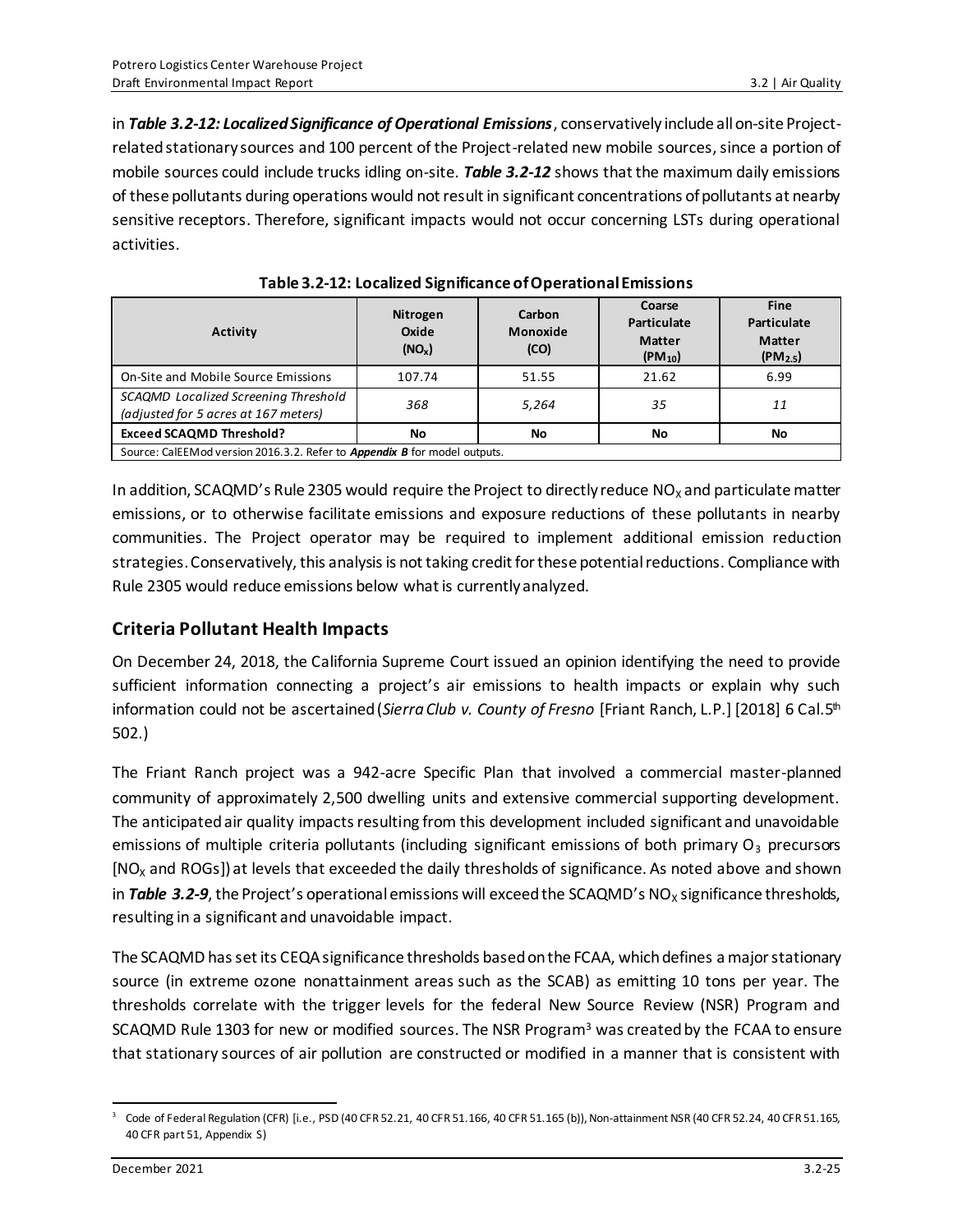attainment of health-based FAAQS. The FAAQS establish the levels of air quality necessary, with an adequate margin of safety, to protect the public health. Therefore, projects that do not exceed the SCAQMD's LSTs and mass emissions thresholds would not violate any air quality standards or contribute substantially to an existing or projected air quality violation and no criteria pollutant health impacts.

 $NO<sub>x</sub>$  and ROG are precursor emissions that form ozone in the atmosphere in the presence of sunlight where the pollutants undergo complex chemical reactions. It takes time and the influence of meteorological conditions for these reactions to occur, so ozone may be formed at a distance downwind from the sources. Breathing ground-level ozone can result health effects that include: reduced lung function, inflammation of airways, throat irritation, pain, burning, or discomfort in the chest when taking a deep breath, chest tightness, wheezing, or shortness of breath. In addition to these effects, evidence from observational studies strongly indicates that higher daily ozone concentrations are associated with increased asthma attacks, increased hospital admissions, increased daily mortality, and other markers of morbidity. The consistency and coherence of the evidence for effects upon asthmatics suggests that ozone can make asthma symptoms worse and can increase sensitivity to asthma triggers.

According the SCAQMD's 2016 AQMP, ozone, NO<sub>x</sub>, and ROG have been decreasing in the SCAB since 1975 and are projected to continue to decrease in the future. Although vehicle miles traveled in the SCAB continue to increase,  $NO<sub>x</sub>$  and ROG levels are decreasing because of the mandated controls on motor vehicles and the replacement of older polluting vehicles with lower-emitting vehicles.  $NO<sub>x</sub>$  emissions from electric utilities have also decreased due to the use of cleaner fuels and renewable energy. The 2016 AQMP demonstrates how the SCAQMD's control strategy to meet the 8-hour ozone standard in 2023 would lead to sufficient  $NO_x$  emission reductions to attain the 1-hour ozone standard by 2022. In addition, since NO<sub>x</sub> emissions also lead to the formation of PM<sub>2.5</sub>, the NO<sub>x</sub> reductions needed to meet the ozone standards will likewise lead to improvement of  $PM_{2.5}$  levels and attainment of  $PM_{2.5}$  standards.

The SCAQMD's air quality modeling demonstrates that  $NO<sub>x</sub>$  reductions prove to be much more effective in reducing ozone levels and will also lead to significant improvement in  $PM_{2.5}$  concentrations. NO<sub>x</sub>emitting stationary sources regulated by the SCAQMD include Regional Clean Air Incentives Market (RECLAIM) facilities (e.g., refineries, power plants, etc.), natural gas combustion equipment (e.g., boilers, heaters, engines, burners, flares) and other combustion sources that burn wood or propane. The 2016 AQMP identifies robust  $NO<sub>x</sub>$  reductions from new regulations on RECLAIM facilities, non-refinery flares, commercial cooking, and residential and commercial appliances. Such combustion sources are already heavily regulated with the lowest  $NO<sub>x</sub>$  emissions levels achievable but there are opportunities to require and accelerate replacement with cleaner zero-emission alternatives, such as residential and commercial furnaces, pool heaters, and backup power equipment. The AQMD plans to achieve such replacements through a combination of regulations and incentives. Technology-forcing regulations can drive development and commercialization of clean technologies, with future year requirements for new or existing equipment. Incentives can then accelerate deployment and enhance public acceptability of new technologies.

The 2016 AQMP also emphasizes that beginning in 2012, continued implementation of previously adopted regulations will lead to  $NO_x$  emission reductions of 68 percent by 2023 and 80 percent by 2031. With the addition of 2016 AQMP proposed regulatory measures, a 30 percent reduction of  $NO<sub>x</sub>$  from stationary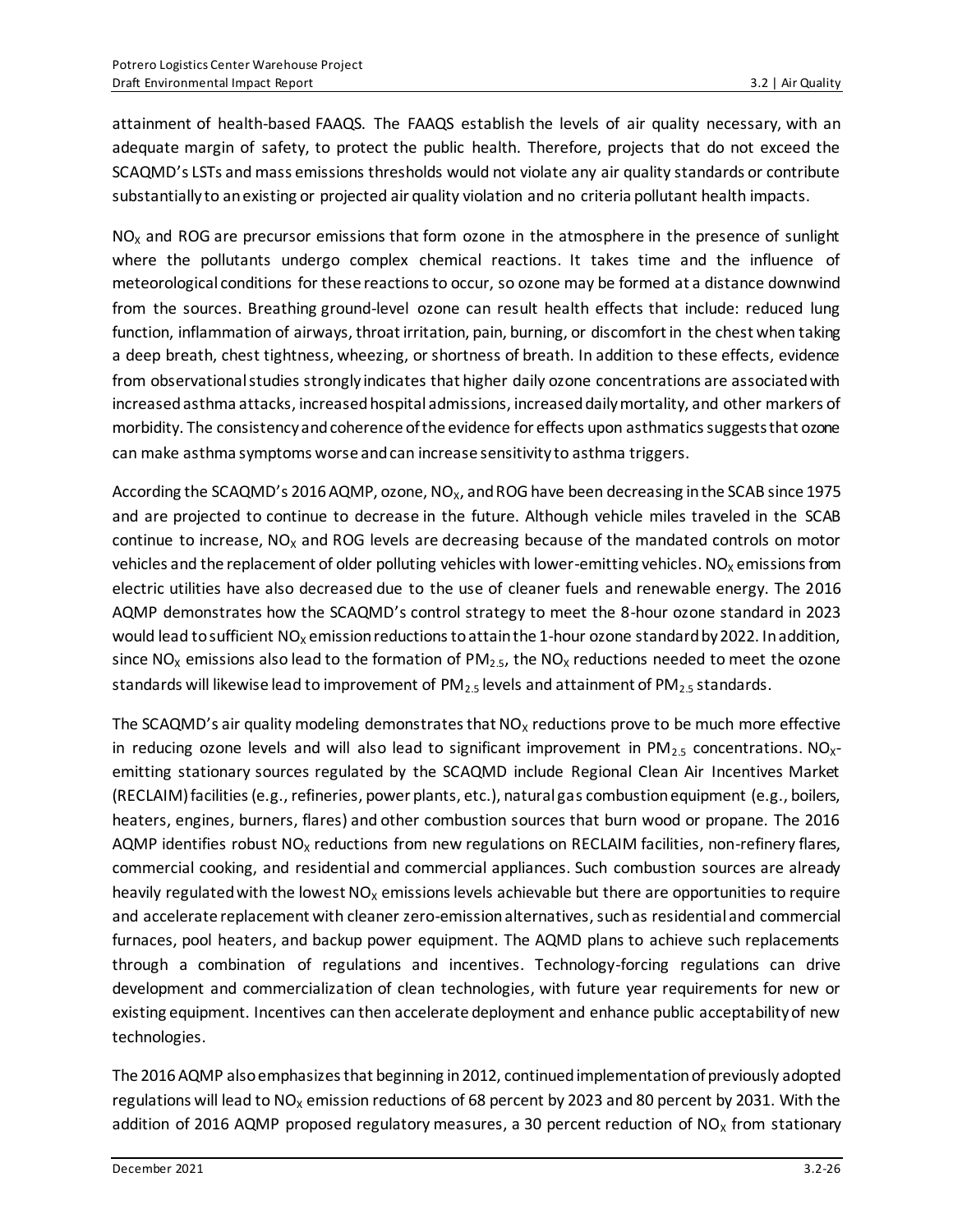sources is expected in the 15-year period between 2008 and 2023. This is in addition to significant  $NO<sub>x</sub>$ reductions from stationary sources achieved in the decades prior to 2008.

Part of the control process of the SCAQMD's duty to greatly improve the air quality in the SCAB is the uniform CEQA review procedures required by SCAQMD's CEQA Handbook. The single threshold of significance used to assess direct project and cumulative impacts has improved air quality as evidenced by the track record of the air quality in the SCAB dramatically improving over the course of the past decades. As stated by the SCAQMD, the thresholds of significance are based on factual and scientific data and are therefore appropriate thresholds of significance to use for the Project.

Toxic Air Contaminants (TAC) Trends. In 1984, as a result of public concern for exposure to airborne carcinogens, CARB adopted regulations to reduce the amount of air toxic contaminant emissions resulting from mobile and area sources, such as cars, trucks, stationary products, and consumer products. According to the Ambient and Emission Trends of Toxic Air Contaminants in California journal article<sup>4</sup> which was prepared for CARB, results show that between 1990-2012, ambient concentration and emission trends for the seven TACs responsible for most of the known cancer risk associated with airborne exposure in California have declined significantly (between 1990 and 2012). The seven TACs studied include those that are derived from mobile sources: DPM, benzene, and 1,3-butadiene; those that are derived from stationary sources: perchloroethylene and hexavalent chromium; and those derived from photochemical reactions of emitted VOCs: formaldehyde and acetaldehyde. TACs data was gathered at monitoring sites from both the Bay Area and South Coast air basins. Several of the sites in the SCAB include Reseda, Compton, Rubidoux, Burbank, and Fontana. The decline in ambient concentration and emission trends of these TACs are a result of various regulations CARB has implemented to address cancer risk.

Mobile Source TACs. CARB introduced two programs that aimed at reducing mobile emissions for light and medium-duty vehicles through vehicle emissions controls and cleaner fuel. In California, light-duty vehicles sold after 1996 are equipped with California's second-generation On-Board Diagnostic system. The On-Board Diagnostic II system monitors virtually every component that can affect the emission performance of the vehicle to ensure that the vehicle remains as clean as possible over its entire life and assists repair technicians in diagnosing and fixing problems with the computerized engine controls. If a problem is detected, the On-Board Diagnostic II system illuminates a warning lamp on the vehicle instrument panel to alert the driver. This warning lamp typically contains the phrase Check Engine or Service Engine Soon. The system will also store important information about the detected malfunction so that a repair technician can accurately find and fix the problem. CARB has recently developed similar On-Board Diagnostic requirements for heavy-duty vehicles over 14,000 pounds. CARB's phase II Reformulated Gasoline regulation, adopted in 1996, also led to a reduction of mobile source emissions. Through such regulations, benzene levels declined 88 percent from 1990-2012. 1,3-Butadiene concentrations also declined 85 percent from 1990-2012 as a result of the use of reformulated gasoline and motor vehicle regulations. 5

<sup>4</sup> Ralph Propper, Patrick Wong, Son Bui, Jeff Austin, William Vance, Alvaro Alvarado, Bart Croes, and Dongmin Luo, *Ambient and Emission Trends of Toxic Air Contaminants in California. American Chemical Society: Environmental Science & Technology,* 2015.

<sup>&</sup>lt;sup>5</sup> Ibid.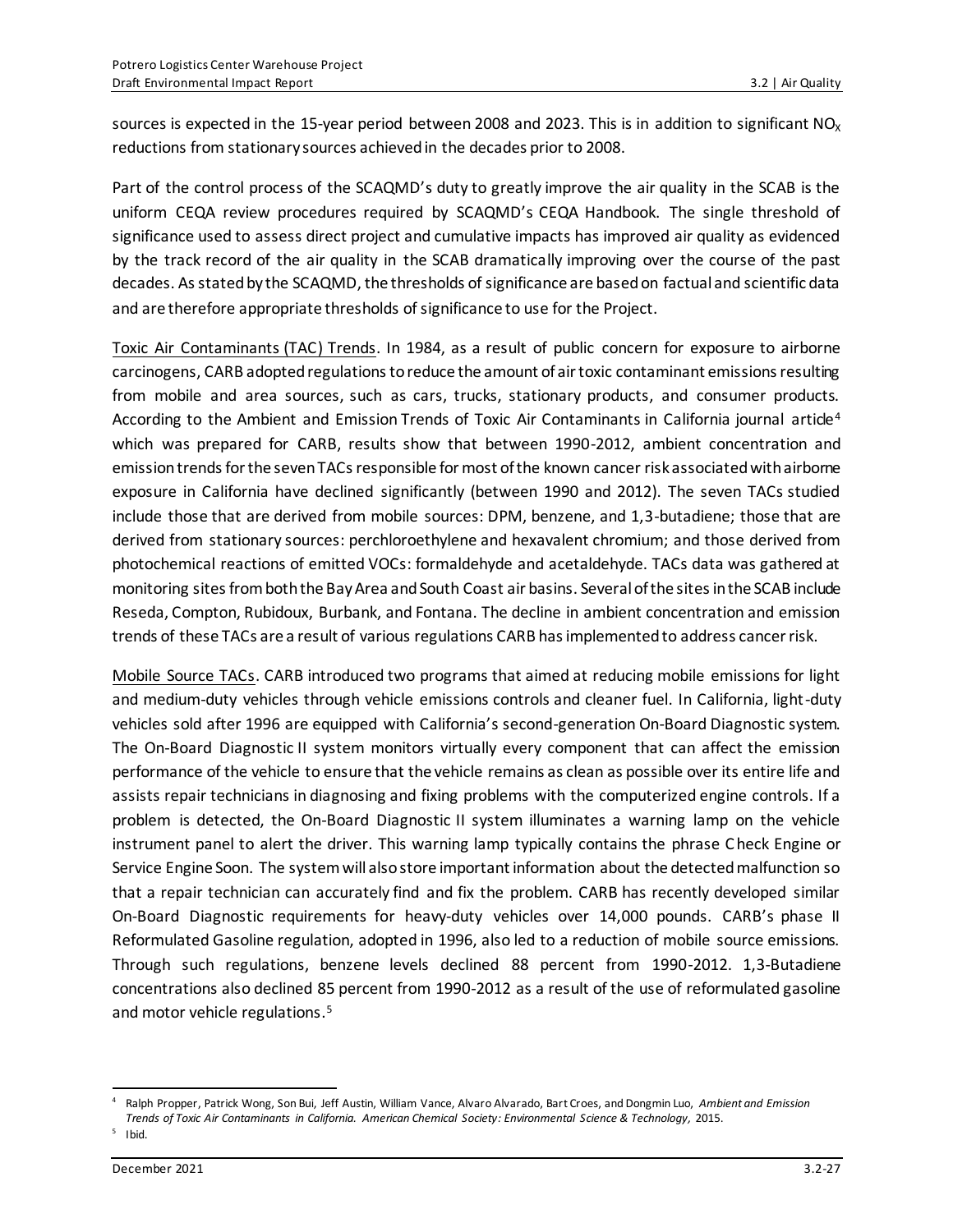In 2000, CARB's Diesel Risk Reduction Plan recommended the replacement and retrofit of diesel-fueled engines and the use of ultra-low-sulfur (<15 parts per million [ppm]) diesel fuel. As a result of these measures, DPM concentrations have declined 68 percent since 2000, even though the State's population increased 31 percent and the amount of diesel vehicles miles traveled increased 81 percent. With the implementation of these diesel-related control regulations, CARB expects a DPM decline of 71 percent for 2000-2020.

Cancer Risk Trends. Based on information available from CARB, overall cancer risk throughout the SCAB has had a declining trend since 1990. In 1998, following an exhaustive 10-year scientific assessment process, CARB identified particulate matter from diesel-fueled engines as a TAC. The SCAQMD initiated a comprehensive urban toxic air pollution study, called MATES-II (for Multiple Air Toxics Exposure Study). DPM accounts for more than 70 percent of the cancer risk. In 2008, the SCAQMD prepared an update to the MATES-II study, referred to as MATES-III. MATES-III estimates the average excess cancer risk level from exposure to TACs is an approximately 17 percent decrease in comparison to the MATES-II study. Nonetheless, the SCAQMD's most recent in-depth analysis of the TACs and their resulting health risks for all of southern California was from the *Multiple Air Toxics Exposure Study in the South Coast Air Basin, MATES IV,"* which shows that cancer risk has decreased more than 55 percent between MATES III (2005) and MATES IV (2015). 6

Criteria Pollutant Health Risk. As noted in the Brief of Amicus Curiae by the SCAQMD in the Friant Ranch case (April 6, 2015) (Brief), the SCAQMD has among the most sophisticated air quality modeling and health impact evaluation capability of any of the air districts in the State, and thus it is uniquely situated to express an opinion on how lead agencies should correlate air quality impacts with specific health outcomes. SCAQMD receives as many as 60 or more CEQA documents each month (around 500 per year) in its role as commenting agency or an agency with "jurisdiction by law" over air quality. The SCAQMD staff provides comments on as many as 25 or 30 such documents each month. Therefore, this analysis relies on SCAQMD expertise, thresholds, and guidance to disclose the Project's air quality impacts.

The SCAQMD discusses that it may be infeasible to quantify health risks caused by individual projects, due to various factors. It is necessary to have data regarding the sources and types of TACs, location of emission points, velocity of emissions, the meteorology and topography of the area, and the location of receptors (worker and residence). Even where a health risk assessment can be prepared, however, the resulting maximum health risk value is only a calculation of risk and it does not necessarily mean anyone will contract cancer as a result of the project. The Brief also cites the author of the CARB methodology, which reported that a PM<sub>2.5</sub> methodology is not suited for small projects and may yield unreliable results. Similarly, SCAQMD staff does not currently know of a way to accurately quantify  $O_3$ -related health impacts caused by  $NO<sub>x</sub>$  or ROG (VOC) emissions from relatively small projects, due to photochemistry and regional model limitations. The Brief concludes, with respect to the Friant Ranch EIR, that although it may have been technically possible to plug the data into a methodology, the results would not have been reliable or meaningful.

<sup>6</sup> South Coast Air Quality Management District, *The Multiple Air Toxics Exposure Study IV,* 2015.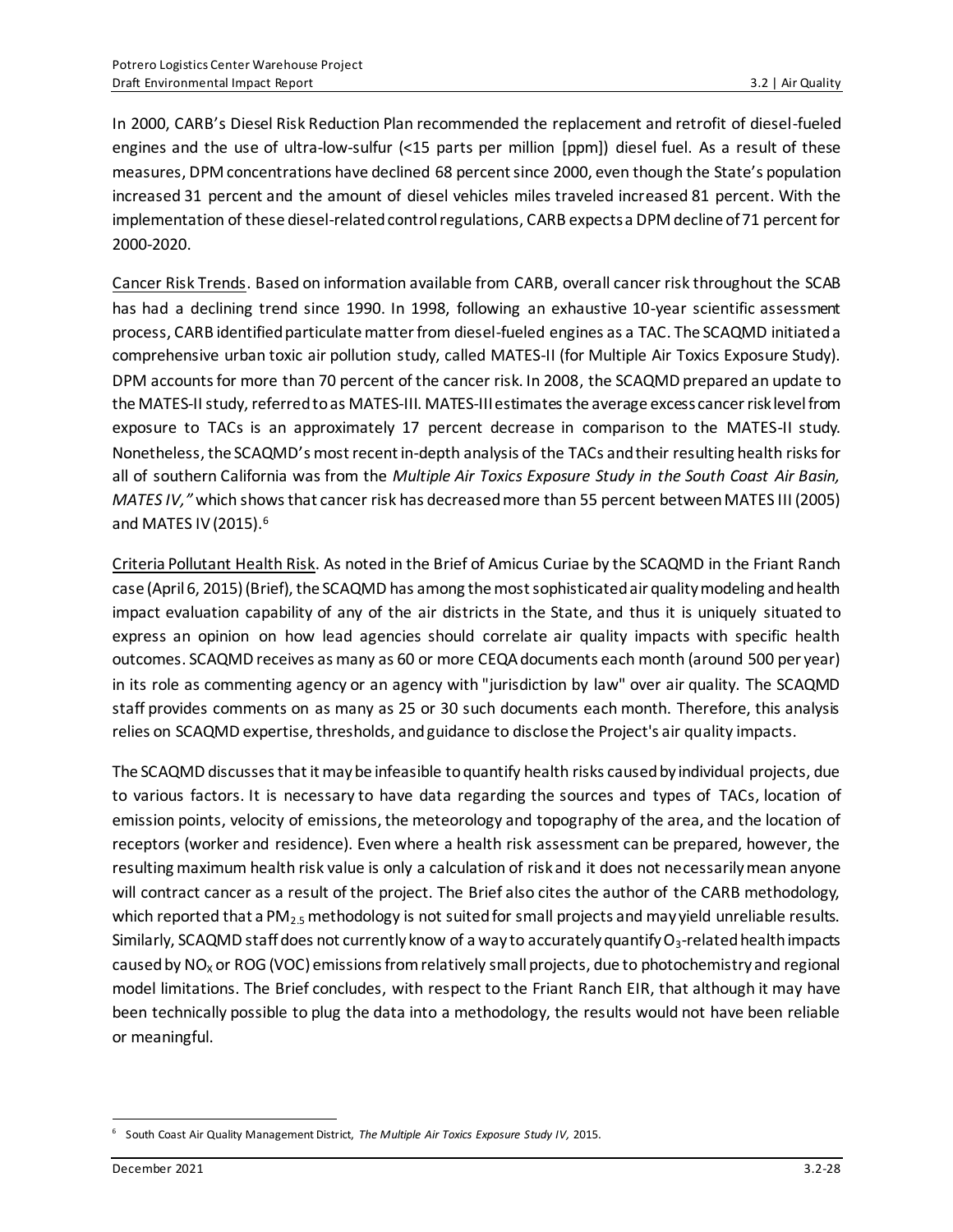Conversely, for extremely large regional projects, the SCAQMD states that it has been able to correlate potential health outcomes for very large emissions sources – as part of their rulemaking activity, specifically 6,620 pounds per day of  $NO<sub>x</sub>$  and 89,180 pounds per day of VOC were expected to result in approximately 20 premature deaths per year and 89,947 school absences due to  $O_3$ .

The Brief makes it clear that SCAQMD does not believe that there must be a quantification (or that it is even feasible to provide a meaningful quantification) of a project's health risks in all CEQA documents prepared for individual projects. Any attempt to quantify the Project's health risks would be considered unreliable and misleading. Also, the Project does not generate anywhere near 6,620 pounds per day of  $NO<sub>X</sub>$  or 89,190 pounds per day of ROG (VOC) emissions, which SCAQMD stated was a large enough emission to quantify  $O_3$ -related health impacts. Therefore, the Project's emissions are not sufficiently high enough to use regional modeling program to correlate health effects on a basin-wide level. Notwithstanding, as previously noted, a site-specific localized impact analysis that does correlate potential Project health impacts on a local level to immediately adjacent land uses is included above.

While the Project is expected to exceed the SCAQMD's numeric regional mass daily thresholds for  $N_{\rm X}$ , this does not in itself constitute a significant health impact to the population adjacent to the Project and within the SCAB, as clearly noted in the Brief.

The SCAQMD's numeric regional thresholds are based in part on Section 180(e) of the FCAA – it should be noted that the numeric regional mass daily thresholds have not changed since their adoption as part of the *CEQA Air Quality Handbook* published by SCAQMD in 1993 (over 20 years ago). The numeric regional mass daily thresholds are also intended to provide a means of consistency in significance determination within the environmental review process. Notwithstanding, simply exceeding the SCAQMD's numeric regional mass daily thresholds does not constitute a particular health impact to an individual receptor. The reason for this is that the mass daily thresholds are in pounds per day emitted into the air whereas health effects are determined based on the concentration of emissions in the air at particular receptor (e.g., parts per million by volume of air, or micrograms per cubic meter of air). State and federal AAQS were developed to protect the most susceptible population groups from adverse health effects and were established in terms of parts per million or micrograms per cubic meter for the applicable emissions.

Furthermore, as discussed previously, air quality trends for both emissions of NO<sub>x</sub>, VOCs, and O<sub>3</sub> (which is a byproduct of  $NO<sub>x</sub>$  and VOCs) have been trending downward within the air basin even as development has increased over the last several years. Therefore, although the Project would exceed the SCAQMD's numeric thresholds for emissions of  $NO<sub>x</sub>$ , this does not in itself constitute a basin-wide increase in health effects related to these pollutants.

As noted in the SCAQMD Brief, the SCAQMD has acknowledged that for criteria pollutants it would be extremely difficult, if not impossible to quantify health impacts for various reasons including modeling limitations as well as where in the atmosphere air pollutants interact and form. Furthermore, as noted in the Brief of Amicus Curiae by the San Joaquin Valley Air Pollution Control District (April 13, 2015), San Joaquin Valley Air Pollution Control District has acknowledged that currently available modeling tools are not equipped to provide a meaningful analysis of the correlation between an individual development project's air emissions and specific human health impacts. The San Joaquin Valley Air Pollution Control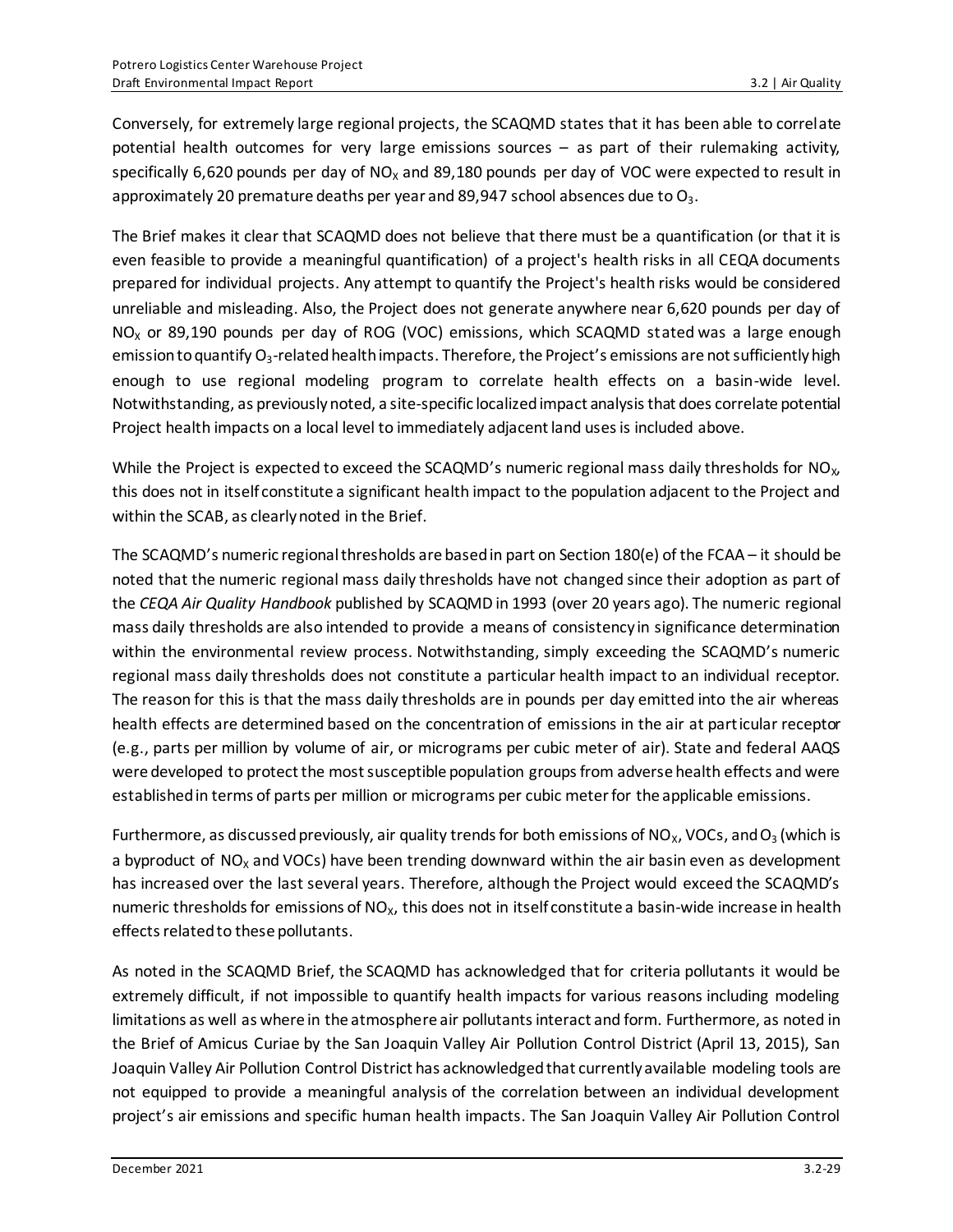District notes, "…the Air District is simply not equipped to analyze and to what extent the criteria pollutant emissions of an individual CEQA project directly impact human health in a particular area…even for projects with relatively high levels of emissions of criteria pollutant precursor emissions."

As noted above, the Project does not generate anywhere near 6,620 pounds per day of  $NO<sub>x</sub>$  or 89,190 pounds per day of VOC emissions. Project Operations would generate 139.66 pounds per day of  $NO<sub>x</sub>$ emissions prior to the incorporation of mitigation, and only 68.40 pounds per day after the incorporation of MMs AQ-1 through AQ-6, and would not exceed other criteria pollutant thresholds. Therefore, the Project's emissions are not sufficiently high enough to use a regional modeling program to correlate health effects on a basin-wide level.

Notwithstanding, as previously noted, the analysis above includes a localized impact analysis that correlate potential health impacts on a local level to immediately adjacent land uses. Unfortunately, current scientific, technological, and modeling limitations prevent the relation of expected adverse air quality impacts to likely health consequences. For this reason, discussion above explains in meaningful detail why it is not feasible to provide such a numerical analysis, but why health-based impacts are nonetheless anticipated to be less than significant.

Information on health impacts related to exposure to  $O<sub>3</sub>$  and particulate matter emissions published by the U.S. EPA and CARB have been summarized above and discussed in the Regulatory Framework section. Health studies are used by these agencies to set the Federal and State AAQS. None of the health-related information can be directly correlated to the pounds/day or tons/year of emissions estimated from a single project.

The Project's exceedance of the SCAQMD's  $NO<sub>x</sub>$  mass emissions thresholds will contribute to the formation of ozone in the atmosphere that could potentially contribute to the SCAB's current ozone air quality violation, thus contributing to potential associated health effects in the region. However, ozone is not formed at the location of emission and the quantity of precursor emissions is not proportional to local ozone concentrations. The emission of  $NO<sub>x</sub>$  and ROG do not directly cause health effects; it is the resulting concentration of criteria pollutants, which is influenced by sunlight, chemical reactions, and transport (i.e., regional impacts), that are not feasible to model at the Project level. <sup>7</sup> In addition, current SCAQMD and CARB regulations will reduce the emissions below what is shown in *Table 3.2-9*. However, due to the uncertainty in the relationship between project-level mass emissions and regional ozone formation as well as limitations with currently available technical tools, the resulting health effects associated with the Project cannot be identified. Given this is speculative, it is not considered a significant environmental impact.

As previously discussed, localized effects of on-site Project emissions on nearby receptors were found to be less than significant (refer to *Table 3.2-11* and *Table 3.2-12*). The LSTs represent the maximum

<sup>7</sup> As noted in the San Joaquin Valley Air Pollution Control District (SJVAPCD) Amicus Curiae Brief for *Sierra Club v. County of Fresno, t*he computer models used to simulate and predict and attainment date for ozone or particulate matter NAAQS are based on reg ional inputs, such as regional inventories of precursor pollutants  $(NO_X, SO_X, and VOCs)$  and atmospheric chemistry and meteorology. The models simulate future ozone or PM levels based on predicted changes in precursor emissions region wide. The goal of these modeling exercises is not to determine whether the emissions generated by a particular factory or development project will affect the NAAQS attainment date. Rather, the air district modeling and planning strategy is regional in nature and based on the extent to which all of emission-generating sources (current and future) must be controlled in order to reach attainment.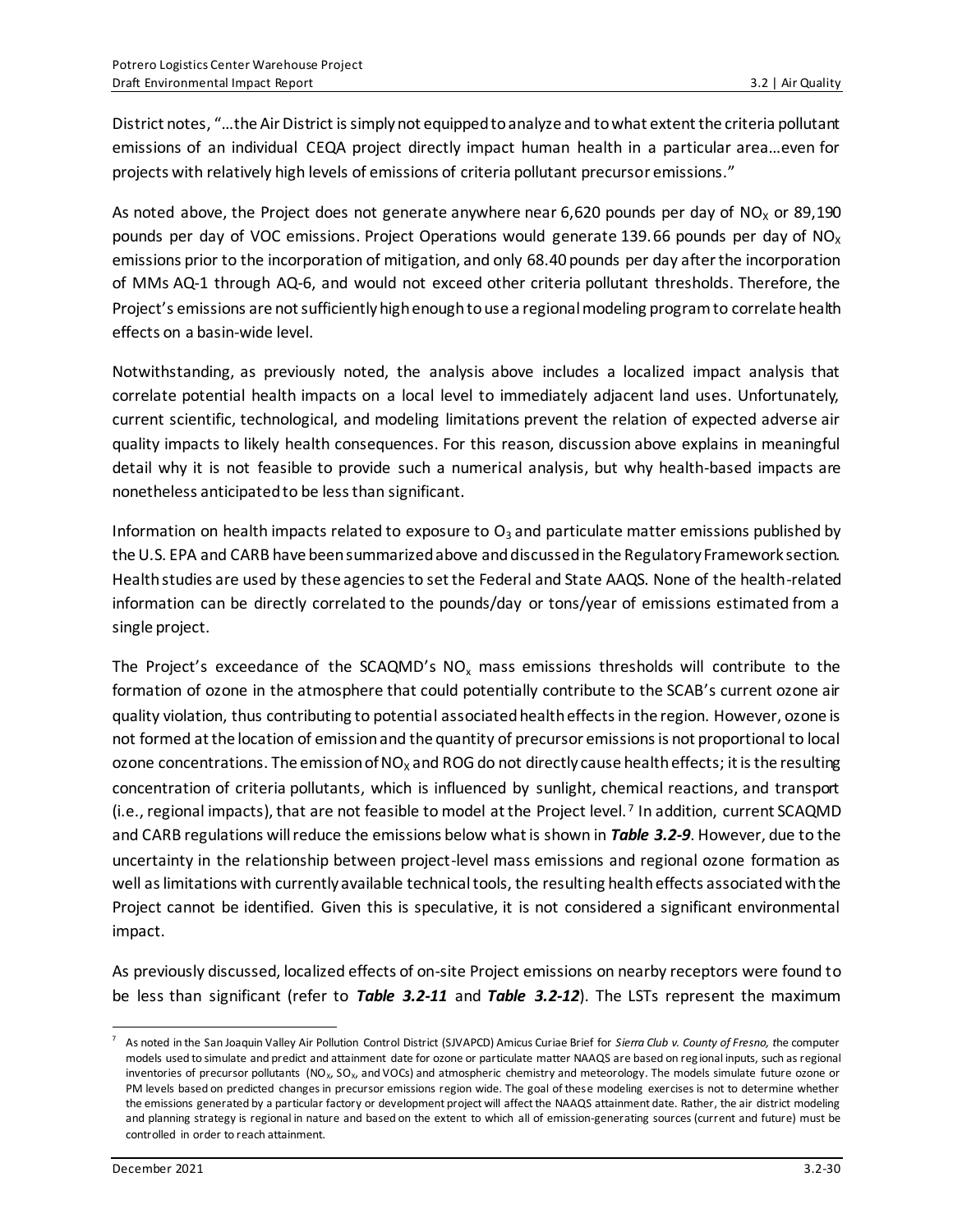emissions from a project that are not expected to cause or contribute to an exceedance of the most stringent applicable state or federal AAQS. The LSTs were developed by the SCAQMD based on the ambient concentrations of that pollutant for each SRA and distance to the nearest sensitive receptor. The AAQS establish the levels of air quality necessary, with an adequate margin of safety, to protect public health, including protecting the health of sensitive populations. However, as discussed above, neither the SCAQMD nor any other air district currently have methodologies that would provide Lead Agencies and CEQA practitioners with a consistent, reliable, and meaningful analysis to correlate specific health impacts that may result from a proposed project's mass emissions. Information on health impacts related to exposure to ozone and particulate matter emissions published by the U.S. EPA and CARB have been summarized above and discussed in the Regulatory Framework section. Health studies are used by these agencies to set the Federal and State AAQS. None of the health-related information can be directly correlated to the pounds/day or tons/year of emissions estimated from a single, proposed project. Therefore, without thresholds and standards there is no way to ascertain if there is a significant environmental impact.

### **Carbon Monoxide Hotspots**

An analysis of CO "hot spots" is needed to determine whether the change in the level of service of an intersection resulting from the Project would have the potential to result in exceedances of the CAAQS or NAAQS. It has long been recognized that CO exceedances are caused by vehicular emissions, primarily when vehicles are idling at intersections. Vehicle emissions standards have become increasingly stringent in the last 20 years. Currently, the CO standard in California is a maximum of 3.4 grams per mile for passenger cars (requirements for certain vehicles are more stringent). With the turnover of older vehicles, introduction of cleaner fuels, and implementation of control technology on industrial facilities, CO concentrations have steadily declined. Accordingly, with the steadily decreasing CO emissions from vehicles, even very busy intersections do not result in exceedances of the CO standard.

The SCAB was re-designated as attainment for CO in 2007 and is no longer addressed in the SCAQMD's AQMP. The 2003 AQMP is the most recent version that addressed CO concentrations. As part of the SCAQMD *CO Hotspot Analysis*, the Wilshire Boulevard/Veteran Avenue intersection, one of the most congested intersections in southern California with an average daily traffic (ADT) volume of approximately 100,000 vehicles per day, was modeled for CO concentrations. This modeling effort identified a COconcentration high of 4.6 ppm, which is well below the 35-ppm Federal standard. The Project considered herein would not produce the volume of traffic required to generate a CO hot spot in the context of SCAQMD's *CO Hotspot Analysis*. As the CO hotspots were not experienced at the Wilshire Boulevard/Veteran Avenue intersection even as it accommodates 100,000 vehicles daily, it can be reasonably inferred that CO hotspots would not be experienced at any vicinity intersections resulting from 971 additional vehicle trips attributable to the Project. Therefore, impacts would be less than significant.

### **Construction-Related Diesel Particulate Matter**

Construction would result in the generation of DPM emissions from the use of off-road diesel equipment required. The amount to which the receptors are exposed (a function of concentration and duration of exposure) is the primary factor used to determine health risk (i.e., potential exposure to TAC emission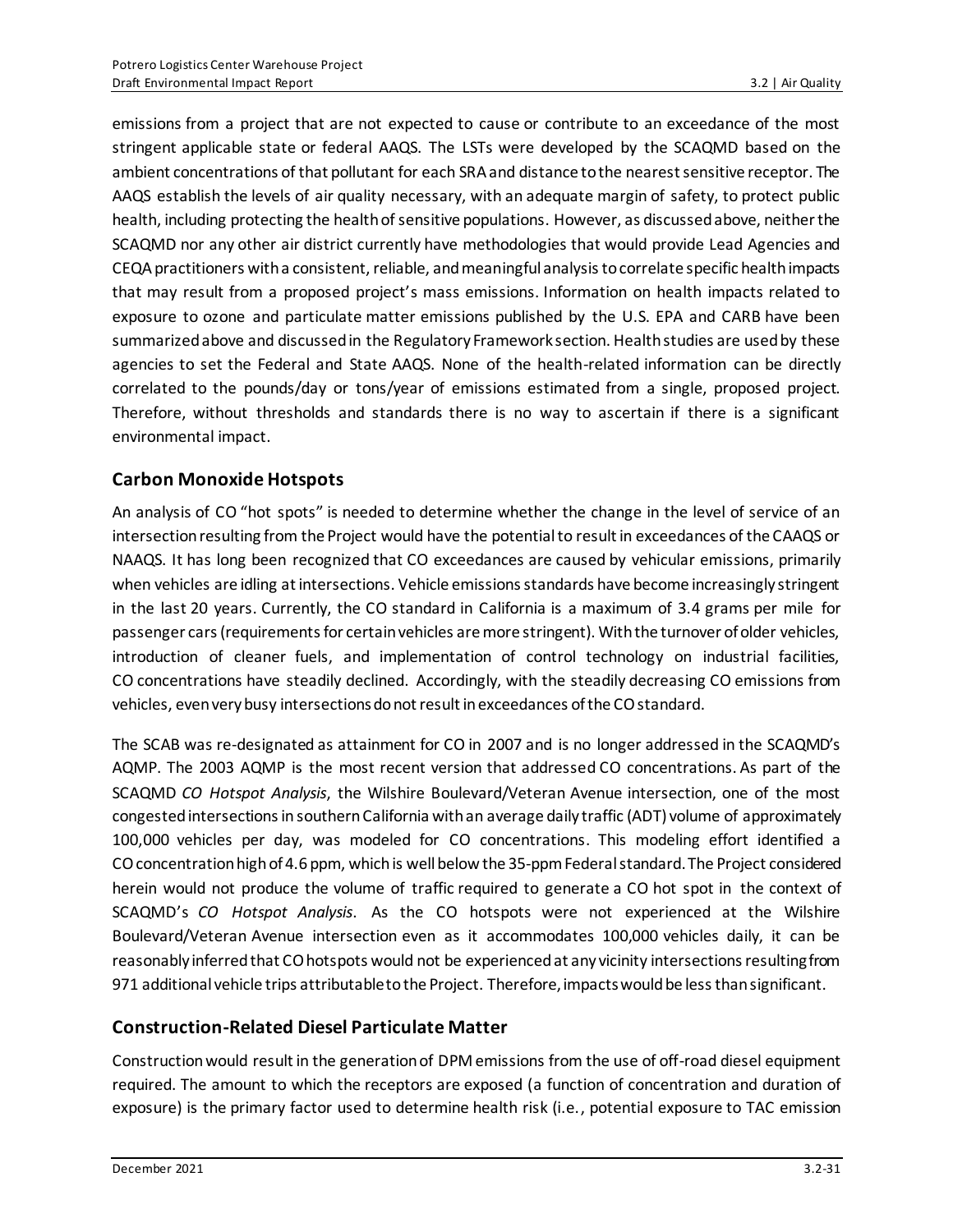levels that exceed applicable standards). Health-relatedrisks associated with diesel-exhaust emissions are primarily linked to long-term exposure and the associated risk of contracting cancer.

The use of diesel-powered construction equipment would be temporary and episodic. The duration of exposure would be short and exhaust from construction equipment dissipates rapidly. Current models and methodologies for conducting health risk assessments are associated with longer-term exposure periods of 9, 30, and 70 years, which do not correlate well with the temporary and highly variable nature of construction activities. The closest sensitive receptors are located approximately 550 feet from the property boundary and major Project construction areas.

California Office of Environmental Health Hazard Assessment has not identified short-term health effects from DPM. Construction is temporary and would be transient throughout the site (i.e., move from location to location) and would not generate emissions in a fixed location for extended periods of time. Construction would be subject to and would comply with California regulations limiting the idling of heavyduty construction equipment to no more than five minutes to further reduce nearby sensitive receptors' exposure to temporary and variable DPM emissions. For these reasons, DPM generated by construction activities, in and of itself, would not be expected to expose sensitive receptors to substantial amounts of air toxics. A construction phase Health Risk Assessment (see *Appendix C*) was conducted for the Project. Maximum (worst case)  $PM_{10}$  exhaust construction emissions over the entire construction period were used to approximate construction DPM emissions. Risk levels were calculated based on the California Office of Environmental Health Hazard Assessment (OEHHA) guidance document, Air Toxics Hot Spots Program Risk Assessment Guidelines (February 2015). Results of the assessment indicate that the cancer risk would be 1.96 in one million at the Maximally Exposed Individual Resident (MEIR) (i.e., the closest sensitive receptor, located approximately 550 feet away), which would not exceed the SCAQMD threshold of 10 in one million. Non-cancer hazards for DPM would be below SCAQMD threshold of 1.0, with a chronic hazard index computed at 0.002 and an acute hazard index of 0.088. Therefore, construction risk levels would be less than SCAQMD thresholds. Impacts would be less than significant.

## **Operational Diesel Particulate Matter**

An operational phase Health Risk Assessment (see *Appendix C*) was conducted based on the SCAQMD's Health Risk Assessment Guidance for Analyzing Cancer Risks from Mobile Source Diesel Idling Emissions for CEQA Air Quality Analysis and the SCAQMD Risk Assessment Procedures and the guidance from the California OEHHA. The analysis includes on-site and off-site impacts from the diesel trucks accessing the warehouse development on nearby residential and worker receptors.

The On-Road Motor Vehicle Emission Inventory Model (EMFAC) 2017 version 1.0.2 was used to obtain the emission factors for in grams per mile for vehicle travel and grams per hour for vehicle idling. Truck emissions were based on the first possible year of operations for a fleet mix of various aged vehicles, as opposed to average emissions over a 30-year window. Trucks were assumed to travel at a speed of 25 to 30 miles per hour (mph) (depending on roadway) for off-site truck travel and 10 mph for on-site truck travel.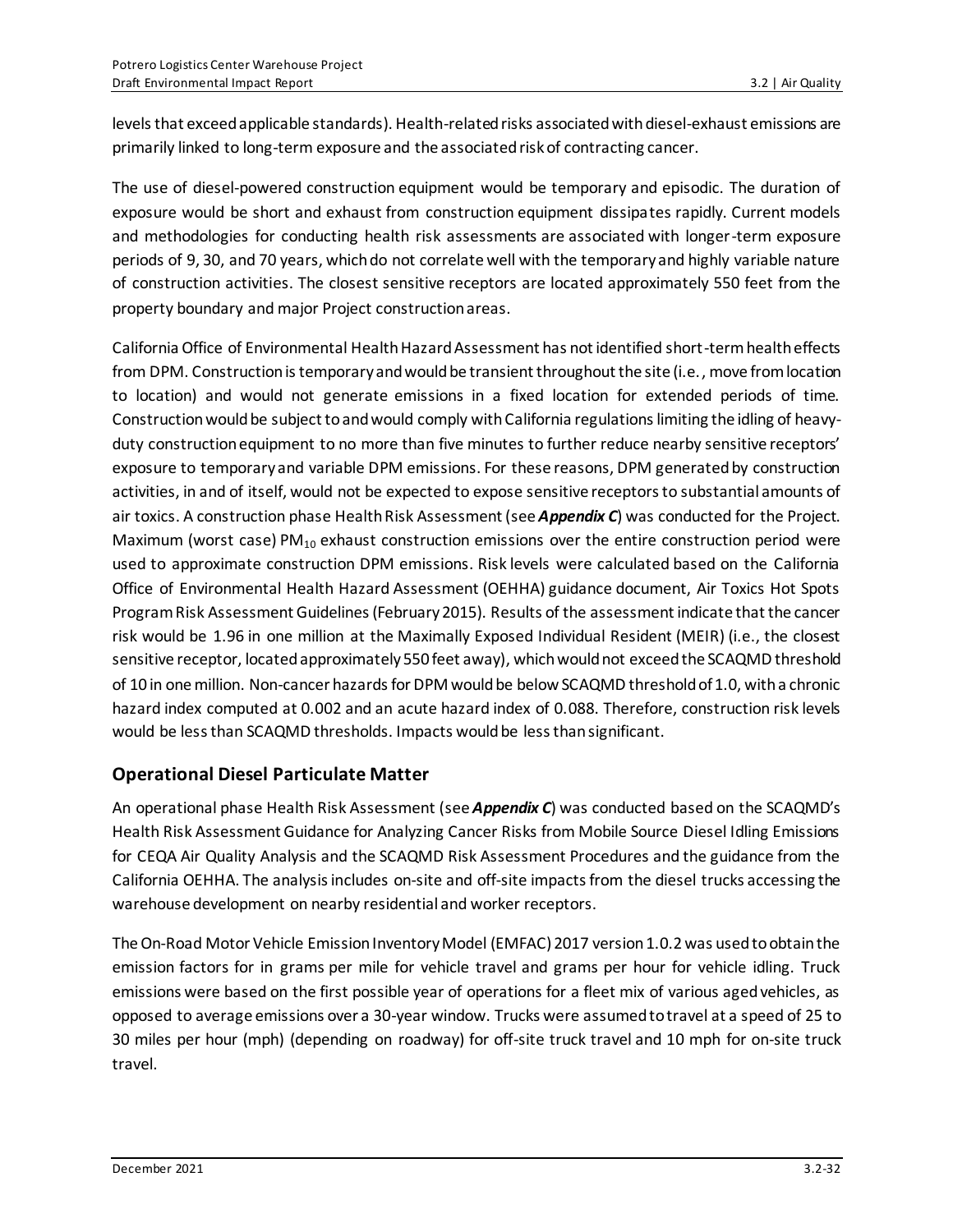Idling emissions were represented in the model via line volume sources along each loading dock and 15 minutes of idling<sup>8</sup> for each truck was assumed. Truck travel emissions were represented in the model via line volume sources along local roads and inside the facility where the trucks are expected to travel. Trucking routes were determined per the traffic impact analysis conducted for the Project.

Air dispersion modeling for the Health Risk Assessment was performed using the U.S. EPA AERMOD dispersion model. AERMOD is a steady‐state, multiple‐source, Gaussian dispersion model designed for use with emission sources situated in terrain where ground elevations can exceed the stack heights of the emission sources (not a factor in this case). AERMOD requires hourly meteorological data consisting of wind vector, wind speed, temperature, stability class, and mixing height. Uniform Cartesian receptors were used to evaluate the locations of the maximally exposed sensitive receptors. Surface and upper air meteorological data from the Banning Monitoring Station provided by the SCAQMD was selected as being the most representative meteorology. In addition, National Elevation Dataset (NED) terrain data was imported into AERMOD for the Project. The modeling and analysis was prepared in accordance with the SCAQMD Modeling Guidance for AERMOD.<sup>9</sup>

Note that the concentration estimate developed using this methodology is conservative and is not a specific prediction of the actual concentrations that would occur at the Warehouse Site any one point in time. Actual 1-hour and annual average concentrations are dependent on many variables, particularly the number and type of vehicles and equipment operating at specific distances during time periods of adverse meteorology. A health risk computation was performed to determine the risk of developing an excess cancer risk calculated on these worst-case exposure duration scenarios. The chronic and carcinogenic health risk calculations are based on the standardized equations contained in the OEHHA Guidance Manual. Only the risk associated with the worst-case location of the Project was assessed.

A health risk computation was performed to determine the risk of developing an excess cancer risk calculated on a 70‐year exposure scenario using CARB's Risk Assessment Stand Alone Tool (RAST). Health risk were analyzed at the point of maximum impact and are a conservative estimate. The pollutant concentrations are then used to estimate the long-term cancer health risk to an individual as well as the non-cancer chronic health index.

The cancer and chronic health risks are based on the annual average concentration of  $PM_{10}$  (used as a proxy for DPM). As DPM does not have short-term toxicity values, acute risks were conservatively evaluated using hourly  $PM_{10}$  concentrations and the Reference Exposure Limit (REL) for acrolein. The chronic and carcinogenic health risk calculations are based on the standardized equations contained in the U.S. EPA *Human Health Evaluation Manual* (1991) and the OEHHA Guidance Manual (2015).

Based on the AERMOD outputs, the highest annual average diesel  $PM_{10}$  emission concentrations from diesel truck traffic near sensitive receptors would be 0.002  $\mu$ g/m<sup>3</sup>. The calculations conservatively assume

<sup>8</sup> An idling time of 15 minutes per truck has been used per SCAQMD recommendations. Although the Project is required to comply with CARB's idling limit of 5 minutes, the SCAQMD recommends the on-site idling emissions should be estimated for 15 minutes of truck idling, which would take into account on-site idling that occurs while the trucks are waiting to pull up to the truck bays, idling at the bays, idling at check-in and check-out, etc.

<sup>9</sup> South Coast Air Quality Management District, *SCAQMD Modeling Guidance for AERMOD*[, http://www.aqmd.gov/home/air](http://www.aqmd.gov/home/air-quality/meteorological-data/modeling-guidance)[quality/meteorological-data/modeling-guidance,](http://www.aqmd.gov/home/air-quality/meteorological-data/modeling-guidance) accessed September 2020.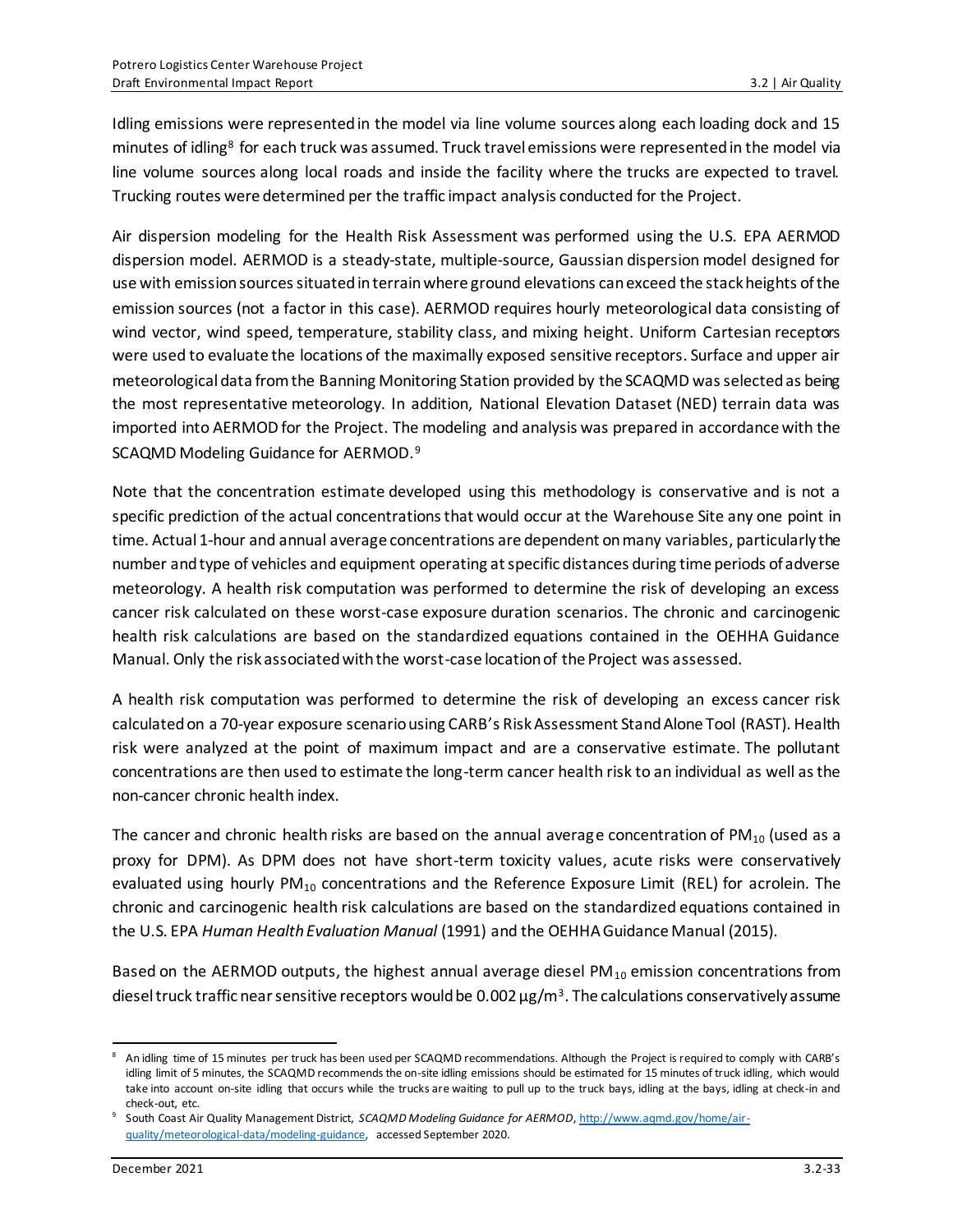no cleaner technology with lower emissions in future years. As shown in *Table 3.2-13, Operational Risk Assessment Results,* the highest calculated carcinogenic risk resulting from the Project is 1.76 per million. Additionally, MM AQ-5 requires model year 2010 trucks or newer. Emissions associated with MM AQ-5 have also been quantified and provided in *Table 3.2-13*. As shown, impacts in the table reflect both premitigation risk as well as risk after mitigation is implemented. As shown, with implementation of Project design features, neither would exceed thresholds related to cancer risk and impacts would be less than significant at nearby residential communities.

| <b>Exposure Scenario</b>                                                                                                                                                                                                                                                                                                                                                                                                                                                                                                                                                                                                                                                                                                                                                                | <b>Maximum Cancer Risk</b><br>(Risk per Million) $1$ | <b>Significance Threshold</b><br>(Risk per Million) | <b>Exceeds</b><br>Significance<br>Threshold? |  |
|-----------------------------------------------------------------------------------------------------------------------------------------------------------------------------------------------------------------------------------------------------------------------------------------------------------------------------------------------------------------------------------------------------------------------------------------------------------------------------------------------------------------------------------------------------------------------------------------------------------------------------------------------------------------------------------------------------------------------------------------------------------------------------------------|------------------------------------------------------|-----------------------------------------------------|----------------------------------------------|--|
| Residents (Without Electric Off-Road Equipment<br>Project Design Feature and without Air Quality<br>Mitigation) <sup>2</sup>                                                                                                                                                                                                                                                                                                                                                                                                                                                                                                                                                                                                                                                            | 66.6                                                 | 10                                                  | Yes                                          |  |
| Residents (With Electric Off-Road Equipment<br>Project Deign Feature and Without Air Quality<br>Mitigation) $3$                                                                                                                                                                                                                                                                                                                                                                                                                                                                                                                                                                                                                                                                         | 1.56                                                 | 10                                                  | No                                           |  |
| Residents (With Electric Off-Road Equipment<br>Project Design Feature and With Air Quality<br>Mitigation) <sup>4</sup>                                                                                                                                                                                                                                                                                                                                                                                                                                                                                                                                                                                                                                                                  | 0.78                                                 | 10                                                  | No                                           |  |
| 1. The reported annual pollutant concentration is at the closest receptor (maximally exposed individual resident). The maximally exposed<br>individual resident would be at the residences located to the northwest of the SR-60/Potrero Boulevard interchange (approximately 550<br>feet north of the Project's property line). Maximum cancer risk is based on worst-case exposure durations for the Project, 95 <sup>th</sup> percentile<br>breathing rates, and 70-year averaging time.<br>The unmitigated exposure scenario conservatively shows the risk without implementation of Air Quality Assessment MM AQ-5 and<br>2.<br>without Project Design Features (all yard trucks would be powered by non-diesel fuel and all indoor forklifts would be powered by<br>electricity). |                                                      |                                                     |                                              |  |

3. The unmitigated scenario with electric off-road equipment includes implementation of Project Design Features.

4. MM AQ-5 requires the use of 2010 model year trucks or newer.

Refer to *Appendix C*.

Acute and chronic impacts were also evaluated in the Health Risk Assessment. An acute or chronic hazard index of 1.0 is considered individually significant. The hazard index is calculated by dividing the acute or chronic exposure by the reference exposure level. The highest maximum chronic and acute hazard index associated with both DPM and acrolein emissions from the Project would be 0.0135 and 0.0508, respectively. As a result, non‐carcinogenic hazards are calculated to be within acceptable limits. Therefore, impacts would be less than significant.

#### *Mitigation Measures*

No mitigation is required.

#### **Level of Significance: Less than Significant Impact.**

### *Impact 3.2-4: Would the Project result in other emissions (such as those leading to odors) adversely affecting a substantial number of people?*

#### **Level of Significance: Less than Significant Impact**

The SCAQMD *CEQA Air Quality Handbook* identifies certain land uses as sources of odors. These land uses include agriculture (farming and livestock), wastewater treatment plants, food processing plants, chemical plants, composting facilities, refineries, landfills, dairies, and fiberglass molding. The Project would not include any of the land uses that have been identified by the SCAQMD as odor sources.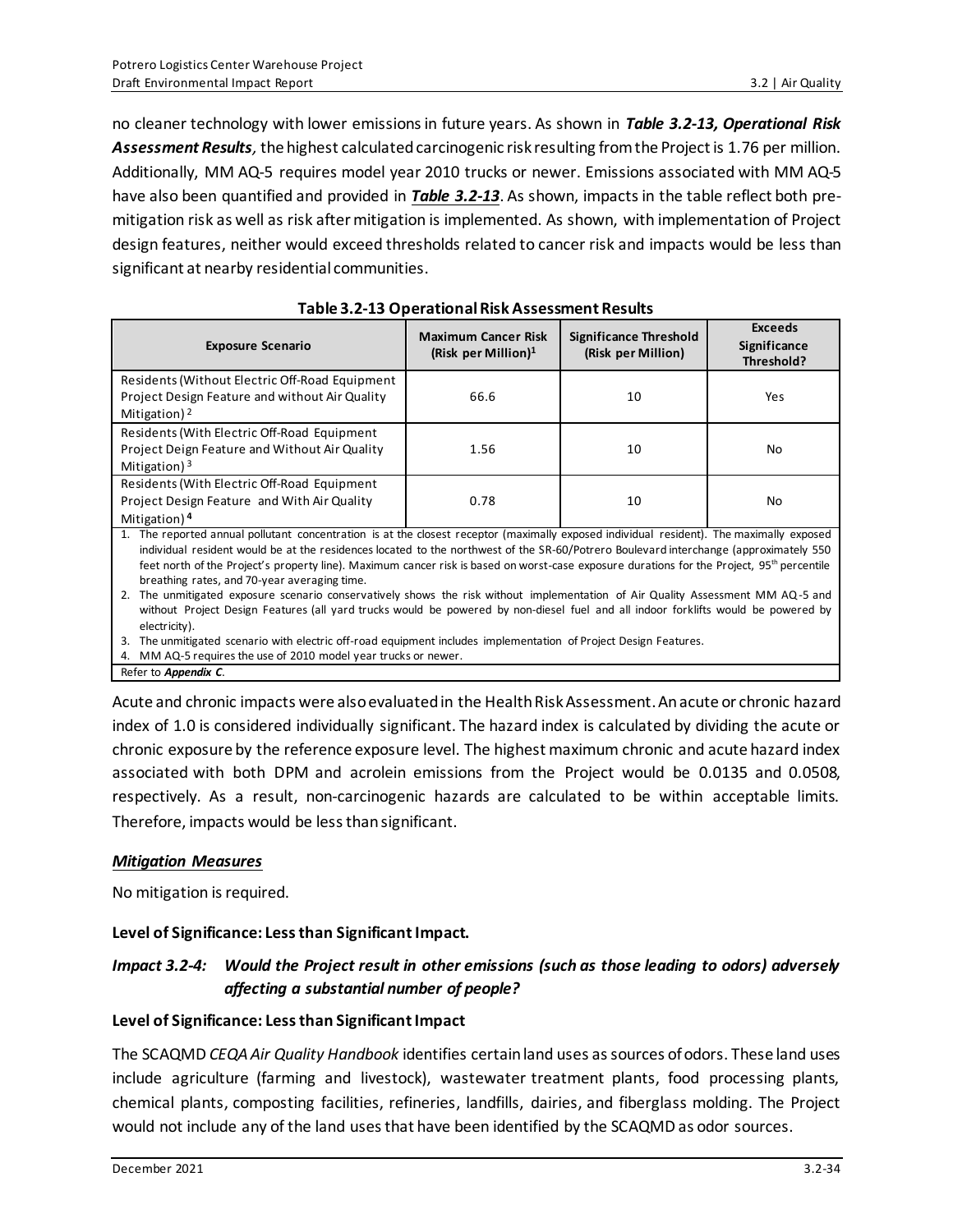During construction-related activities, some odors (not substantial pollutant concentrations) that may be detected are those typical of construction vehicles (e.g., diesel exhaust from grading and construction equipment). These odors are a temporary short-term impact that is typical of construction projects and would disperse rapidly. The Project would not include any of the land uses that have been identified by the SCAQMD as odor sources. Therefore, the Project would not create objectionable odors and impacts would be less than significant.

#### *Mitigation Measures*

No mitigation is required.

## **3.2.5 SIGNIFICANT UNAVOIDABLE IMPACTS**

With implementation of the Project, significant unavoidable impacts would occur in the following areas despite the implementation of all feasible mitigation measures:

- Conflict with or obstruct implementation of the applicable air quality plan, due to operational NO<sub>x</sub> emissions; and
- Result in a cumulatively considerable net increase in a criteria pollutant for which the Project region is non-attainment, due to operational  $NO<sub>x</sub>$  emissions.

## **3.2.6 CUMULATIVE IMPACTS**

For purposes of air quality impact analysis, cumulative impacts are considered in conjunctions with past, present, and reasonably foreseeable projects and are discussed in Impact 3.2-2, above which considers if the Project would result in a cumulatively considerable net increase of any criteria pollutant for which regionis in non-attainment under an applicable state or federal AAQS. As shown in *Table 3.2-8, Mitigated*  **Operational Emissions**, regional operations emission of NO<sub>x</sub> would exceed thresholds and would result in a potentially significant long-term regional air quality impact. While all reasonable efforts have been undertaken to include incorporation of SC-1 and MMs AQ-1 through AQ-6 to reduce air emissions, emissions of NO<sub>x</sub> would remain above thresholds. Because this is due largely to use of diesel engines as a necessary component of operation of the Project as a warehouse, there are no additional feasible measures to reduce emissions from the vehicles. Thus, this significant unavoidable. cumulative impacts related to NO<sub>x</sub> emissions would remain.

## **3.2.7 REFERENCES**

California Air Pollution Control Officers Association (CAPCOA), *Health Effects*, 2018.

- California Air Pollution Control Officers Association (CAPCOA), *Health Risk Assessments for Proposed Land Use Projects*, 2009.
- California Air Resources Board, *Aerometric Data Analysis and Measurement System (ADAM) Top Four Summaries from 2015 to 2017*, 2019.
- California Air Resources Board, *Air Quality and Land Use Handbook: A Community Health Perspective*, 2005.

California Air Resources Board, *Current Air Quality Standards*, 2016.